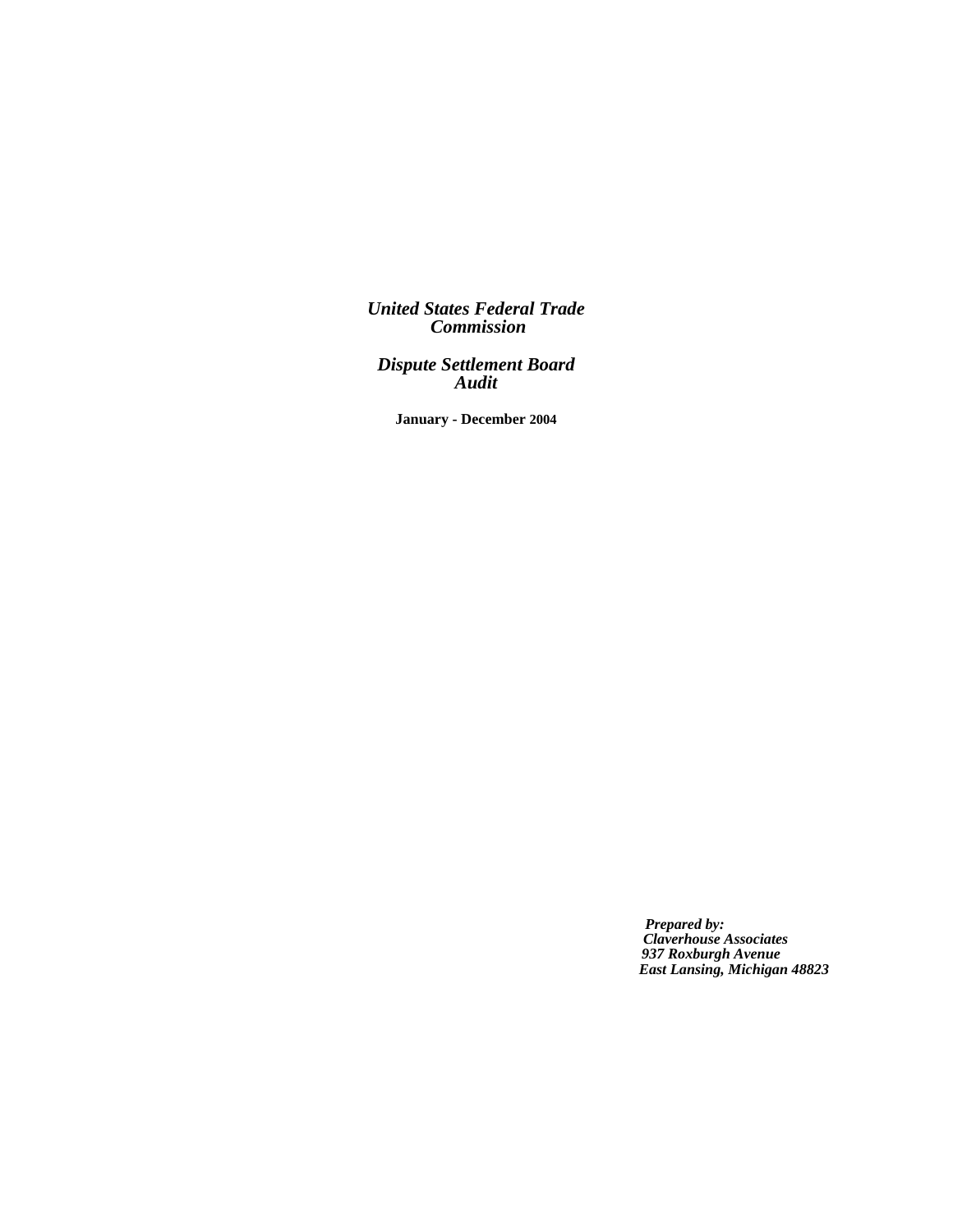# *Table of Contents*

|              | <b>PAGE</b>                                                                                                   |
|--------------|---------------------------------------------------------------------------------------------------------------|
|              |                                                                                                               |
| $\mathbf{I}$ |                                                                                                               |
| $\Pi$ .      |                                                                                                               |
| III.         | <b>INTERVIEW WITH THE</b>                                                                                     |
| IV.          | ON-SITE AUDIT OF DSB OPERATIONS FOR THREE REGIONS  32                                                         |
|              |                                                                                                               |
|              |                                                                                                               |
|              |                                                                                                               |
| $V_{\cdot}$  |                                                                                                               |
| VI.          | SURVEY AND STATISTICAL INDEX COMPARATIVE                                                                      |
| VII.         | AUDIT RELATED REGULATORY REQUIREMENTS $\ldots\ldots\ldots\ldots\ldots\ldots\ldots\ldots\ldots\ldots\ldots$ 70 |
| VIII.        |                                                                                                               |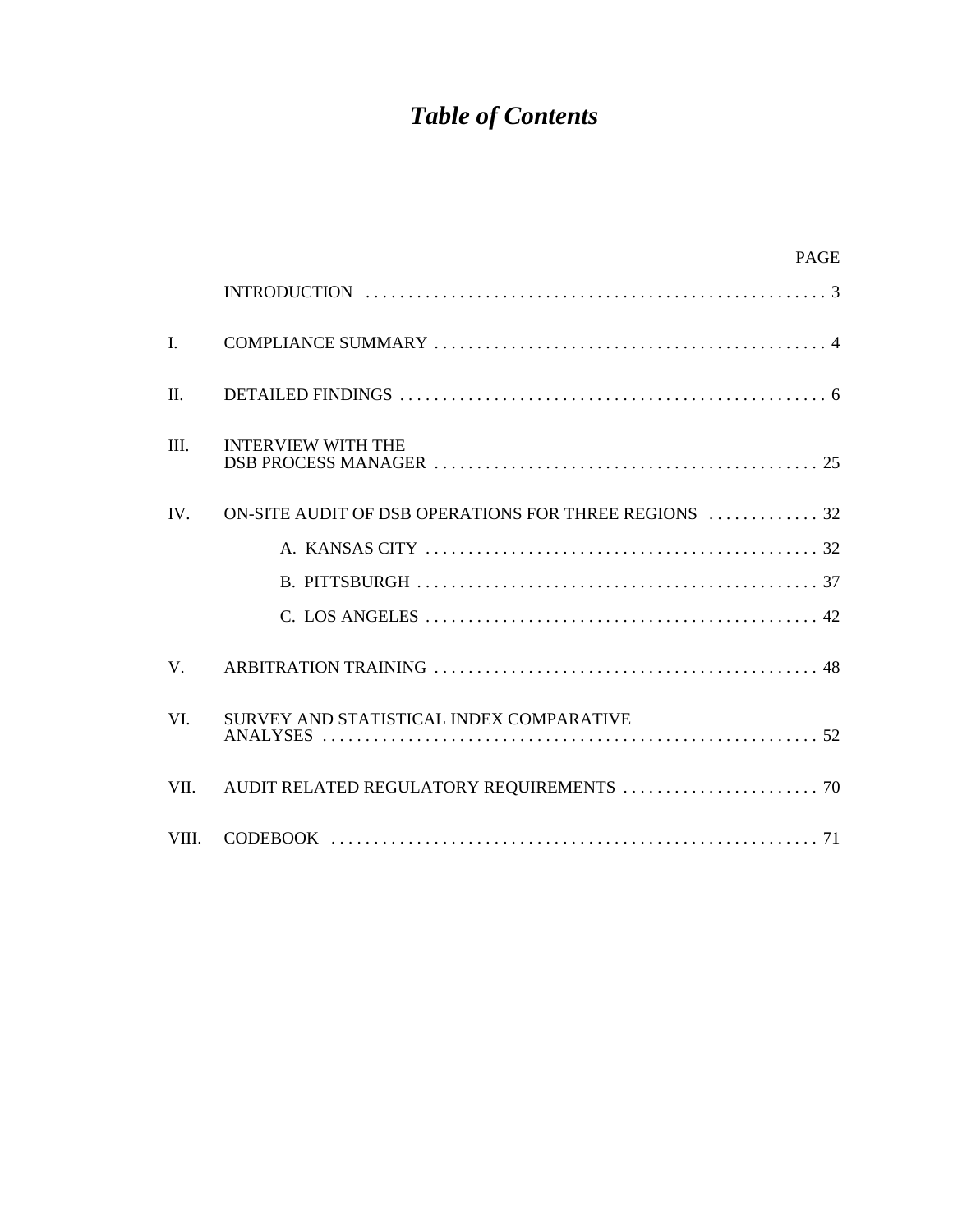# *Introduction*

This 2004 annual audit of Ford Motor Company's Dispute Settlement Board (DSB) is performed pursuant to the 1975 federal warranty law, the Magnuson-Moss Act, and Part 703, Informal Dispute Settlement Mechanisms (Rule 703).

The audit was performed by Claverhouse Associates, a firm specializing in arbitration, mediation, and program auditing. Kent S. Wilcox, President and Senior Auditor, supervised the audit. The Center for Survey Research, a division of the Institute for Public Policy and Social Research, Michigan State University, conducted the survey of DSB customers used in the survey and statistical index comparative analysis section of the report.

Claverhouse Associates was asked to perform this audit of the Dispute Settlement Board (DSB) in January of 2005. Discussions took place thereafter, and the project preliminaries were initiated with submission by Ford Motor Company of a Purchase Notification in the winter of 2005. Field audits and surveys were carried out during the winter and spring of 2005.

On-site field inspections of the program as it operates relative to three Boards in three regions selected for this year's audit (Kansas, City, Kansas; Pittsburgh, Pennsylvania; and, Los Angeles, California) were all performed by Claverhouse Associates in 2005. The national board member training we audited was conducted in New Orleans, Louisiana, December 5-7, 2004. The findings of the field audit, the regional specific case files, and board meetings do not, technically speaking, always reflect operations as they existed in the audit year. Performing the field audits during the actual audit year would require initiating the audit much earlier and using a twophased format: one commencing during the period to be audited and the other in the following year, after all annual statistics had been compiled. For purposes of the audit, it is assumed that the on-site visits are reflective of operations during the designated audit period.<sup>1</sup> All case files inspected were generated during the audit year as required.

<sup>&</sup>lt;sup>1</sup> This convention has been in operation for several years and is used to avoid the unduly high costs that would be associated with an audit that was on-going during a good part of two calendar years.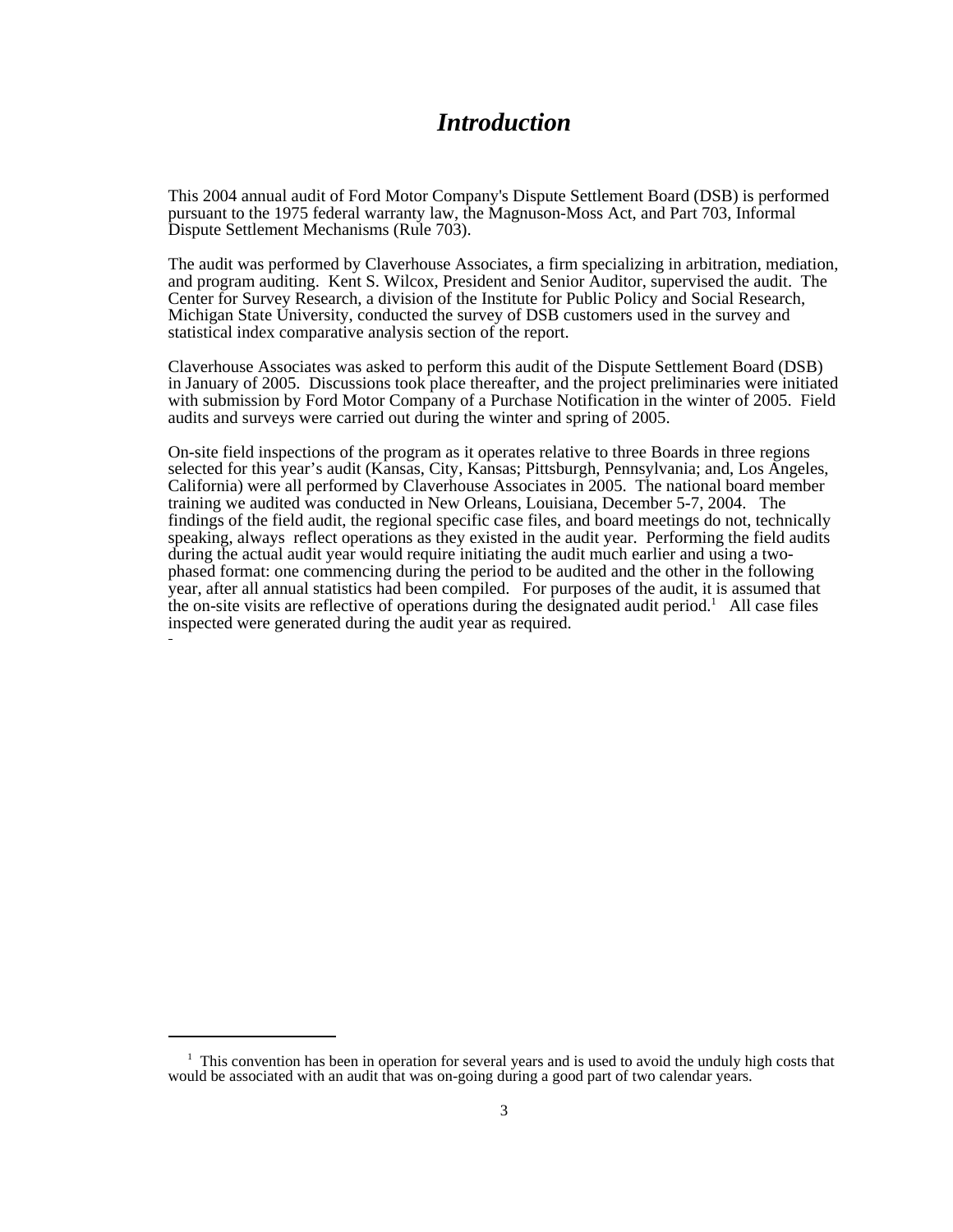# *SECTION I*

# *Compliance Summary*

This audit report (2004 report completed in 2005) constitutes the twenty-second independent annual audit of the Ford Motor Company sponsored third-party informal dispute resolution mechanism, the Dispute Settlement Board  $(DSB)^2$ .

# **OVERALL DISPUTE SETTLEMENT BOARD EVALUATION**

Ford Motor Company's third-party dispute mechanism, Dispute Settlement Board (DSB), is in substantial compliance with the requirements of the Magnuson-Moss Warranty, Federal Trade Commission Improvement Act, and Rule on Informal Dispute Settlement Procedures, 16 C.F.R. Part 703.

In our field audit of the independent administrator, DeMars & Associates, including a review of a sample of regional office files for Kansas, City, Kansas; Pittsburgh, Pennsylvania; and, Los Angeles, California, we found that DeMars  $\&$  Associates administers the DSB in compliance with Rule 703. The arbitrator training and arbitrator recruiting process, conducted by Professor James Brown, is also performed consistent with Magnuson-Moss and Rule 703 requirements. The DSBrelated data gathering functions are provided by Minacs. Their functions are conducted in accord with all requirements. Details of the field audits and any minor irregularities found are discussed in detail throughout the report, but especially in Section V.

Our random sample survey confirmed, where possible, the validity of the DSB statistical indexes. Our survey sample consisted of 750 closed cases. From that sample, we eventually received responses from 362 customers. Consistent with all our previous DSB/FCAB audits, surveyed customers tend to report that they are pleased with the program when the results of their cases are, in their view, positive. Conversely, those who receive no award, or receive less than they expected, are more likely to report dissatisfaction with the DSB program.

Arbitrators, Ford personnel, and regulators at both the state and federal levels continue to view training for DSB arbitrators as an important component of the program. We determined that the training provided for DSB arbitrators advances the program's objectives and is consistent with the broad regulatory requirement for fairness.

<sup>&</sup>lt;sup>2</sup> The initial audit was conducted for the calendar year 1983.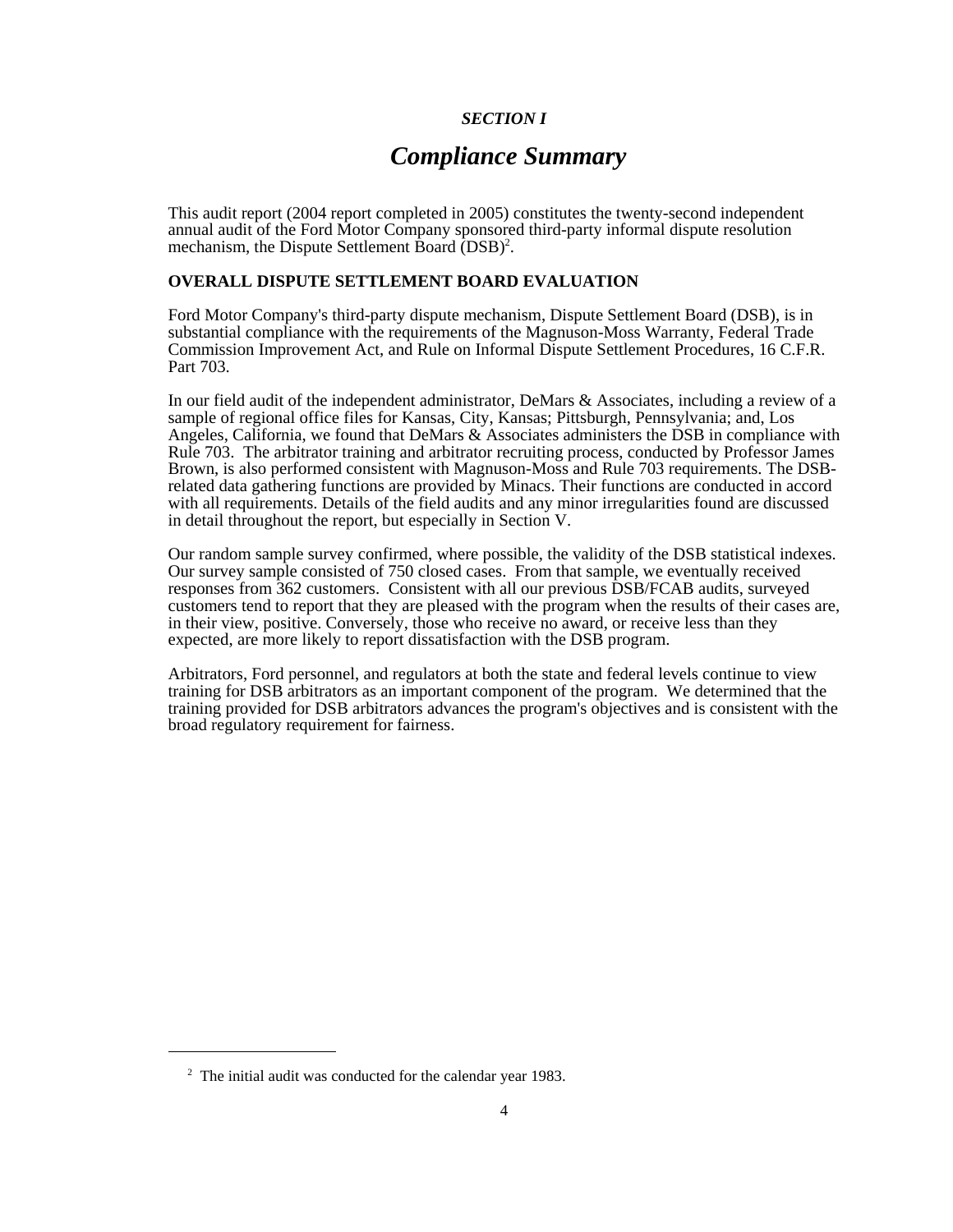Continuing the established precedent for assessing case processing time, the chart below covers the current and previous six audit periods.

| Calendar Year | Average<br>Days DSB Cases<br>Open | Percent<br>Open Beyond 40<br>Days | Prior<br>Resolved* |
|---------------|-----------------------------------|-----------------------------------|--------------------|
| 1998          | 34                                | 9.3%                              | 17%                |
| 1999          | 35                                | 11.6%                             | 17%                |
| 2000          | 33                                | 20.4                              | 27.8               |
| 2001          | 30                                | 9%                                | 26.1%              |
| 2002          | 33                                | $23.4^3%$                         | 22%                |
| 2003          | 35                                | 32%                               | 24%                |
| 2004          | 33                                | 26.3%                             | 16.3%              |

\*This percentage is based on the number of "eligible" cases resolved prior to a hearing. "*Prior Resolved*" is a program-specific term that means the case was "mediated" as that term is used in the applicable regulations in rule 703. It does not mean a neutral third-party mediator is used. A better descriptive term would be, *a negotiated settlement*.

DSB has continued to use several independent contractors<sup>4</sup> to carry out the functions of its program. In this way, Ford seeks to maintain an appropriate degree of insulation between the manufacturer and the arbitration program.<sup>5</sup>

<sup>&</sup>lt;sup>3</sup> This percentage determined by dividing the number of in-jurisdiction cases (6,460) into the number reported being closed beyond the requisite 40 day period (1,702) which does not not include the "pending cases" category.

<sup>&</sup>lt;sup>4</sup> The contractors used by Ford to carry out the program requirements are: DeMars & Associates, Ltd.; Engineering Analysis Associates, Inc.; Minacs; Spike Lawrence, Inc.; Professor James Brown, University of Wisconsin-Milwaukee; Claverhouse Associates; and, Research Data Analysis.

<sup>&</sup>lt;sup>5</sup> While this was true during the audit year (2004), the DSB program is now defunct and replaced by the BBB AUTOLINE arbitration program effective in mid-2005.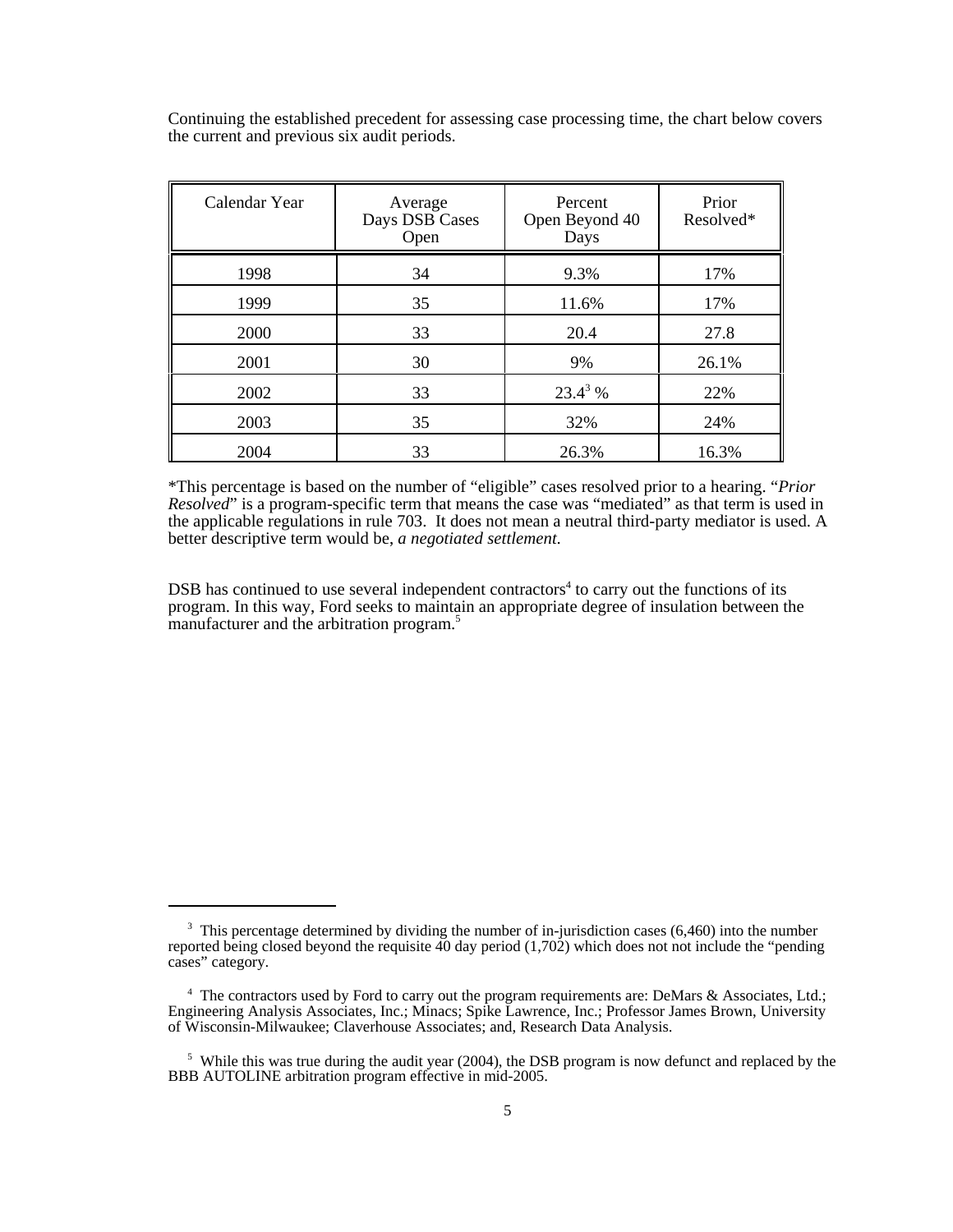# *SECTION II*

# *Detailed Findings*

This section addresses the requirements set forth in 16 C.F.R. Para 703, Public Law 93-637 (The Magnuson-Moss Warranty Act, 15 U.S.C. 2301. et seq.). For each regulatory requirement set forth, the audit's findings are recorded and appropriate discrepancies and/or recommendations are made.

This audit covers the calendar year 2004. An important component of the audit is the survey of a randomly selected sample of Dispute Settlement Board (DSB) applicants whose cases were closed in 2003 and found to be within the DSB's jurisdiction. The sample is comprised of 362 applicants and was drawn from the national universe of DSB applicants whose cases were closed in 2004.<sup>6</sup>

We also analyzed several Ford-generated statistical reports covering each DSB operation in the United States. Those reports are available from Ms Kristine Cravens, DSB Process Manager, Ford Motor Company, 16800 Executive Plaza Drive, Room 3NE-234, Dearborn, MI 48126.

Claverhouse Associates performed field audits of the case files for these areas: Kansas, City, Kansas; Pittsburgh, Pennsylvania; and, Los Angeles, California. In addition we monitored board meetings (hearings) and interviewed arbitrators (board members) and DeMars & Associates' board administrators. We examined DSB operations and reviewed a random sample of 150 current case files for accuracy and completeness. A random sample of case files was drawn from all case files for the years 2001-2004 and inspected to ensure that these records are maintained for the required four-year period. During our on-site visits in various regions, we surveyed a few selected dealerships<sup>7</sup> to determine the degree to which they carry out the information dissemination strategy developed by the manufacturer to assist them in making customers aware of the DSB program.

We reviewed the centralized processing program maintained by the independent contractor, Minacs. The statistical indices used for analyzing the DSB program were produced by Minacs, which develops these indices from the Customer Data Link system, CUDL.

In addition, we monitored board member training held at the Omni Royal Orleans Hotel, December 5-7, 2004, in New Orleans, Louisiana. The information we relied on for this portion of the audit is from the actual training itself; before and after interviews with trainees; conversations with the training staff; and educational materials that were used during the training session.

REQUIREMENT: § 703.7 (a) [ Audits]

**(a) The mechanism shall have an audit conducted at least annually to determine whether the mechanism and its implementation are in compliance with this part. All records of the mechanism required to be kept under 703.6 shall be available for audit.**

FINDINGS:

<sup>&</sup>lt;sup>6</sup> Ford does not offer an DSB program for New York residents; thus, there are no cases in the sample from New York.

<sup>&</sup>lt;sup>7</sup> Our dealership reviews only encompass three or four dealerships out of perhaps hundreds of dealers in any given state. In no way is this a representative sample, but it can give a useful impression when viewed over time.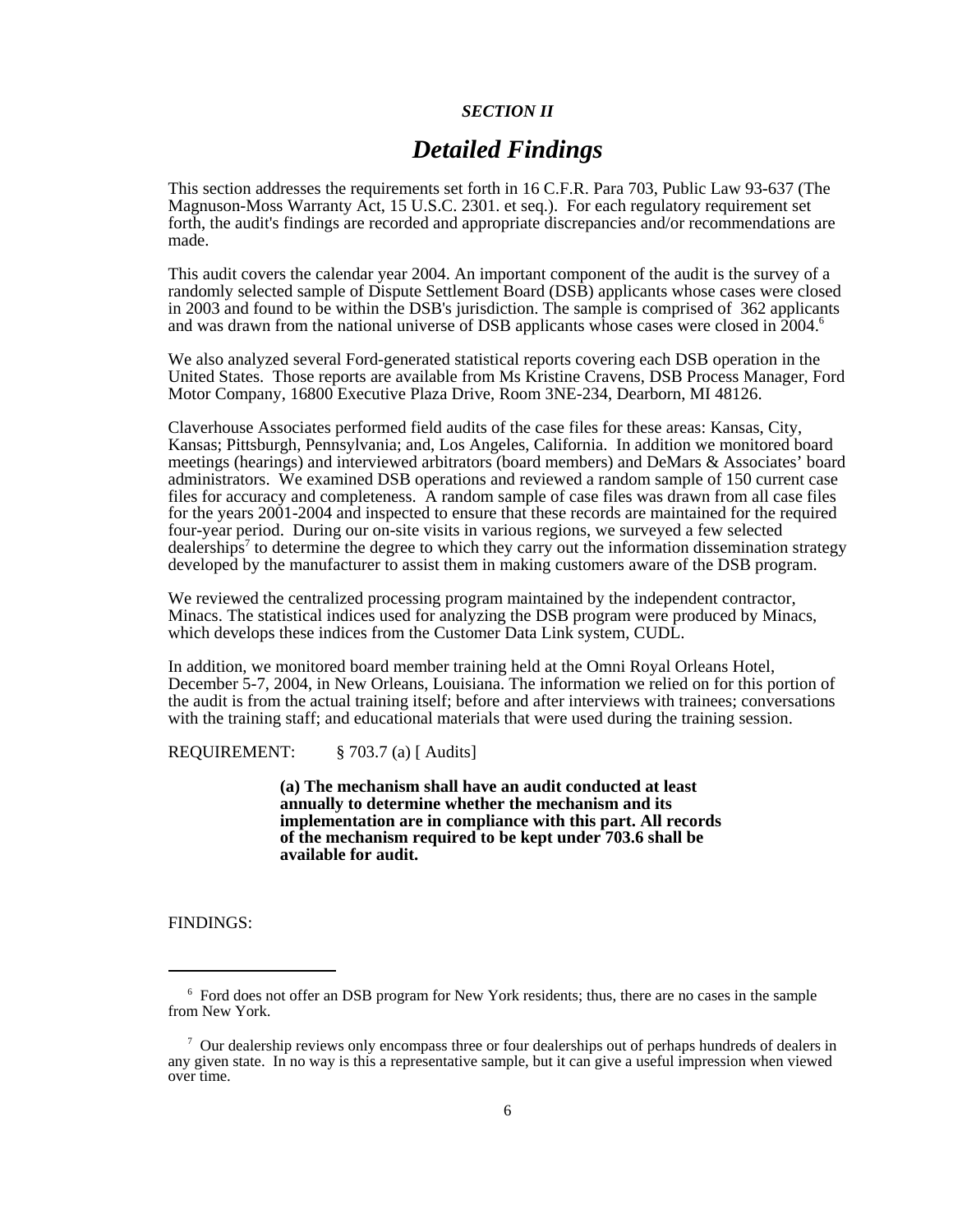Records pertaining to the DSB that are required to be maintained by 703.6 (Recordkeeping) are being kept and were made available for our review. All case files of our random sample of 50 for each region were located and provided for our review.

The DSB program provides that all files be kept for four years following the case's closing date, but DeMars & Associates elects to keep them for five years. These files are kept at the headquarters of DeMars & Associates in Waukesha, Wisconsin. This program requirement is consistent with the regulatory requirement for maintaining records for four years.

## REQUIREMENT: § 703.6 (a) (1-12) [Record keeping]

**(a) The mechanism shall maintain records on each dispute referred to it which shall include:** 

**(1) Name, address, telephone number of the consumer;** 

**(2) Name, address, telephone number and contact person of the warrantor;**

**(3) Brand name and model number of the product involved; (4) The date of receipt of the dispute and the date of disclosure to the consumer of the decision.**

### FINDINGS:

The primary repository of the information required by subsections 1-4 is the CUDL computer system, operated under the direction of the independent contractor Minacs. In addition, all pertinent data are maintained in the individual case file folders housed with DeMars & Associates. Most of the required information is in these files, including the *Customer Application* form*,* which is normally the richest source of the required information outside the CUDL system.

The program provided us with access to all pertinent information, which is maintained as required. The individual case file inspection of randomly selected cases from each of the on-site inspection locations validated these findings. The review of randomly selected cases drawn from the four-year period 2001-2004 had the same positive results.

The detailed worksheets used in this aspect of the auditing process are not published as part of the report but are available for inspection by regulators upon request. These worksheets are stored by Claverhouse Associates at its Michigan office.

# DISCREPANCIES:

As we found in past audits, there are, predictably, a few minor administrative oversights, which are detailed in the field audit section of this report. The few irregularities, while appropriately noted, do not seriously undermine the program's *substantial compliance* status. The DSB program, as administered by DeMars & Associates, exceeds virtually every aspect of the requirement.

REQUIREMENT: § 703.6 (a) [continued]

**(5) All letters or other written documents submitted by either party;** 

**(6) All other evidence collected by the mechanism relating to the dispute including summaries of relevant and material portions of telephone calls and meetings between the mechanism and any other person (including consultants described in 703.4 (b);**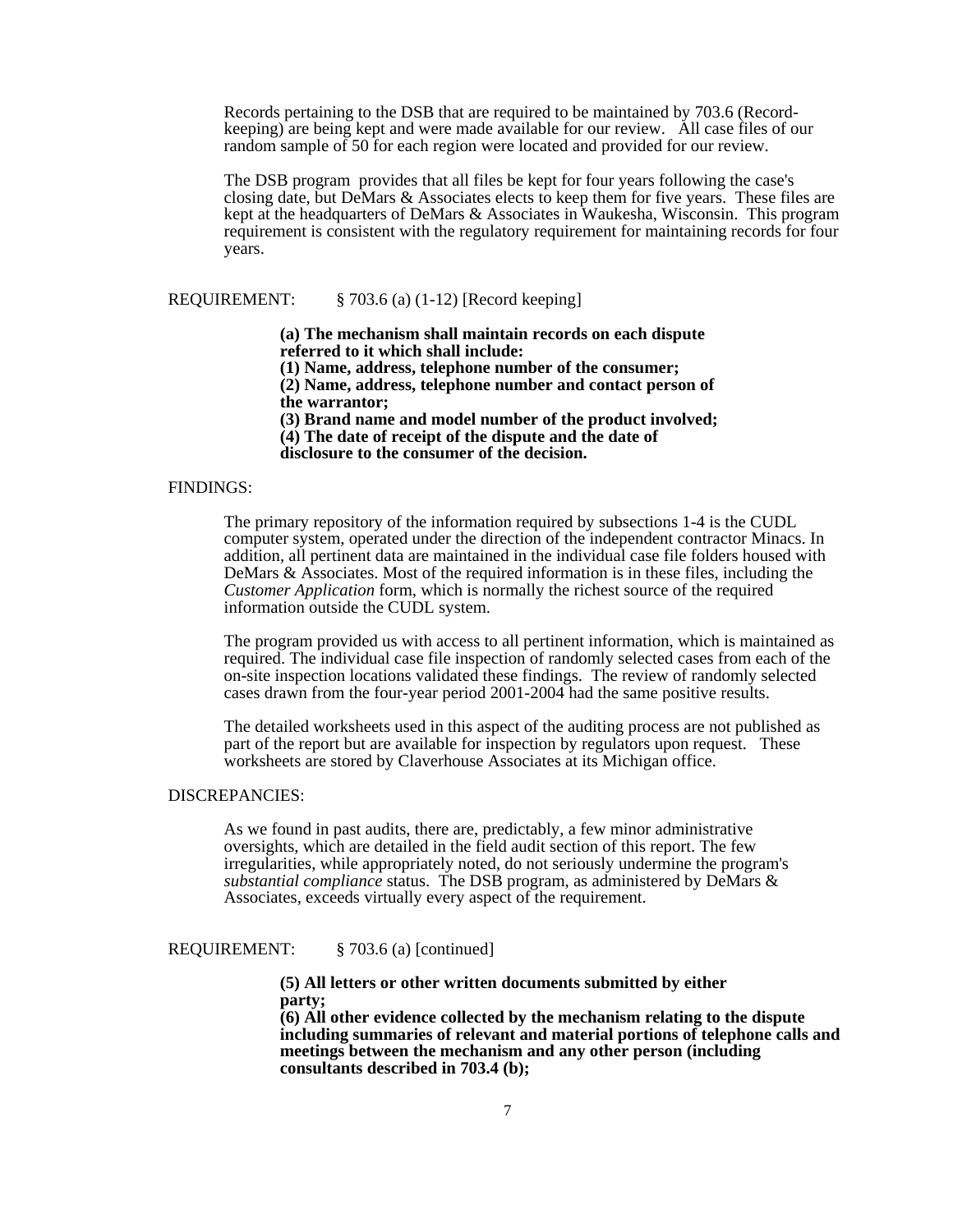**(7) A summary of any relevant and material information presented by either party at an oral presentation; (8) The decision of the members including information as to date, time and**

**place of meeting, and the identity of members voting; or information on any other resolution;**

#### FINDINGS:

 Documents submitted by the disputing parties, in addition to the standard file entries, were found in many files. The audit revealed nothing to suggest that any material submitted by a party was not included in the file, and every indication is that the files were complete in this regard. We made no attempt to validate the existence of "summaries of relevant and material telephone calls" and other such information since there is no way to determine whether such telephone calls took place. The same is true of information such as followup letters. A review of this type may be theoretically possible, but it is not practical without having some objective measure against which to compare the contents of the file. This assumes customers keep exact files of all correspondence, notes, and phone calls pertaining to their DSB cases. To validate this dimension, the audit would entail retrieving all such files as a first step. The obvious impracticality of that places such a review beyond the scope of the audit.

Oral presentations were introduced into the DSB program in 1993, and the oral presentation summaries are being maintained as required. We have reviewed the recordkeeping method concerning oral summaries, and in our view, it substantially complies with the requirements of Rule 703 pertaining to oral presentations.

The board's decision and related information as set forth in subsection 8 can be found on the *Agenda/Decision Summary* form. The decision can also be found in the case file folder in an edited version,<sup>8</sup> the *Decision* letter. The essence of each decision is logged into the CUDL System, and a copy of the *Agenda/Decision Summary* form is now kept in each individual case file folder. This constitutes a change from the past and is in response to our previous audits. We said in recent prior audits that:

...we believe that a copy should be maintained in each case file because it can be an important check on the accuracy of the Decision letter in conveying the board's decision.<sup>9</sup> The more complex the decision, the greater the chance the *Decision* letter might vary from what was intended. We suggest[ed] that having both the form and the letter in the same file would facilitate comparison should any question arise. A customer who requests a copy of the case file pursuant to Rule 703, § 703.8 (e) [access to records], would be unlikely to know that the original decision

<sup>&</sup>lt;sup>8</sup> Arbitration decisions come in vastly different forms depending, in part, on the arbitration format. In an arbitration panel format, an audio tape of the meeting would reveal a result similar to U.S. Supreme Court decisions wherein members indicate their, sometimes widely divergent, views. The final result in this context, however, is a single decision. In the DSB process, the essence of the decision is reflected on the *Agenda/Decision Summary* form. The administrator's notes on the decision are then crafted into a draft decision. The draft, upon approval and signature of the board chair, is sent to the parties (i.e., the customer and the manufacturer).

 <sup>9</sup> We are informed by a manufacturer's representative that since 1999, the language contained on this form has been entered into the MORS III [now CuDL] computer system by Minacs, which is an important record-keeping procedure, but, notwithstanding Minacs's honorable intent, one that is not easily verifiable for accuracy by someone who doesn't know that an original, handwritten set of notes exists.[As of 2002 this no longer true, but included here because it is language drawn from the 2001 audit report and it demonstrates the appropriate changes made by the DSB.]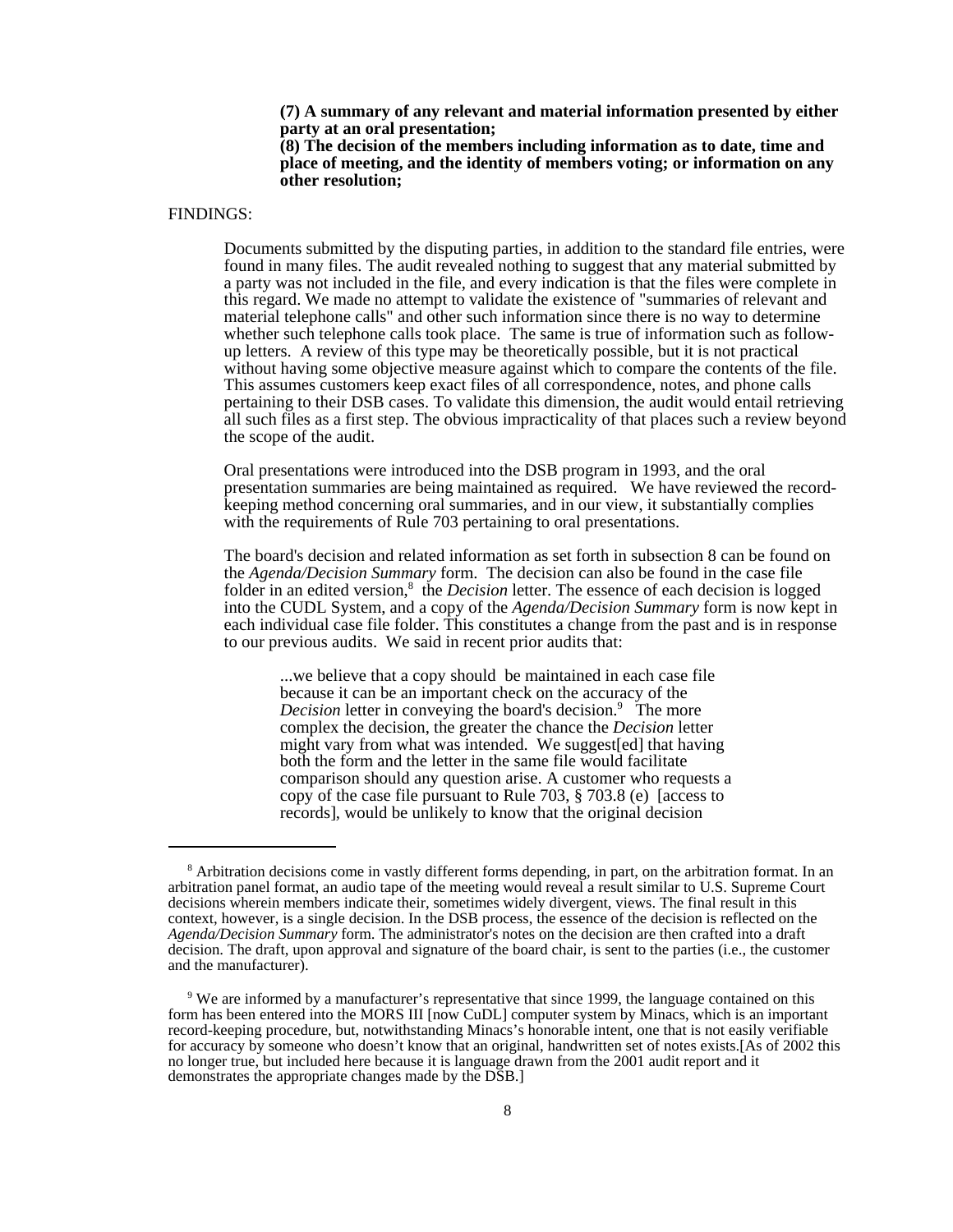notes were kept in a separate file. Thus, the customer would not have access to a potentially important document for ascertaining the degree to which the reported decision is identical to what the board members intended. Despite good intentions, the possibility of such an event is too great to ignore.

As of November 1999, DeMars & Associates placed a copy of the portion of the *Agenda/Decision Summary* form that pertains to a particular case in the case file. This innovation adequately addresses the above outlined concern. In our opinion, it also constitutes a significant improvement and an important step in maintaining the program's long-standing substantial compliance status.

# DISCREPANCIES:

None

REQUIREMENT: § 703.6 (a) [continued]

**(9) A copy of the disclosure to the parties of the decision; (10) A statement of the warrantor's intended action(s); (11) Copies of follow-up letters ( or summaries of relevant and material portions of follow-up telephone calls) to the consumer, and responses thereto; and (12) Any other documents and communications (or summaries of relevant and material portions of oral communications) relating to the dispute.**

FINDINGS:

The information set forth in item 9 is maintained in each individual case file folder. As such, the information was readily accessible for audit. There were no material exceptions. Because the DSB program policies provide that Ford Motor Company will abide by all DSB arbitration decisions, there is no need to have the information included in item 10 in each case file folder.

The information set forth in items 11 and 12 was not audited for accuracy and completeness because of the impracticality of such a review.<sup>10</sup> The examination of the case file contents revealed few instances of this type of information included in the file, and yet nothing indicated that information was missing.

# DISCREPANCIES:

None. Any minor exceptions were merely of a perfunctory or clerical nature.

<sup>&</sup>lt;sup>10</sup> For an explanation, see the first paragraph in the "Findings" section of Requirement 703.6 (a)(5).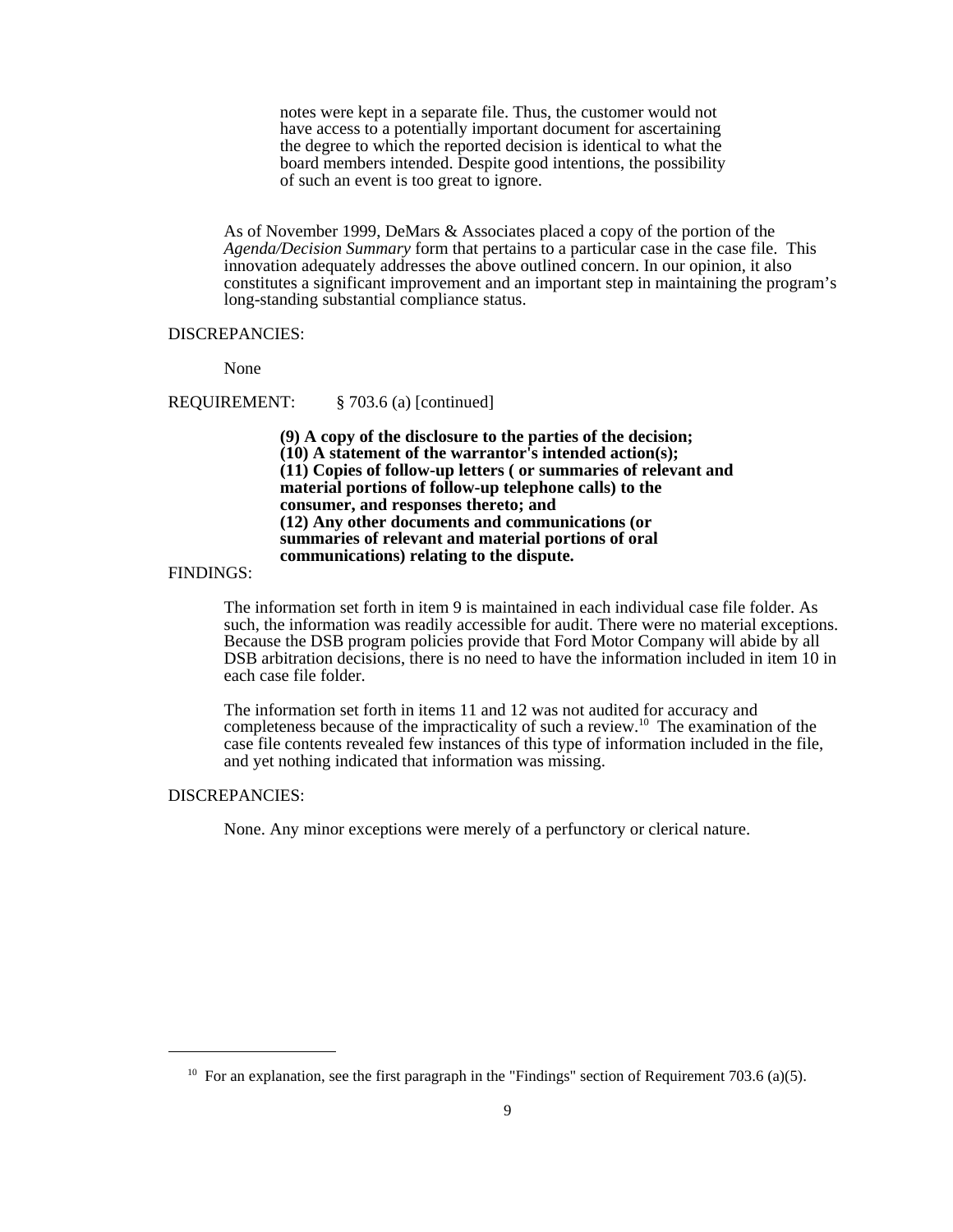#### REQUIREMENT: § 703.6 (b)

#### **(b) The mechanism shall maintain an index of each warrantor's disputes grouped under brand name and subgrouped under product model.**

#### FINDINGS:

These tabulations are maintained by Minacs. The audit includes a review and assessment of a data printout for the calendar year 2004. The *Index of Disputes* identifies 8,538 total disputes for 2004. Of these, 6,460 were eligible for DSB review and were determined to be out-of-jurisdiction. Preliminary out-of-jurisdiction determinations was recently transferred to DeMars & Associates using the same standards as were applied by their predecessors, Minacs. It should be noted, however, that in some cases the board that receives a case that is initially determined to be within its jurisdiction will subsequently rule it out-of-jurisdiction. For example, the board may determine that the vehicle is the subject of warranty-related litigation or discover that it has been involved in an accident affecting the warranty dispute, both cases are outside the program's jurisdiction. Likewise, the board may overrule a preliminary out-of-jurisdiction determination made by DeMars & Associates and then hear and decide the dispute. In so doing, they are exercising the authority on such matters that is ultimately theirs.

This *Index of Disputes* lists three brand categories: Ford (15 models [two less than in 2003]), Lincoln (7 models), and Mercury (7 models [one less than in 2003).

# DISCREPANCIES:

# NONE

Indices are complete and consistent with all requirements. The information is available from the DSB Coordinator at the Ford Consumer Affairs Office in Dearborn, Michigan. Some of the data included in these reports are compared with the findings of our sample survey (see Survey Section).

#### REQUIREMENT: § 703.6

**The mechanism shall maintain an index for each warrantor as will show: (1) All disputes in which the warrantor has promised some performance (either by settlement or in response to a mechanism decision) and has failed to comply; and (2) All disputes in which the warrantor has refused to abide by a mechanism decision.**

#### FINDINGS:

Ford Motor Company is supplied with status information on all DSB cases awaiting performance in a monthly report entitled, *Volume and Activity Report*. This report is generated by Minacs based on data extrapolated from the CUDL system. Thus, performance time lines are constantly monitored. These reports were made available for audit and were in compliance.

Concerning subsection 2, the auditors are advised that there is no reported incidence in which Ford failed or refused to abide by a board's decision. As a matter of general corporate policy, Ford agrees to comply with all DSB decisions. This information is also supplied as part of the *Index of Disputes*.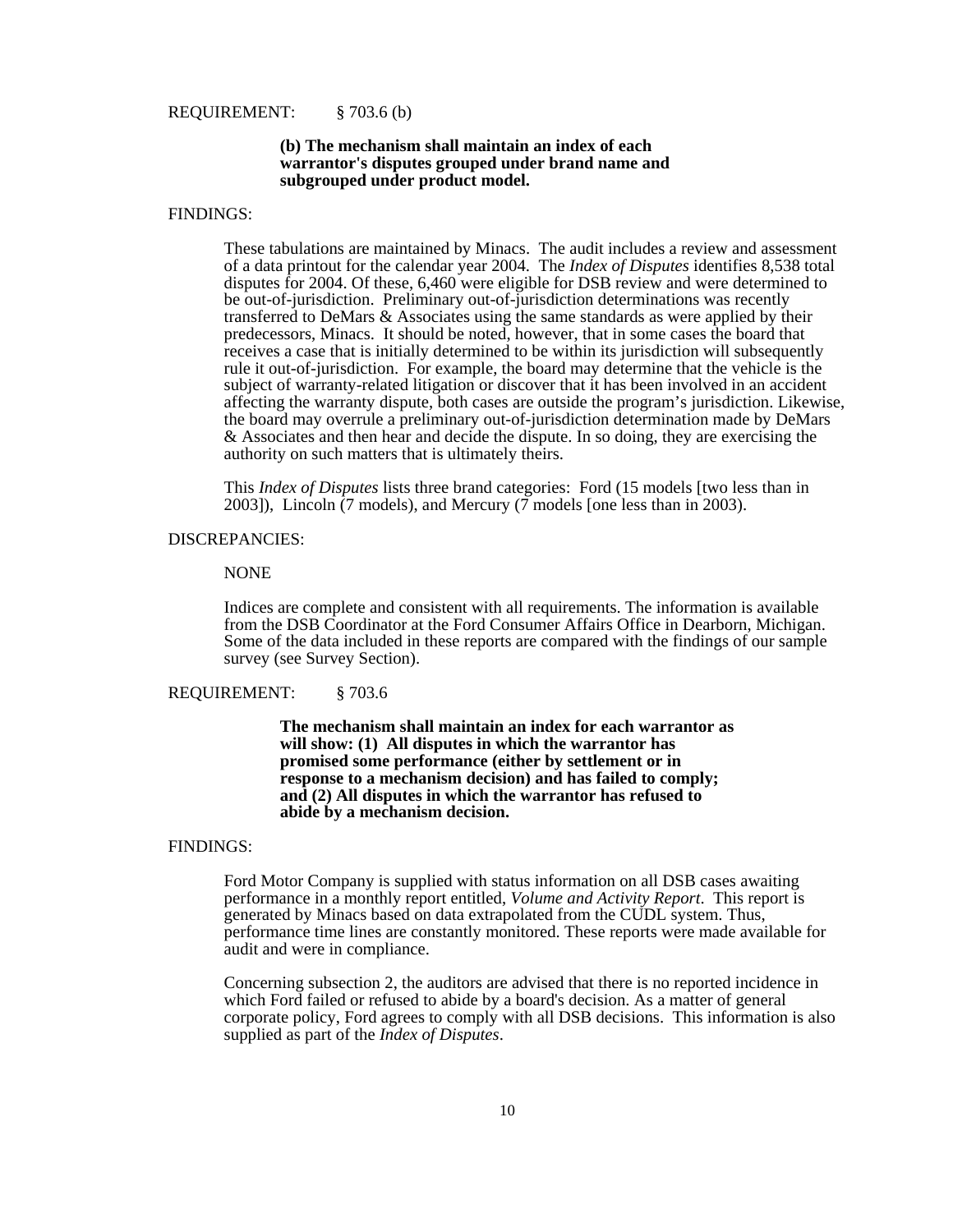DISCREPANCIES:

NONE

#### REQUIREMENT: § 703.6 (d)

# **(d) The Mechanism shall maintain an index as will show all disputes delayed beyond 40 days.**

# FINDINGS:

Ford's national statistical index for 2004 reports a total of 1,1702 DSB cases delayed beyond 40 days. For this audit, the DSB coordinator provided a comprehensive report of all individual cases delayed beyond 40 days during the year of the audit (2004). This report includes the customer's name, address, telephone number, and case file number. It also contains the date the case was opened, the date of the board meeting, the date of the decision, the performance date, and whether the decision was accepted or rejected by the customer. Our analysis indicates that this report exceeds the above requirement.

#### DISCREPANCIES:

NONE

REQUIREMENT: § 703.6 (e)

**(e) The Mechanism shall compile semi-annually and maintain statistics which show the number and percent of disputes in each of the following categories:** 

**(1) Resolved by staff of the Mechanism and warrantor has complied;**

**(2) Resolved by staff of the Mechanism and time for**

**compliance has occurred, and warrantor has not complied;**

 **(3) Resolved by staff of the Mechanism and time for**

**compliance has not yet occurred;**

**(4) Decided by members and warrantor has complied;**

**(5) Decided by members, time for compliance has occurred,**

**and warrantor has not complied;**

**(6) Decided by members and time for compliance has not yet occurred;**

**(7) Decided by members adverse to the consumer;**

- **(8) No jurisdiction;**
- **(9) Decision delayed beyond 40 days under 703.5 (e) (1) ;**
- **(10) Decision delayed beyond 40 days under 703.5 (2);**

**(11) Decision delayed beyond 40 days for any other reason;**

**and** 

**(12) Pending decision.**

# FINDINGS:

 Ford's computer system for compiling and maintaining the information necessary to meet the above requirement is designated CUDL. Maintenance of these data is the responsibility of their independent contractor, Minacs. The index is available for inspection and is complete in all important respects.

Ford compiles the required statistics on the required semi-annual basis, but our report refers exclusively to the annual *Index of Statistics*.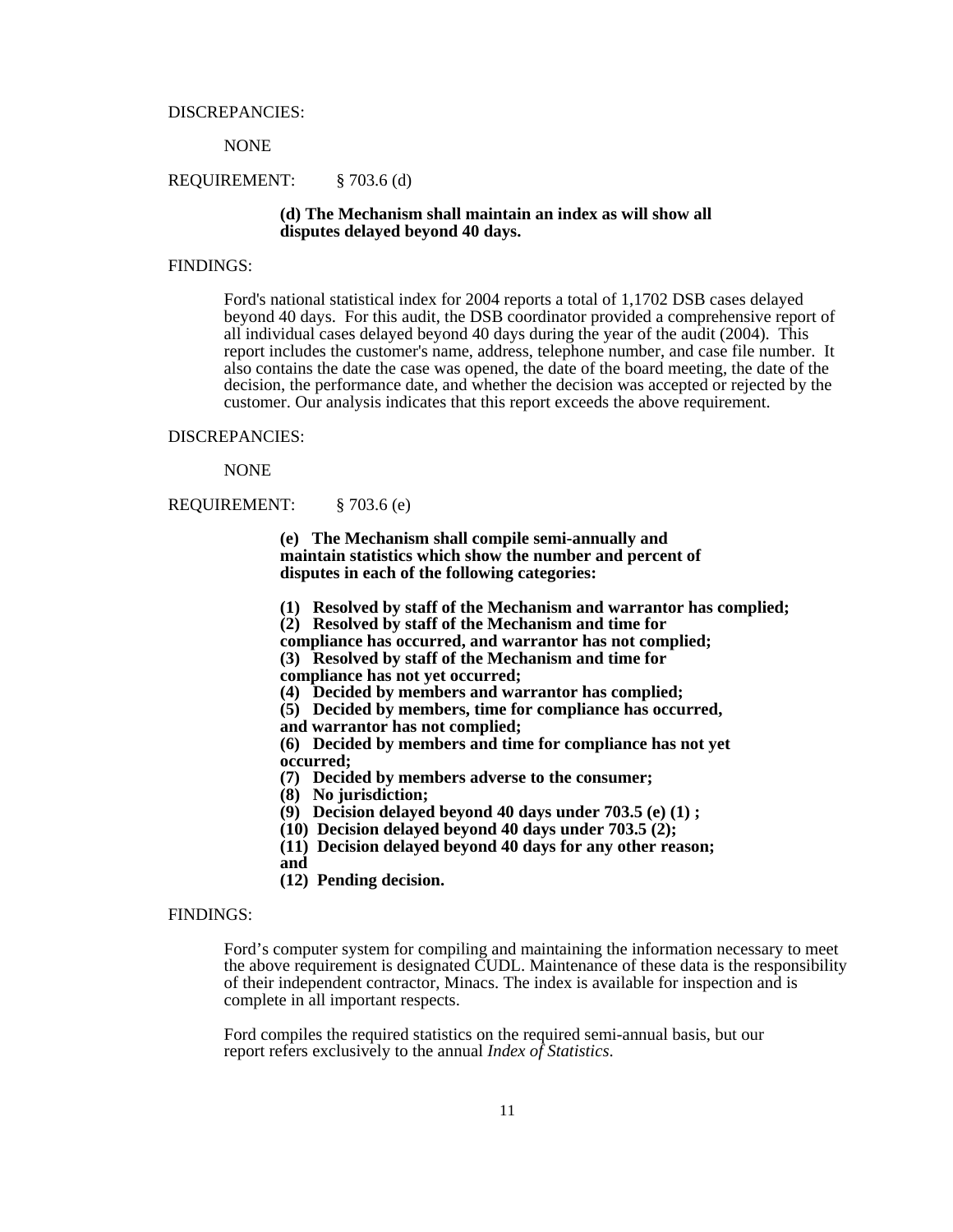DSB Process Manager provides detailed information regarding data maintained by the DSB program in Section III. These comments provide useful insight into the DSB database set-up for maintaining the required statistical information.

The figures reported in this index are analyzed and discussed in further detail in the Survey Section. The survey addresses most of the issues dealt with in the section above.

#### DISCREPANCIES:

NONE

REQUIREMENT: § 703.6 (f)

#### **THE MECHANISM SHALL RETAIN ALL RECORDS SPECIFIED IN PARAGRAPHS (a) - (e) of this section for at least 4 years after final disposition of the dispute.**

## FINDINGS:

(a) All of the information listed in the 12 subsections detailed in the previous section is maintained for the required four years. The few administrative irregularities are discussed in the field audit of regional offices section of this report.

An inspection was made of all case files at DeMars & Associates office, and a random selection of case files from the recent four-year period was inspected and evaluated for completeness. Each case file bearing the randomly selected case number was pulled from storage and inspected. The files were all appropriately maintained and readily available for audit.

(b) [Complaints by brand name/model] The DSB Process Manager provided for audit the warrantor's "Disputes under Brand Name and Product Model" index for 2004. The indexes for the previous four years are maintained in the audit reports for those years and are available from a variety of sources, including the DSB Coordinator in the Ford Consumer Affairs Office in Dearborn, Michigan.

c) [Two non-compliance categories] The information required by subsection (1) is maintained in the Ford Consumer Affairs Office in Dearborn, Michigan, and is available from the DSB Process Manager. Subsection (2) is not applicable since Ford, as a matter of corporate policy, always complies with DSB decisions.

(d) [Complaints beyond 40 days] This information is stored on computer in the CuDL system and is housed with the independent contractor, Minacs. Any required report can be obtained from this system via the DSB Process Manager. The information is maintained as required.

(e) [Includes 12 categories of statistics] The information referenced in this section is available from the DSB Process Manager. All data pertaining to this requirement are also available from the DSB Process Manager. The 12 categories of statistics required to be maintained have been incorporated into the CuDL system and are being kept as required.

#### DISCREPANCIES:

#### NONE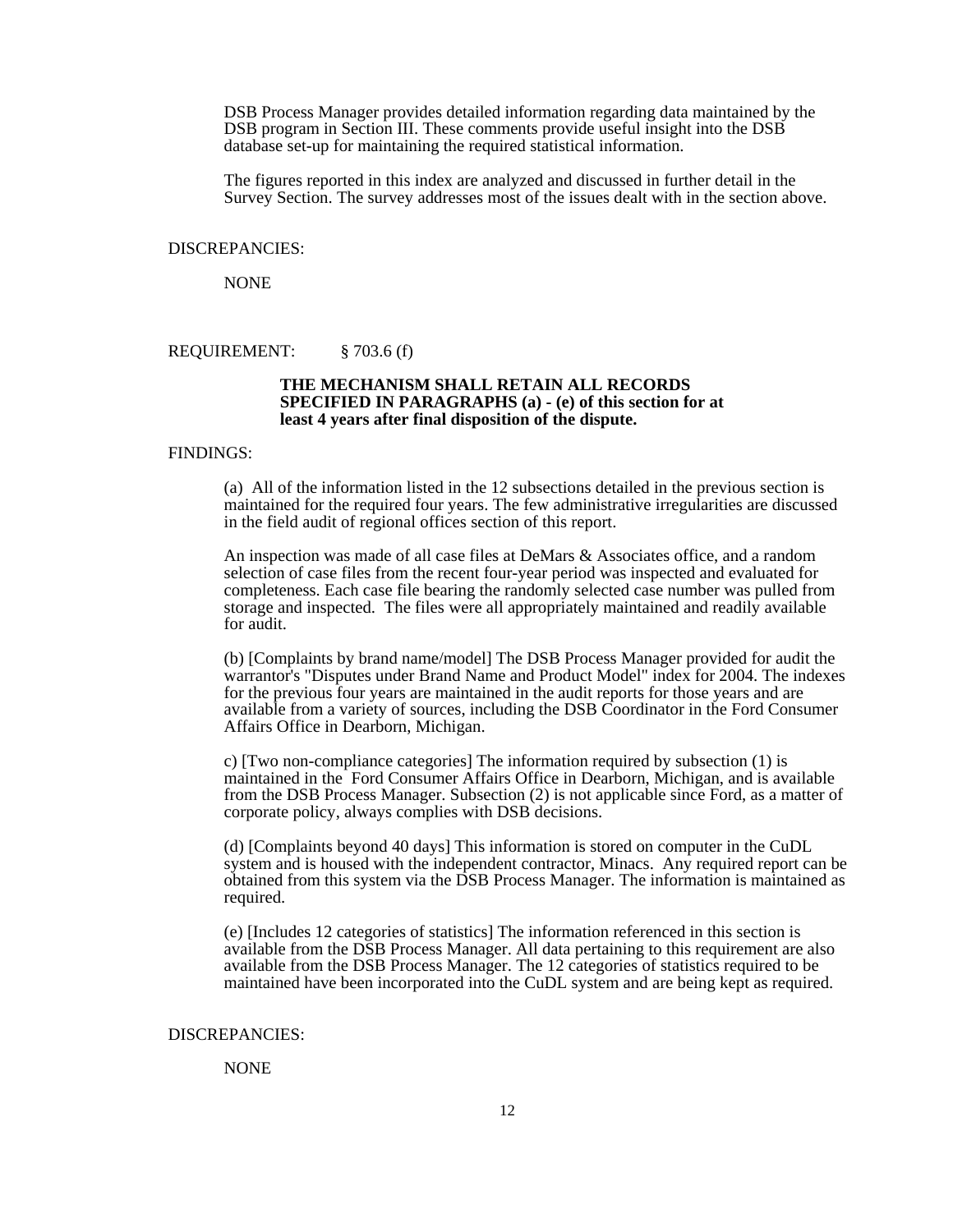#### REQUIREMENT: § 703.7 (b)

**Each audit provided for in paragraph (a) of this section shall** include at minimum the following  $(1)$  evaluation of **warrantor's efforts to make consumers aware of the Mechanism's existence as required in 703.2 (d);**

**(d) The warrantor shall take steps reasonably calculated to make consumers aware of the Mechanism's existence at the time consumers experience warranty disputes.**

# FINDINGS:

It is helpful to review the two regulatory requirements cited above as one because the essential feature of both is timing. Particular attention is given to efforts that would inform customers and ensure that they know about the existence of the DSB at all times. The audit also examines the manufacturer's strategies to alert customers to the availability of the DSB when the customer's disagreement rises to the level that the regulations consider a "dispute."

The "notice" requirement seeks to ensure that the program, which is designed to provide a measure of relief to stalemated consumers, is actually usable by them. To make effective use of it, the customer must first know of its existence and then be able to access it at the opportune time.

Ford uses several means by which to meet this important requirement. They are as follows:

! The *Dispute Settlement Board* brochure is a fairly detailed reference document that explains the DSB process and how to file an application and contains an application form for accessing the DSB program. The brochure is distributed in a variety of ways, but the principal methods are by way of the Customer Relationship Center (CRC) and through the Ford dealerships.<sup>11</sup> Dealers may provide the brochure as part of the initial information packet given to new customers and may also make brochures available in display holders typically placed in the service waiting area. In prior audit reports, we said: "Our random audits of dealerships in the areas surrounding the inspection sites found neither consistent nor significant commitment by dealers to maintaining and distributing these brochures." The 2004 findings differ from recent past reports in that improvements have been found in several areas. Some locales, however, continue to fall short of the program's objectives. Details are discussed in other sections of the report.

Ford is responsible for regularly monitoring dealer performance and supplying dealers with plastic DSB brochure holders and additional brochures as needed.

 ! Ford's *Warranty Information Booklet* for 2004 model cars and light trucks refers to the DSB and provides the address for requesting additional information. In addition, a detailed description of the DSB and its operation is provided in the Owner's Guide.

! Ford publishes *Dealership Guide*, which explains the dealers' role and responsibility concerning the DSB.

 $11$  Dealerships access the DSB pamphlets and pamphlet display holders via FMCDealer.com, an electronic e-store, maintained by a non-DSB related Ford vendor.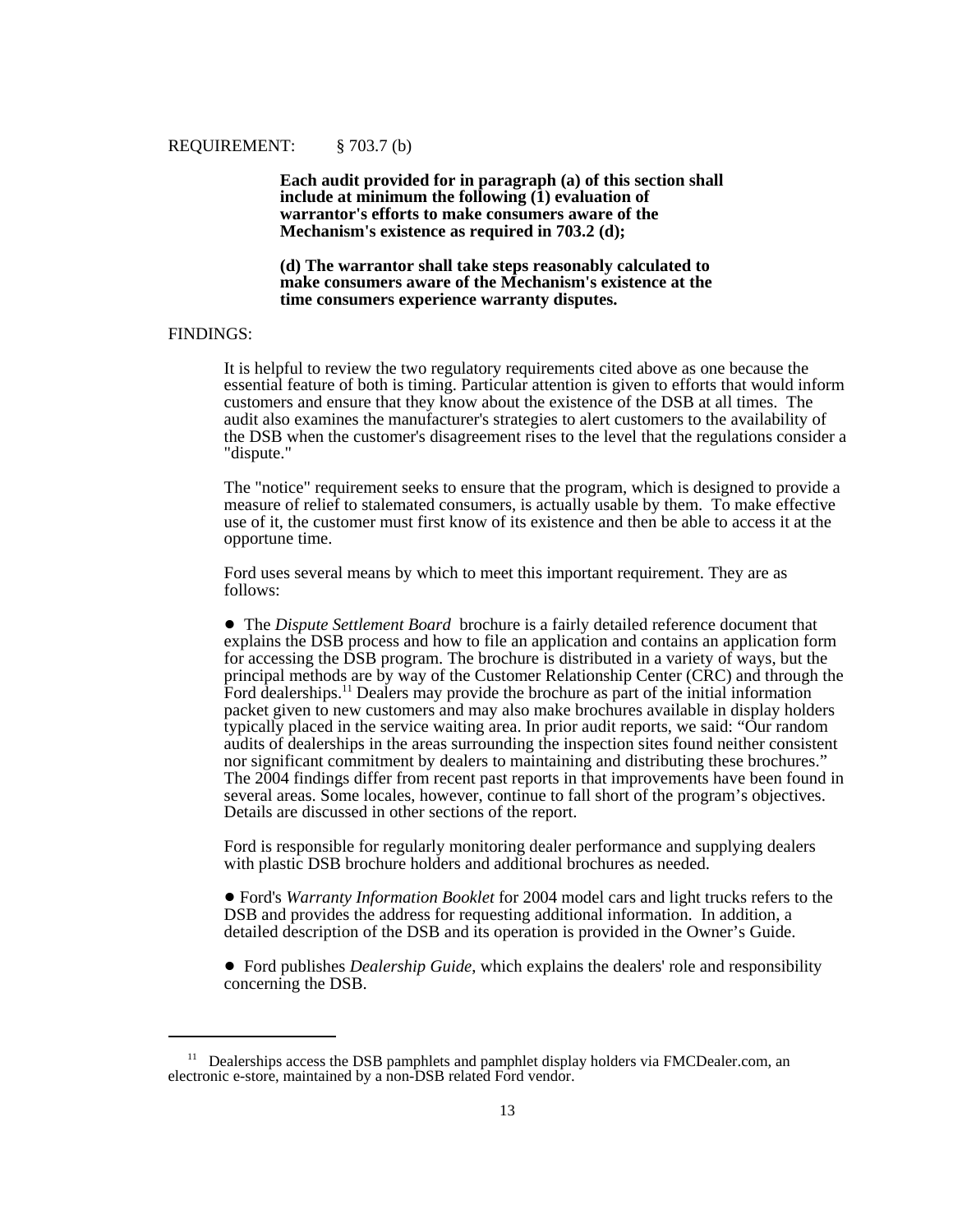! Ford's new vehicle *Delivery Checklist* includes a Florida-specific check-off affirming dealer delivery of the state's Lemon Law Rights booklet, "Preserving your Rights under the Florida Lemon Law."

! Ford created and distributes an acknowledgment portion of the required *Notice of Lemon Law Rights Notification & Acknowledgment* card in applicable states to verify that dealers comply with notice requirements.

! Ford maintains (via a vendor) a Ford-to-Dealer website, FMCDealer.com, which is used for all company to dealer communication. At the "Customer Satisfaction" location on this site, there is a "Lemon Law Rights" section providing consumer rights notification.

! The FMCDealer.com website allows dealers to place orders for DSB brochures, which include a DSB application form, brochure holders and Lemon Law acknowledgment forms.

• The FMCDealer.com website includes a roadmap, which outlines the dealership role in the DSB process. It also provides information on how customers can contact Ford via email, letter, or telephone to receive DSB information.

! Ford provides an owner's packet at the point of sale that includes: the *Owner's Guide*, *Warranty Guide*, *Maintenance Guide*. The packet provides a brief description of the DSB and its address.

• Ford staffs a toll-free customer assistance line. The phone number, 1-800-392-3673, is listed on the inside cover of the *Warranty Information Booklet* and the *Vehicle Owner Guide*. A TDD number for the hearing impaired is also listed (1-800-232-5952)*.*

! *Ford's Warranty Guide* refers to the DSB on page 26 and provides the address for requesting the additional information. In addition, the booklet refers consumers to the *Owner's Guide* for further details.

We said in our 2001 Report issued in 2002, "Note: In response to our less than stellar findings concerning some dealerships' assistance in carrying out the regulatory requirement concerning manufacturer responsibility to make customers aware of the availability of the DSB at the time a warranty dispute arises, Ford initiated a campaign to address the problem. In addition to sending communications directly to the dealerships setting forth their responsibilities, the company reminds dealers of the availability of pertinent materials and the procurement process." We noted in our 2002 report, "This year's findings indicate their efforts have had some efficacy. Ford continues to require its field staff to visit dealerships to reinforce this information. As has been the case for some years, notwithstanding the dealerships' performance, many Ford customers have learned about the DSB and managed to make use of it, as is discussed in greater detail elsewhere in this report." As for this year's findings, there was continued improvement in California and Ohio, but outside these two jurisdictions, dealers were commonly of little assistance in providing useful information about DSB arbitration options for those with a warranty dispute.

#### FINDINGS:

Our 2004 assessment of this aspect of the DSB program is, like those in other recent reports, mixed, albeit better. On one hand, the several strategies employed by Ford, together with the number of applications filed in 2004 (8,538), demonstrate that many Ford customers are obviously aware of the DSB program. For these customers, access is obvious and their numbers are considerable.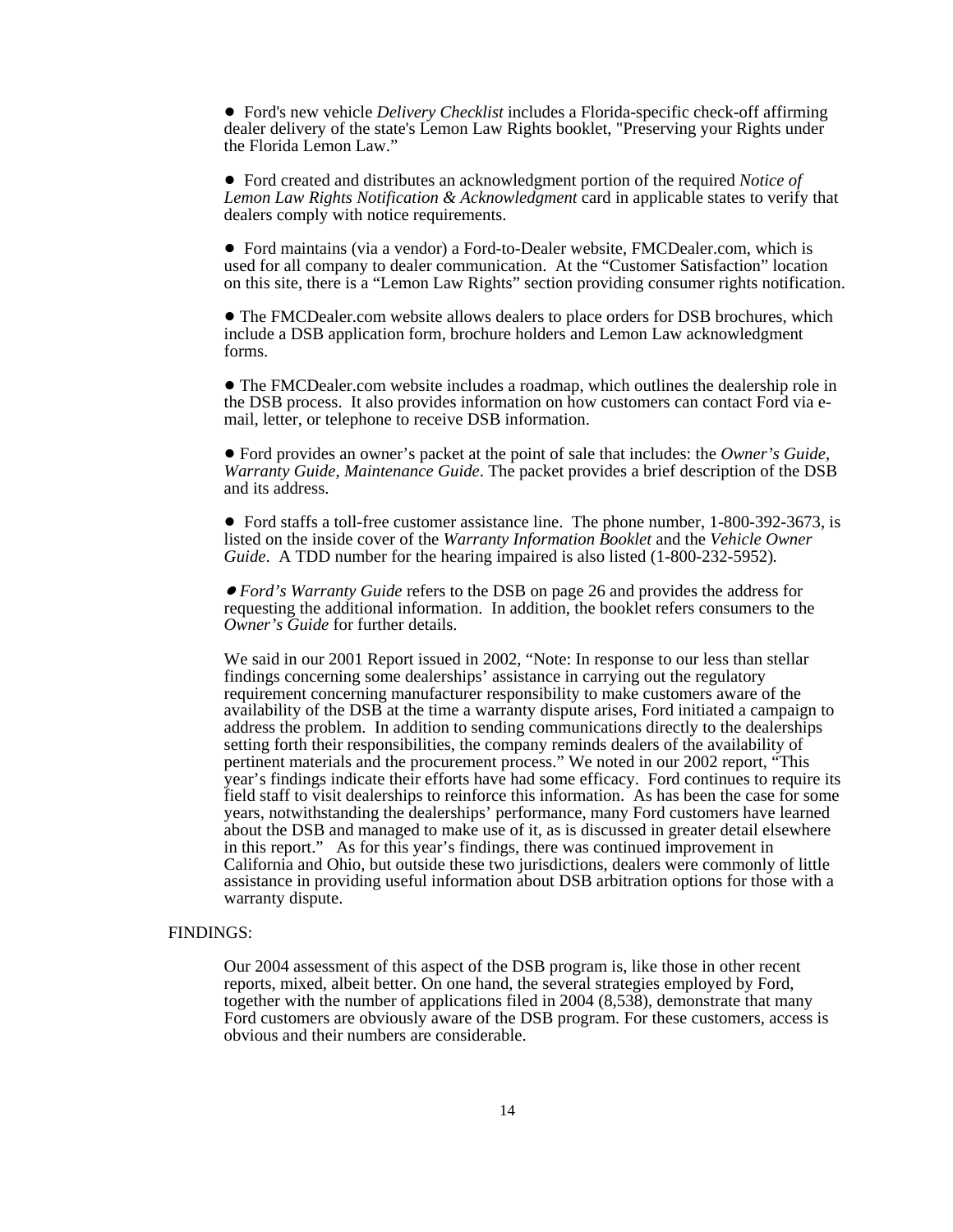During our dealer visits in several regions of the country, we found ample evidence of a general lack of knowledge on the part of some dealer employees about the DSB program. In many of our earlier experiences, a sizable number of employees demonstrated extensive knowledge of the DSB program. In 2004, as in 2003, there were few dealership employees who appeared knowledgeable, and few dealerships had brochures on display. We said in several recent reports, "The information dissemination strategy, outside of California and Ohio, as previously envisioned and administered by the manufacturer, has clearly slipped and needs continued action to remedy the situation." That finding has not changed.

Manufacturer's actions in 2004 were similar to those actions taken in 2003. The DSB distribution program continued sending out, as was the case last year, nearly 18,000 DSB applications to Ford customers. Nevertheless, there remains a concern about DSB information dissemination at the dealership level.

In the Kansas City Region we visited three dealerships:

Suntrup Ford Westport 2020 Kratky Rd. St. Louis, Missouri 63114

Valley Ford 675 Dunn Rd. St. Louis, Missouri 6304

Suntrup Ford, Kirkwood 10340 Manchester Rd. Kirkwood, Missouri 63122

Of the three dealerships we visited, none had brochure holders on display. The person we interviewed at one dealership, a service advisor, offered some exceedingly erroneous information. When prompted about arbitration, he informed our secret shopper that you have to have had their vehicle out of service for 30 days in order to go to arbitration.

In the Pittsburgh area, we visited the following dealerships:

Glenn Bush Ford Rt. 56E Apollo, Pennsylvania 15613

Noel Ford 151 Walnut St. . Kittaning, Pennsylvania 16201

Charrapp Ford North 110-112 Route 908 Natrona, Heights, Pennsylvania 15065

Our dealership experiences in the Pittsburgh area, were mixed but, mostly disappointing. Only one of the three dealerships we visited gave us accurate and complete information about the DSB. At one dealership, a service advisor informed us, " Years ago, there was a board, but no longer." At the third dealership, the service advisor admitted he knew nothing about the program.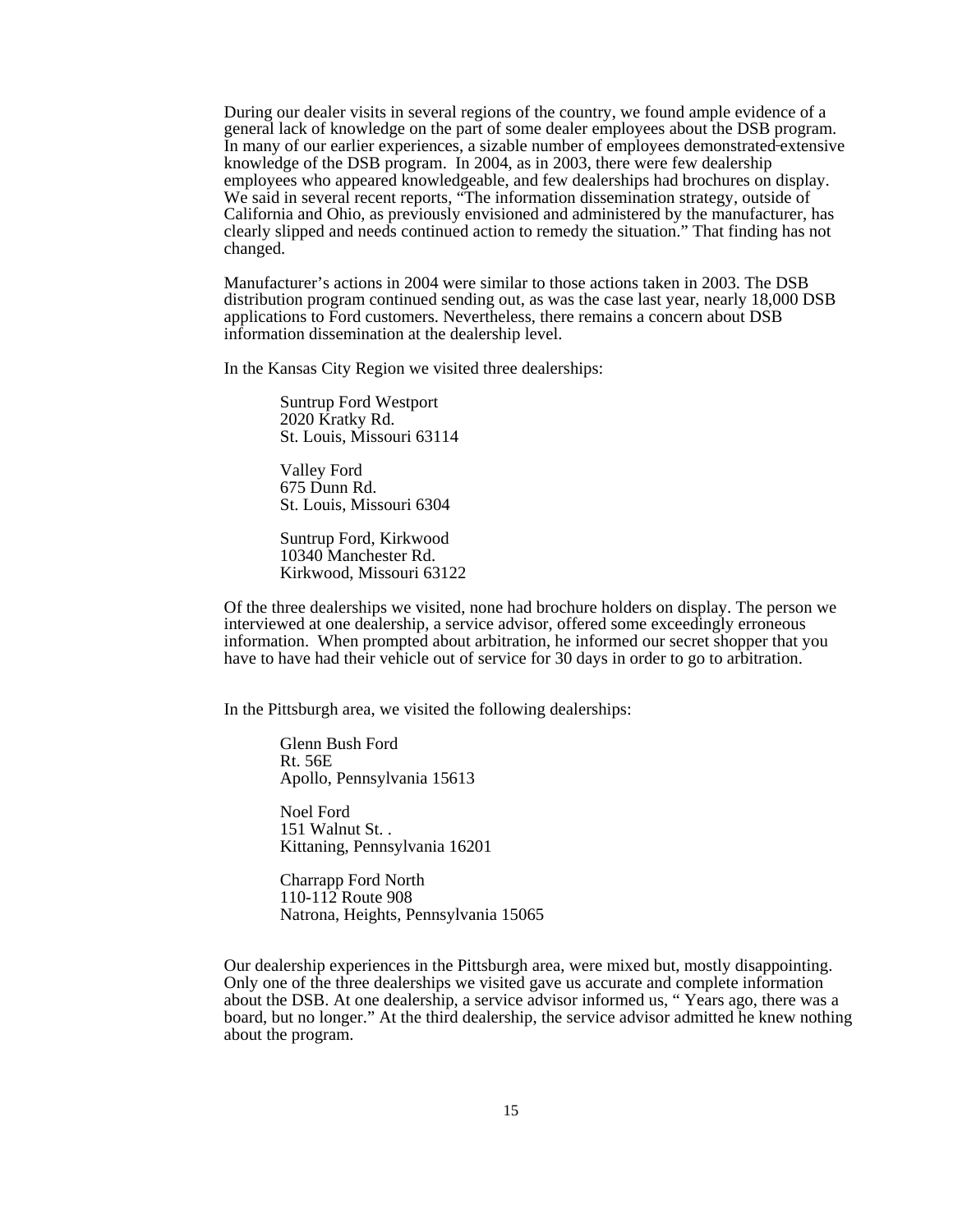In the greater Los Angeles Region, we visited the following dealerships:

Puente Hills Ford 17340 E. Gale City of Industry, California 91748

Clippinger Ford 116 San Bernadino Rd. Covina, California

Power Ford 3311 Pacific Coast Highway Torrance, California 90505

Our dealer visits in the greater Los Angeles area were similar as concerns the program for DSB information dissemination to last year's review. All three of the three Los Angeles area dealerships we visited appeared to know about arbitration generally and made specific reference to the Dispute Settlement Board. The Los Angeles review is contained in the California audit report, but the results were much better than many recent audits in California

It continues to be the case that customers who seek assistance from their salespersons are unlikely to receive useful information about the DSB program. Few of the salespeople we interviewed could provide any information at all about the DSB. This continuing problem of salespeople having little or no knowledge of the DSB is clearly at odds with the manufacturer's objectives and efforts as well as the regulation's intent.

The toll-free phone number to the Customer Relationship Center (CRC) is not specifically designed to facilitate the DSB program, and as has been true in the past, the program was not helpful in obtaining information about the DSB. They insisted on being allowed to work on the problem and insisted on obtaining a vehicle identification number as a precursor to providing any information about the DSB. Although its customer relations focus is on maintaining an open line of communication between the servicing dealer or the manufacturer and the customer, the CRC nonetheless distributed 10,133 DSB brochures to customers in 2004. In addition, Minacs distributed 6,807 applications, while DeMars & Associates sent out 657. That amounts to 17,597 DSB applications distributed. The clear and stated objective of the CRC, however, is to keep the customer and the manufacturer or dealer working together to resolve their warranty-related problems. This program operates consistent with  $\S$  703.2(d) which allows:

> **703.2 (d)... Nothing contained in paragraphs (b), ©), or (d) of this section** [notice requirements] **shall limit the warrantor's option to encourage consumers to seek redress directly from the warrantor as long as the warrantor does not expressly require consumers to seek redress directly from the warrantor. The warrantor shall proceed fairly and expeditiously to attempt to resolve all disputes submitted directly to the warrantor.**

Dealers' failing to provide information about the DSB when a customer requests information about warranty dispute options appears to be inconsistent with the program's policies*,* which say, among other things, "The Dispute Settlement Board Brochure/Application is to be provided to anyone upon request for information or application to the program."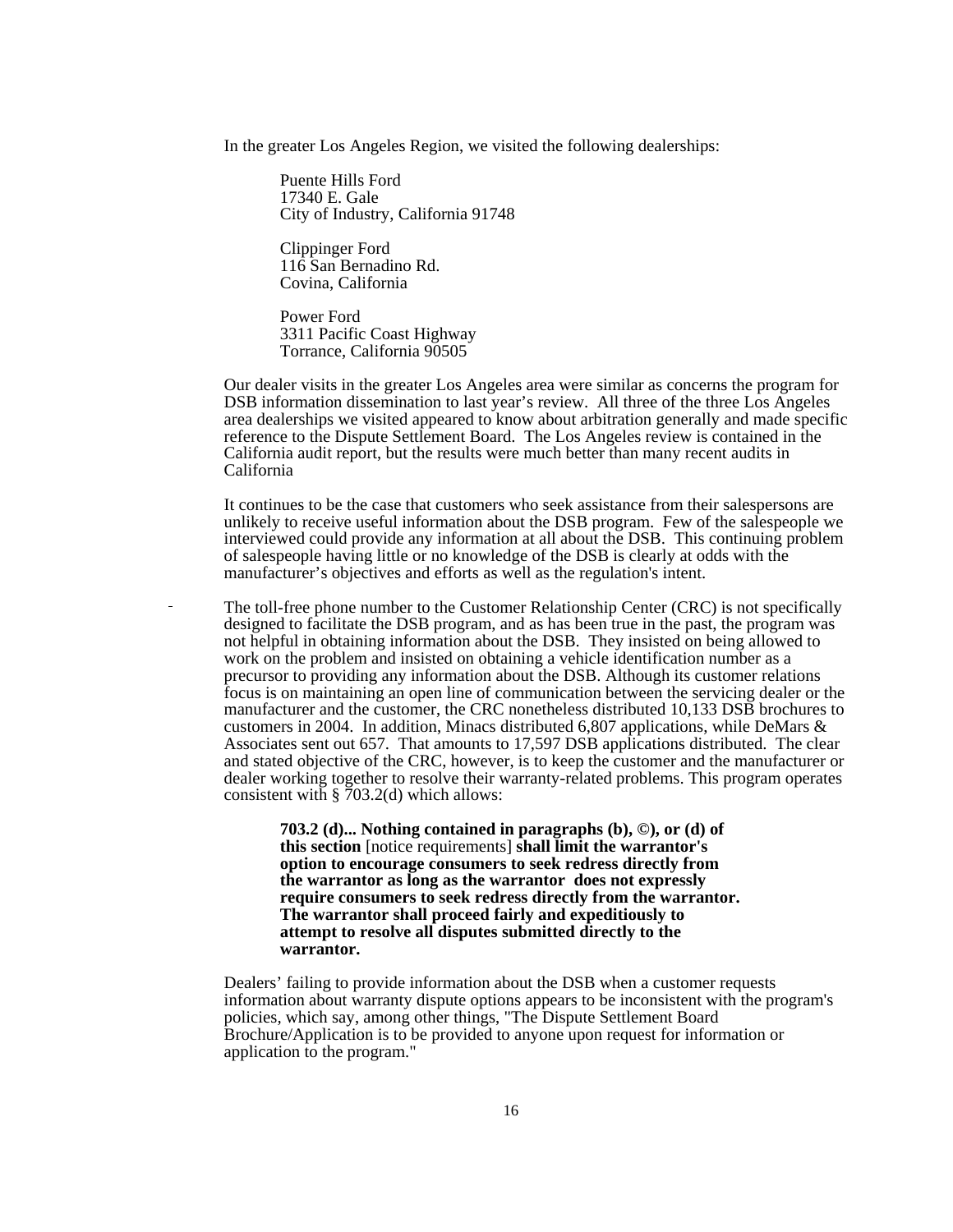Despite these limited reservations, Ford Motor Company's multi-faceted strategy for "making customers aware" appears, once again, to be having a measurable impact. Consider for example, the nearly 80,000 customers who made application to the program in the last six years (i.e., 1999-2004). Our audit cannot determine what specific strategy or combination of strategies should receive the credit, but the fact remains that many Ford customers have been **made aware of the DSB program** and have made use of it in considerable numbers to assist them in resolving warranty disputes.

In some respects, the manufacturer's difficulty in carrying out this requirement relates directly to the issue of uncertainty as to the regulation's intent about when the customer is to be informed. A better information dissemination strategy could be developed if regulators provided manufacturers with a clear operational definition of the phrase, **"... at the time consumers experience warranty disputes."** As it stands, the Ford Motor Company program meets the basic requirement insofar as their new efforts have the anticipated results.

It is noted that the party who is in the best position to communicate with customers at most junctures in the warranty repair context is the servicing dealer. In the main, dealers who wish to ignore their role in facilitating "fair and expeditious" warranty dispute resolution may do so with regulatory impunity, notwithstanding the many demonstrated efforts of Ford Motor Company.

Ford Motor Company representatives have informed us that they continue to work on improving their information dissemination program as we have discussed elsewhere in this report. Moreover, we have discussed the current activities carried out by Ford to ensure that more dealers have readily available DSB pamphlets and display holders. Our review did reveal a modest increase in the use of the display pamphlet holders by dealers.

#### DISCREPANCIES:

The four categories of warranty information required by Rule 703 to be on the face of the warranty are provided elsewhere, but not on the warranty's face. This appears to be technically inconsistent with the regulation despite the regulation's unusual definition of the term, "on the face of the warranty," which is discussed elsewhere in this report.

#### REQUIREMENT: § 703.7 (b) (3)(I)

**Analysis of a random sample of disputes handled by the Mechanism to determine the following: (I) Adequacy of the Mechanism's complaint and other forms, investigation, mediation and follow-up efforts, and other aspects of complaint handling; and (ii) Accuracy of the Mechanism's statistical compilations under 703.6 (e). (For purposes of this subparagraph "analysis" shall include oral or written contact with the consumers involved in each of the disputes in the random sample.)**

#### FINDINGS:

The FINDINGS for this section are arranged as follows:

- (1) **Forms**
- (2) **Investigation**
- (3) **Mediation**
- (4) **Follow-up**
- (5) **Dispute Resolution**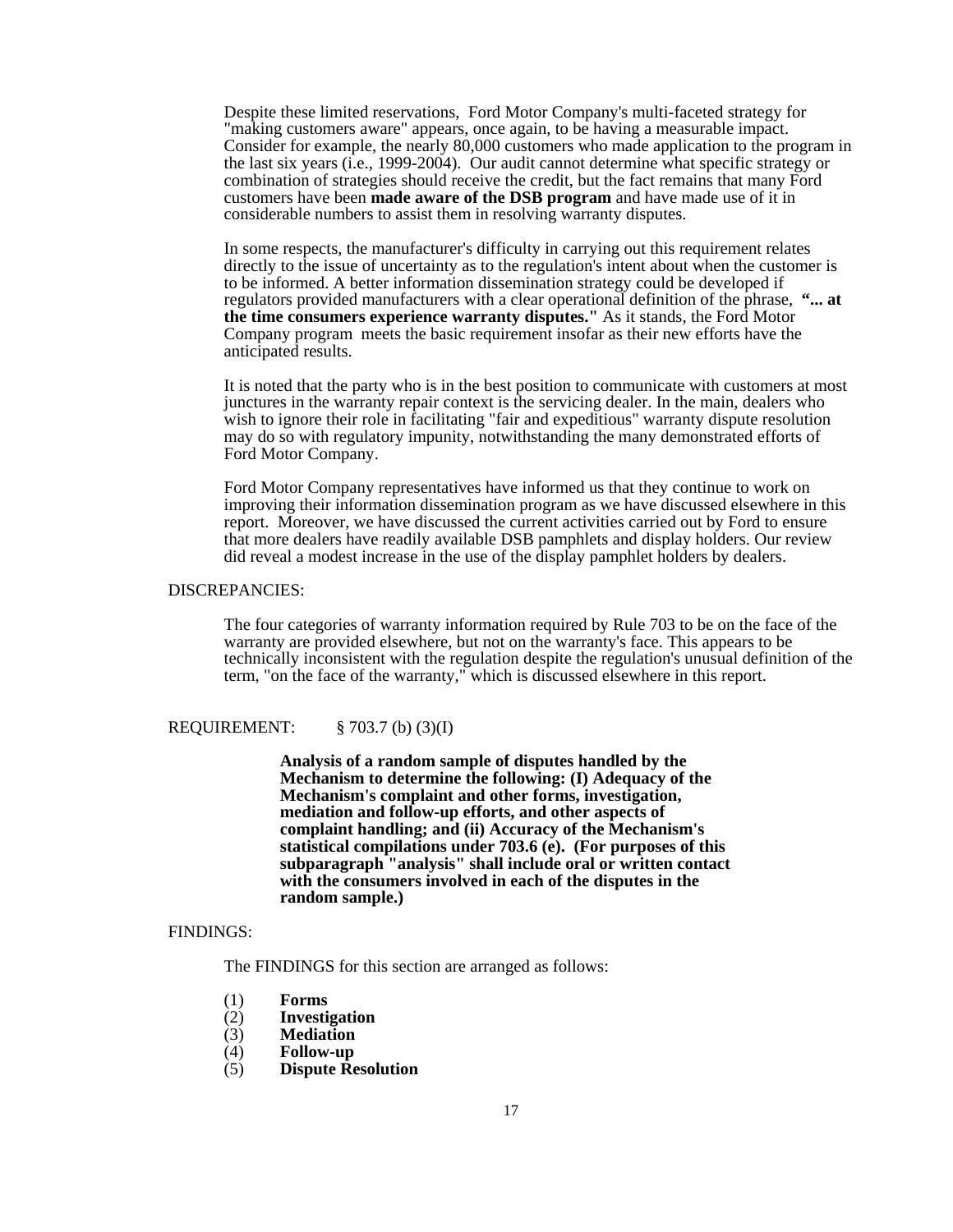#### **1) Forms**

The auditors reviewed most of the forms used by each component of the DSB, including those used by Minacs, DeMars & Associates,<sup>12</sup> Professor James Brown,<sup>13</sup> Director for the Center for Consumer Affairs, University of Wisconsin-Milwaukee, and Ford Motor Company.

 The forms used by the DSB have been modified several times in attempts to refine their utility and consistency with regulatory requirements. As such, they are exceptionally "user friendly." They are also well balanced in providing enough information to properly advise the parties without overwhelming them with unnecessary paperwork. Overall, the DSB forms promote efficiency and assist the program in meeting the stated objective of facilitating fair and expeditious resolution of disputes.

The *DSB Agenda/Decision Summary* form is a valuable tool for record keeping and facilitating more thorough decision letters. Its layout was modified recently to improve the recording of board decisions by providing more space for the details necessary to craft a complete decision with an appropriate accompanying rationale.

DSB forms designed to be used only in certain states because of unique regulatory requirements in those states<sup>14</sup> were audited for the limited purpose of ensuring that they do not conflict with the requirements of the Magnuson Moss-Warranty Act or Rule 703. In summary, no irregularities or inconsistencies were identified with respect to these statespecific forms.

# DISCREPANCIES:

#### NONE

 DeMars & Associates has established a comprehensive manual, *Dispute Settlement Board Procedure Manual,* that serves as a procedures guide. Professor James Brown provides to arbitrator (Member) trainees a loose-leaf notebook entitled *DSB Manual,* which is a useful source for board members to turn to for direction when questions arise. These manuals are critical components for ensuring that the program continues to operate in substantial compliance with the requirements of Magnuson-Moss and Rule 703.

In summary, we found the manuals to be in substantial compliance with regulatory requirements.

#### **2) Investigation**

This facet of the arbitration program is governed by section 703.5©) (Mechanism's Duty to Aid in Investigation).

The audit discovered only a small number of requests by arbitration boards for technical information, and such information appears to have been provided where requested. This

 $12$  DeMars & Associates is an independent contractor that served as the independent national administrator of the DSB.

<sup>&</sup>lt;sup>13</sup> Professor James Brown provided national and California-specific training for arbitrators.

<sup>&</sup>lt;sup>14</sup> States for which Ford or DSB provided unique forms are Arkansas, California, Georgia, Montana, Ohio, Wisconsin, and West Virginia.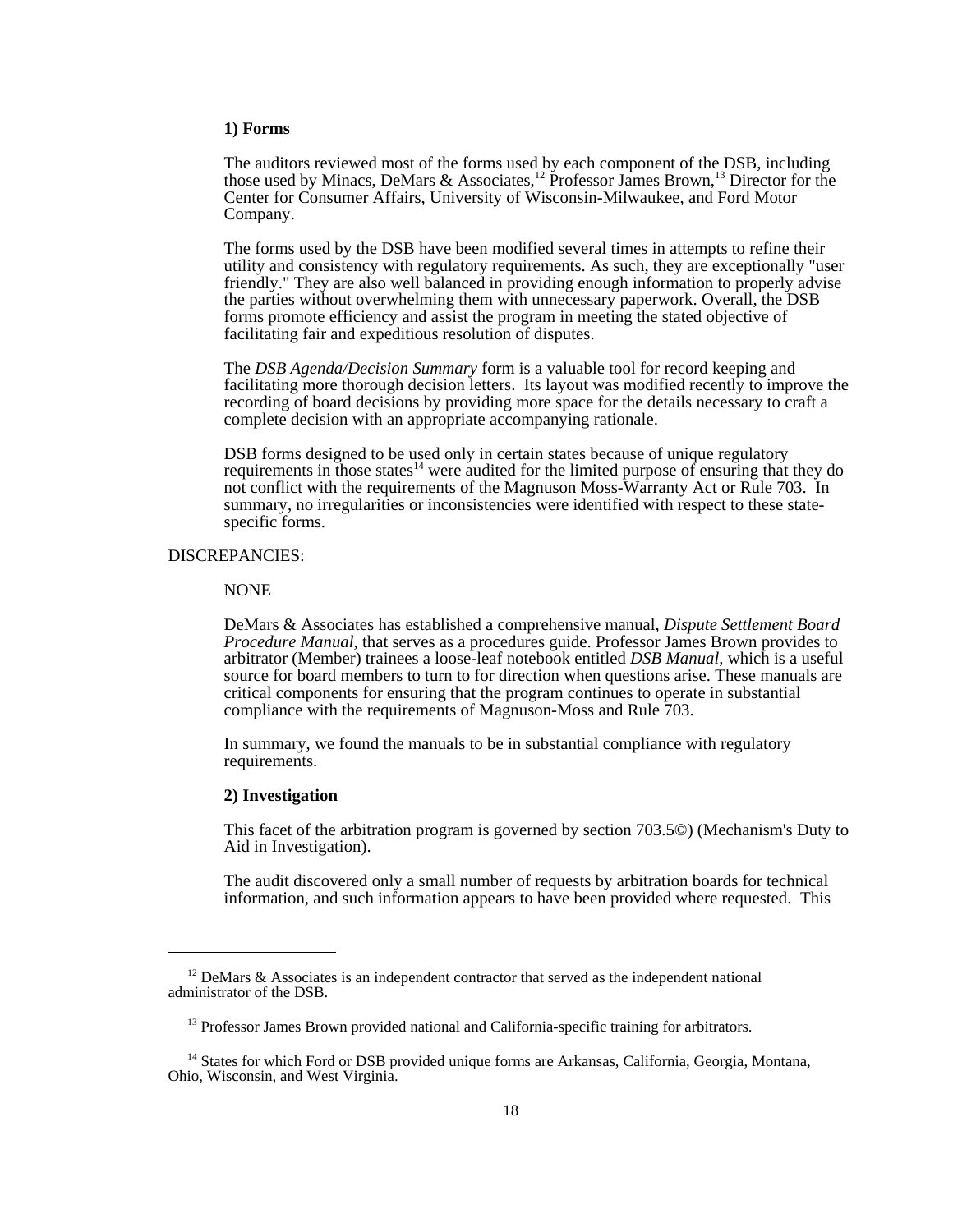was confirmed by field audits, monitoring of board meetings, and interviews with board members and administrators.

It is common for boards to request independent inspections of vehicles. Independent inspections can appropriately be done to confirm or deny one party's representations; however, monitoring of board meetings suggests that some board members still do not understand the appropriate purpose of an independent inspection, which is to attempt to gain clarification in cases where the parties have presented conflicts of fact. For example, one party may represent that a certain mechanical problem exists and the other party deny that representation. In such a case, the view of an independent certified mechanic can often resolve this dispute. Some members' comments continue to demonstrate that their objective in requesting an independent inspection is to diagnose the true nature of the vehicle's mechanical problem. Diagnosing vehicle repair problems is, generally speaking, beyond the intended scope of the DSB. The most likely exception to this limitation is the case wherein a customer is specifically asking the board to assist in "just getting my car fixed." Even so, it is entirely appropriate for the board to expect that a customer who applies for arbitration has obtained an inspection from a qualified mechanic in order to supply some degree of verification of the claim. This is especially so when the customer asserts an intermittent problem that he/she acknowledges has not been duplicated in the presence of their dealership's repair facility personnel. There is no regulatory requirement for regulated warranty dispute settlement mechanisms to assist either of the parties in preparing or supporting their cases. The board's responsibility is limited to *hearing* and *deciding* the matter in dispute. The primary responsibility for case preparation belongs to the disputing parties.

When the subject of Technical Service Bulletins (TSBs) arises in the context of arbitration board meetings, it is customary for technical members (frequently instructors in auto mechanics or dealer members) to know whether a bulletin exists. Boards rarely request that the manufacturer provide a copy of a TSB and then delay action on the case pending receipt of the bulletin. Whether a TSB *exists* is apparently more likely to be central to a board's determination than any information contained therein. The existence of a TSB may increase, in the minds of some members, the likelihood that a customer's otherwise unverified concern is real.

Other areas to be investigated include:

#### **...number of repair attempts; length of repair periods; and**

#### **possibility of unreasonable use of the product**.

The program solicits information on these subjects from the customer via the DSB application and any oral presentation they may make, from the dealer via the questionnaire, "*Dealers Statement*," and from Ford Motor Company via the questionnaire, "*Company Statement*."

The Customer Application form does not request information about the issue of possible misuse or abuse of the vehicle. It may be argued that the request for maintenance records addresses this issue, at least in part, but the question of whether the manner in which the vehicle has been driven, or maintained, might contribute to the asserted problem is not specifically addressed. The Dealer Questionnaire, however, does solicit this information. The result is that the board is likely to receive information on this important subject from only one of the parties. While there is no specific regulatory requirement to solicit this information from either of the parties, to have a procedure in place that specifically solicits the information from only one of the disputing parties raises a fundamental fairness question.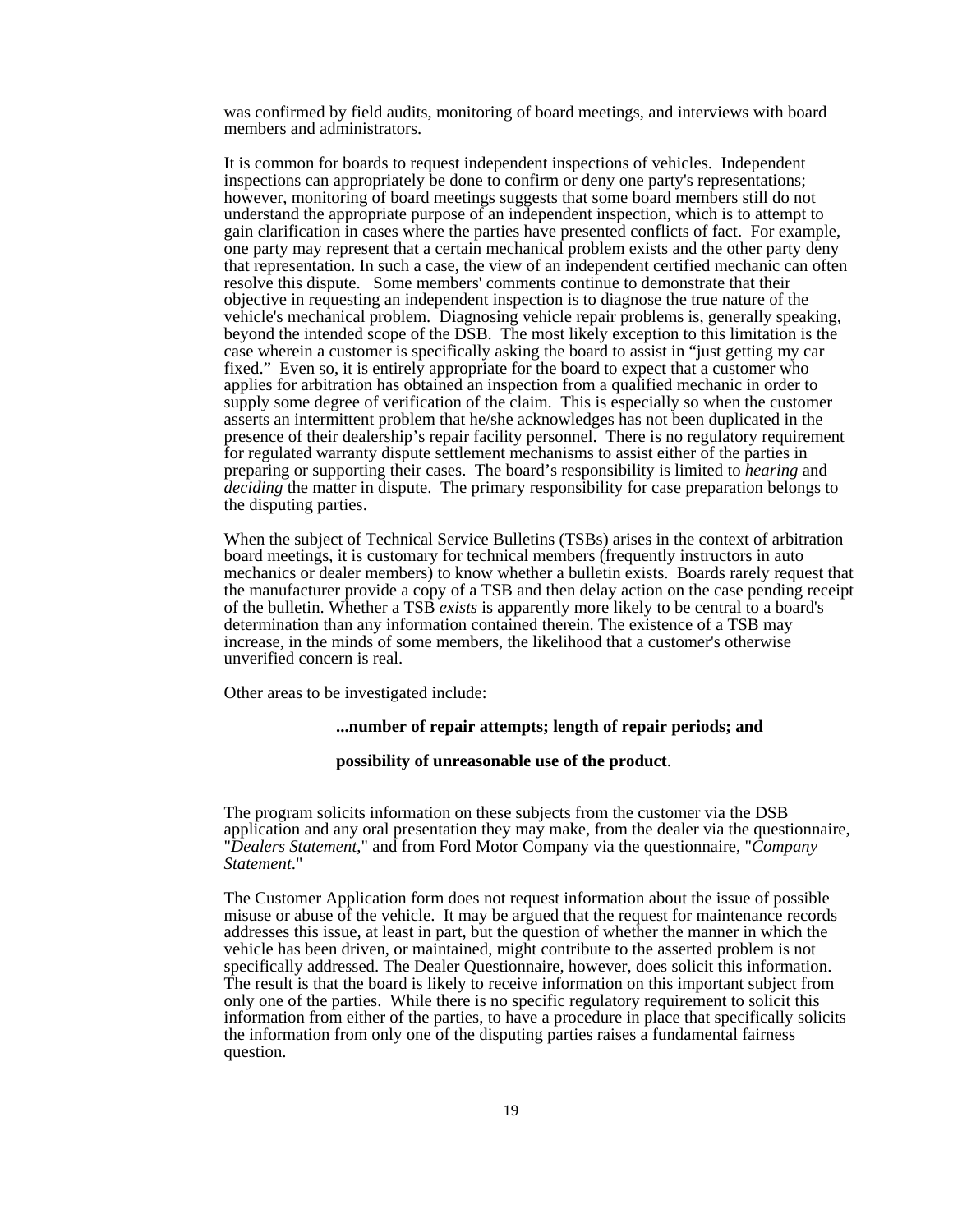Even if the subject of possible misuse or abuse is not raised by the company or dealer on their statement forms, the board's discussion sometimes addresses it. If misuse is openly asserted or questioned in the company or dealer statements, the customer's right to submit supplemental information is well established. Customers receive copies of these statements in advance of the board meeting and have the opportunity to submit additional information challenging any such suggestion. Unfortunately, however, the subject of possible misuse or abuse of the vehicle may emerge in the course of the deliberations without its having been asserted in either the dealer or manufacturer statements. In such cases, while "misuse" may not be the deciding factor in the board's final disposition, it can still be a significant factor in the board's decision as to what remedy may be appropriate. The remedy question may, of course, have significant financial implications for the disputing parties. Moreover, because misuse or abuse of the vehicle may be of secondary importance, it may not be referenced in the Decision Letter. Therefore, a customer who may have at his/her disposal important rebuttal information on the subject of suspected misuse or abuse of the vehicle would be unlikely to be aware that it had become an issue in the board's decision. If the program, or the board, solicited the same information from both parties, it would be far less open to criticism in this regard. In those cases in which an oral presentation is being made, the board has a unique opportunity to ask each applicant whether he/she would like to address this issue before the board begins its deliberations.

#### FINDINGS:

The investigatory methods employed by the DSB are generally well known to regulators and have been deemed acceptable. Moreover, the processes envisioned when Magnuson-Moss was enacted were understood to be abbreviated in comparison to litigation. Ultimately, the question comes down to "How much investigation is enough?"

It is clear that the DSB methods currently employed result in a valuable collection of pertinent information, and it is equally clear that there is often a potential for gathering significantly more useful information.

# 3) Mediation<sup>15</sup>

This facet of the arbitration program is carried out exclusively by the manufacturer or its agents, including dealers. The mediation function is governed, at least in part, by section 703.2(d) which allows:

**... Nothing contained in this subchapter shall limit the warrantor's option to encourage consumers to seek redress directly from the warrantor as long as the warrantor does not expressly require consumers to seek redress directly from the warrantor. The warrantor shall proceed fairly and expeditiously to attempt to resolve all disputes submitted directly to the warrantor.**

#### FINDINGS**:**

After Minacs opens a case, the manufacturer's Consumer Affairs office personnel (in many cases, Dispute Resolution Specialists who are contractors) generally intercede in an attempt

<sup>&</sup>lt;sup>15</sup> We operationally define the term *mediation*, (in the context of this audit) so as to include any actions by the parties to the dispute that resolve the dispute prior to the arbitrators' rendering a decision. Successfully mediated disputes in the DSB context are referred to as "Prior Resolved" dispositions. The DSB process does not use third-party neutrals as facilitators. Attempts to mediate disputes during the DSB process involve voluntary discussions between the parties.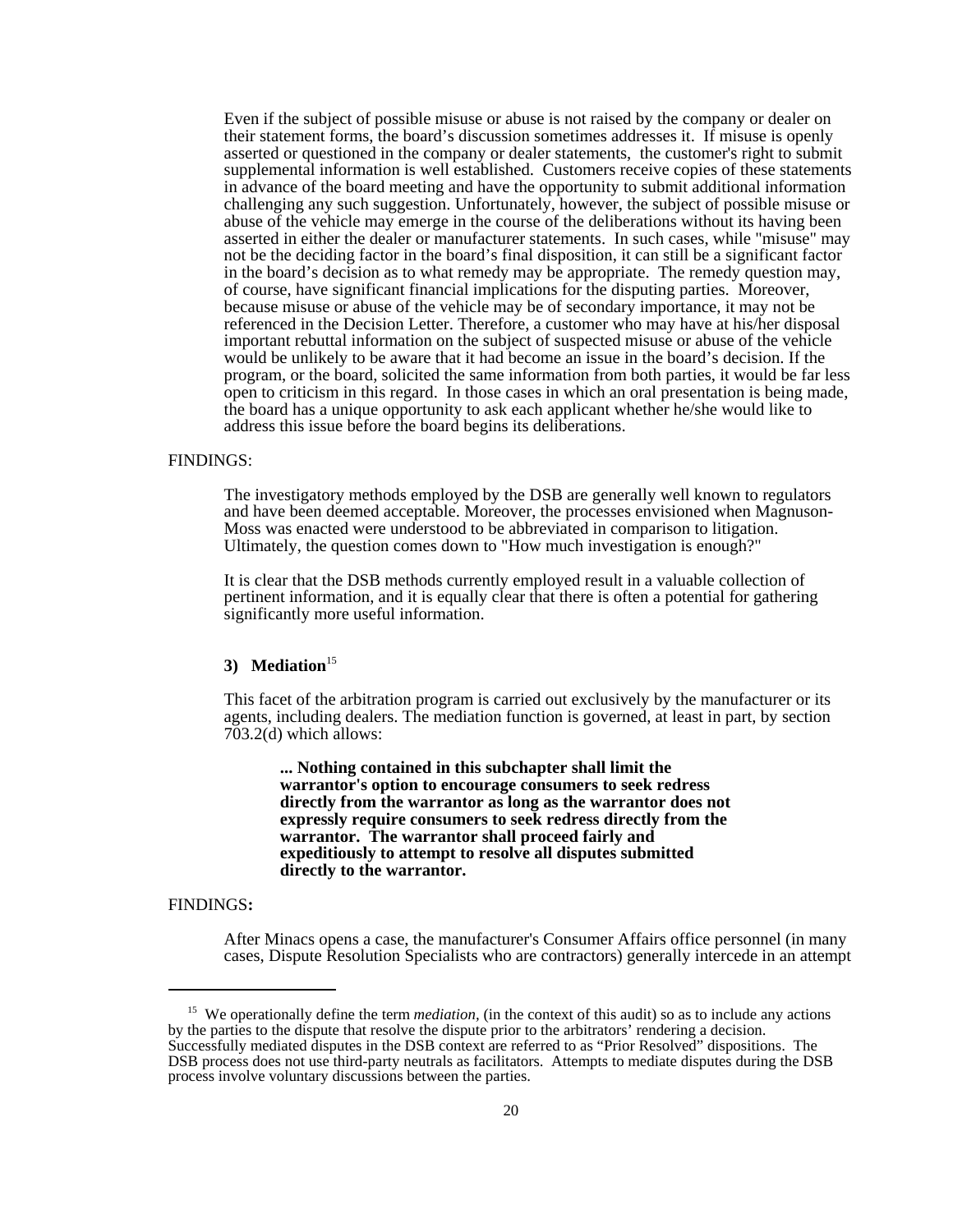to resolve the dispute to the customer's satisfaction prior to any board action. Detailed records are kept as required by § 703.6. This information is contained in the case files maintained by the DSB program's principal administrator.

This audit is concerned with the mediation function only in terms of its impact on the requirement to facilitate fair and expeditious resolution of disputes. All indications are that the mediation function meets, in the main, the minimum requirements for fair and expeditious resolution of disputes. Mediation is voluntary and in no way delays a customer's access to arbitration. The degree to which performance of mediated resolutions conforms with time limit requirements is reviewed in the survey section of this report.

#### 4) **Follow-up**

There are several sections of Rule 703 that relate to follow-up and manufacturer compliance with DSB awards. In addition, follow-up is one of the very specific factors that is to be reviewed in the annual audit. In the main, follow-up in this context refers to efforts to assure that DSB awards have actually been performed. This requires that each case file contain specific information about when performance occurred and whether performance was to the customer's satisfaction. It is, of course, entirely possible that the manufacturer and the customer could disagree about whether performance has occurred as envisioned by the DSB decision. When such an eventuality occurs, and it is known to the program, it is imperative that the case file reflects this important fact.

The DSB Dispute Resolution Specialist (DRS) continued to monitor this facet of the program. In California, it was the responsibility of the DSB's independent administrator, DeMars & Associates.

When a customer accepted a "prior resolve" (i.e., mediation) offer or a board decision, the DSB Dispute Resolution Specialist (DRS) monitored the promised performance,<sup>16</sup> but DeMars  $\&$  Associates was responsible for maintaining the records.<sup>17</sup> In addition, Minacs mailed a questionnaire to the customer to determine that the promised performance has taken place**.**

The completed questionnaire, if returned, is placed in the case file folder at DeMars & Associates headquarters office, where it is maintained for four years.

In earlier reports we included the statement below:

We verified the recording and maintenance of performance procedure by our onsite inspections of case files in the regional offices audited. As we found in earlier reports, few completed questionnaires were located in the case files either because questionnaires were not returned by customers, or because the old MORS III system had interrupted the mailing of questionnaires. This suggests that, despite the reinstatement of the questionnaire program, the performance verification process has not been getting the desired results. The program may need to consider alternative methods, including the use of a negative option addition to the questionnaire that says something to the effect of:

<sup>&</sup>lt;sup>16</sup> In cases in which the DSB board awards a repair, a refund, or a replacement vehicle, the Dispute Resolution Specialist has been responsible for ensuring that the awards are completed.

<sup>&</sup>lt;sup>17</sup> This function was performed exclusively by DeMars & Associates (the independent national DSB administrator). Once performance of a settlement or award was verified and the facts related to the performance were logged in by the independent administrator, the case was closed and the performance date was logged for inclusion in the CuDL system.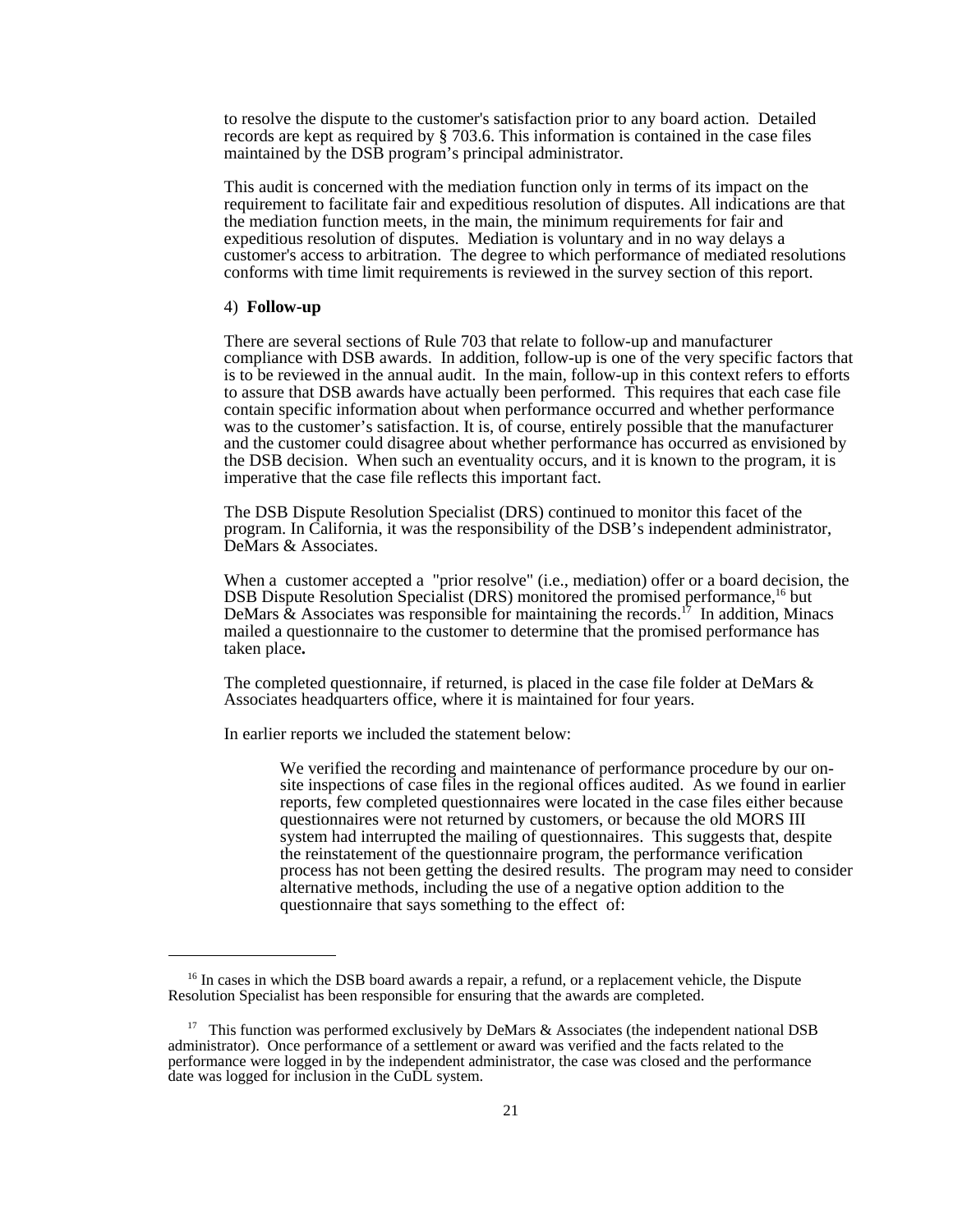#### *If this questionnaire is not returned, we will assume that the board's decision was satisfactorily performed and record it in this manner.*

Importantly, Minacs incorporated such language in the survey which it sent to customers in order for the case file to be completed. It allows the customer a reasonable opportunity to record performance verification information. Thus, the negative option device appeared to reasonably meet the regulations intent.

For each region selected for inspection, we reviewed a random sample of approximately 50 case files. The sample is drawn from the computer system CUDL maintained by Minacs. The files are reviewed at the headquarters of DeMars & Associates in Waukesha, Wisconsin.

#### DISCREPANCIES:

NONE

## 5) **Dispute Resolution**

The DSB resolution system used a panel of four arbitrators, each of whom is provided, in advance of the board meeting, a case file that contains pertinent facts gathered by the program. The arbitrators met to discuss the facts, take testimony where applicable, and render a decision. In some cases, the board requested additional information, usually in the form of an independent inspection conducted by a specialist in auto mechanics. Occasionally, the board asked for Technical Service Bulletin information, although technical questions were often answered by the board's technical member.

DeMars & Associates hired a contractor who functioned as a hearing/meeting administrator. The administrator did not to participate in the board's deliberations except to clarify administrative questions. The administrator took comprehensive notes during the board meeting and, from these notes, prepared a draft of the decision. This draft was approved by the board chair and used to develop the Decision Letter. In addition, the administrator prepared any necessary independent inspection request forms and, where appropriate, an oral presentation summary for the case file. The administrator also functioned, in many cases, as the liaison between the board and DeMars' main office. As such, they would carry communications between the board and DeMars' supervisory personnel. In addition, experienced administrators often debriefed a meeting with the board chair or the entire board, sharing with them observations concerning efficiency, possible violations of board policies, etc. In this way they served as a vital quality control mechanism.

The four arbitrators on each board consisted of: two consumer members; a technical member (who is also considered by the program a consumer member); and a Ford dealer member. Three members constituted a quorum.<sup>18</sup> The program's operating procedures provided that in cases involving a board evenly divided on a proposed decision, the customer's interest was to prevail. Generally, disagreements were resolved by discussion, which is driven by an objective of reaching consensus.

The parties were sent copies of the case file contents before the board meets and are informed that they may submit additional information if they chose to clarify or contradict

<sup>&</sup>lt;sup>18</sup> The program requires that this quorum consist of a majority of consumer (i.e., non-manufacturer or dealer-related) members.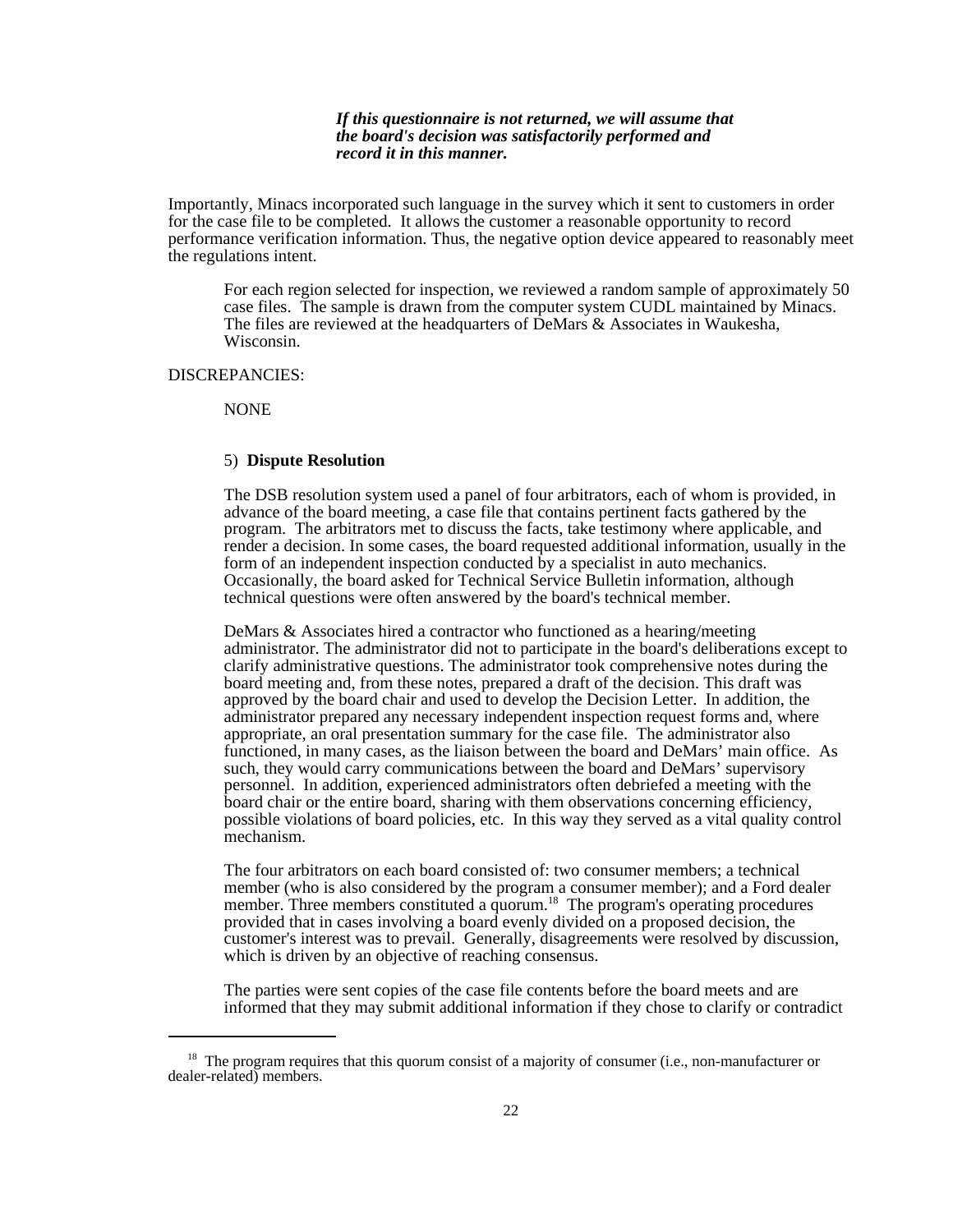information in the file. In addition, customers were informed that they may make an oral presentation to the board. Information received subsequent to the initial filing of a DSB application was provided to the board prior to its deliberations. The parties were also able to provide contrasting testimony during their oral presentations.

DSB policies provide that decisions of the board are binding on Ford Motor Company but not on the consumer.

#### FINDINGS:

The DSB's meeting process is in substantial compliance with the regulation and provides for fair and expeditious resolution of warranty disputes. Overall, the program meets, and often exceeds, the minimum requirements of Rule 703.

In comparison with the early days of the DSB, there has been a marked increase in board member awareness of federal and state regulations that govern the program. In addition, most newer board members demonstrate a substantially greater degree of understanding of such things as the board's scope of authority. We attribute these improvements in board member knowledge and understanding to the professional training of board members (i.e., arbitrators) and the regular feedback the board receives from experienced meeting administrators.

Board members are unpaid volunteers who are not required to have previous expertise in the complexities of automobile warranty law. Fairness, as envisioned by state and federal policy makers, however, suggests that board members have at least a moderate level of knowledge of the state and federal regulations and legal doctrines that set forth the basic rights and responsibilities of the parties to a warranty dispute. To meet this fairness test, the DSB has initiated a national training program for all arbitrators. In addition, the program procedures provide for a state-specific training component for California, focusing the unique requirements of that state. The training session we attended in New Orleans confirmed the arbitrators receptivity to, and desire for, ongoing input regarding the issues of automobile warranty arbitration.

Monitoring board meetings and interviewing arbitrators and board meeting administrators underscored the importance of ongoing training. It is readily apparent that, without regular input and feedback mechanisms, the board members can occasionally be uncertain about their scope of authority and their responsibilities. Because arbitrators are volunteers who meet infrequently, a mistake made in one meeting can easily become, in short order, an institutionalized error. The institutionalized error subjects the program to a possible noncompliance determination. Regular input from the program administrator, as well as the newsletter*, The Dispute Dispatch*, and from experienced board meeting administrators can minimize these risks.

In our audits of board meetings, we witnessed several situations in which members operated under significant misconceptions. This is not surprising; judges in the state court systems make similar mistakes every day. Most judicial systems today, however, provide for continuing education in the form of regular judicial training seminars and periodic publications that highlight areas in which the courts are operating in error.

To expect complete comprehension of the abundant and complex training information under the circumstances of a two-day session is unrealistic. It is equally unrealistic to expect long-term retention of all this information without some form of regular reinforcement. The training materials given to the board members provide a significant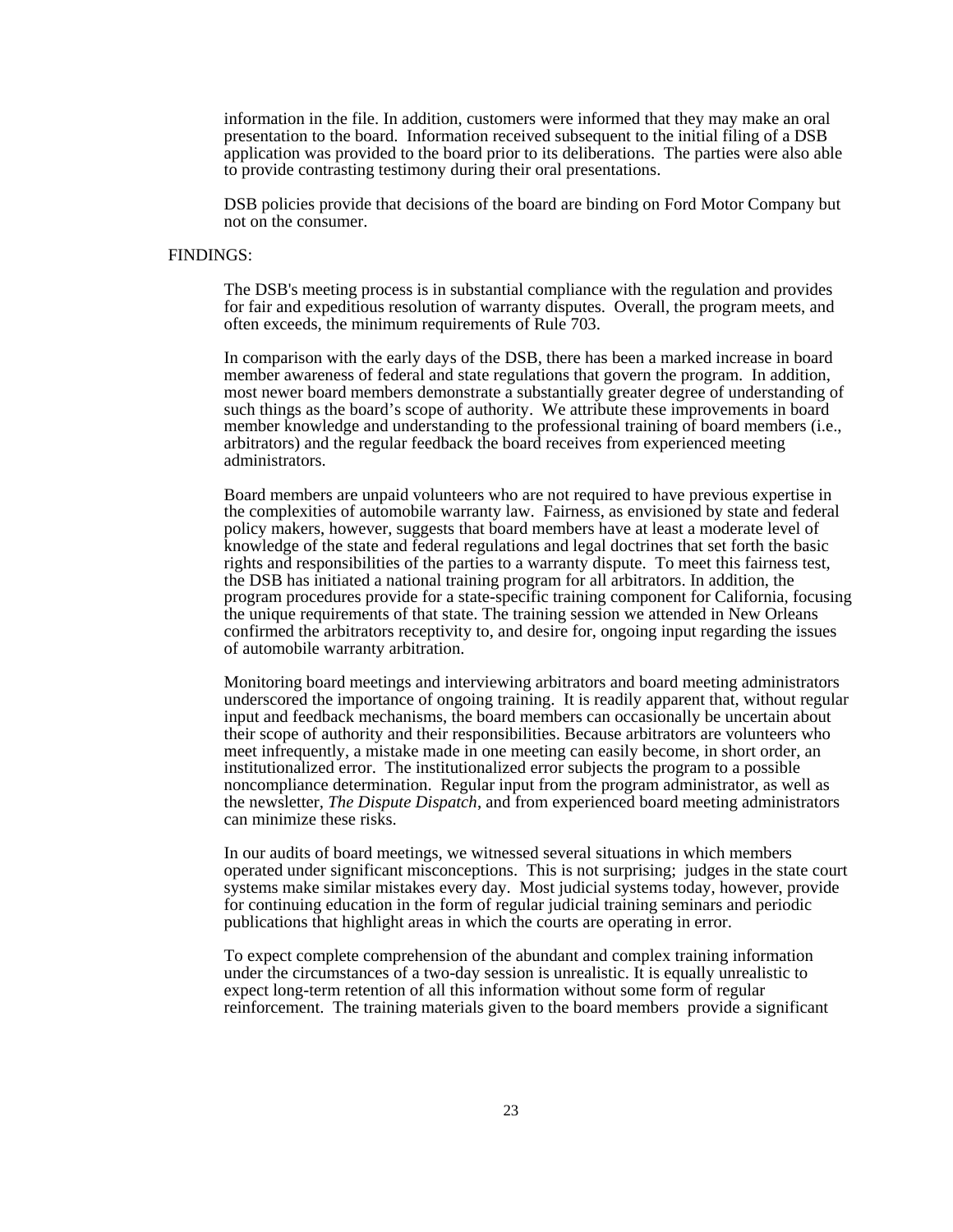measure of reinforcement and, together with the DSB newsletter,<sup>19</sup> should result in  $a$ marked improvement. The continuing education effort was an integral part of the DSB program. Professor Brown was the editor of this publication.

In interviews, board members again this year (i.e., year 2005 for the 2004 report) expressed their appreciation of the continuing education efforts, which are designed to reinforce their initial training and focus on the areas in which mistakes are most likely to be made. Board members continue to be receptive to this ongoing flow of information that aims to improve their understanding.

 Overall, the boards demonstrated their clear ability and commitment to provide fair and expeditious resolution of warranty disputes. The fundamental objective of Magnuson-Moss and Rule 703 is met.

DISCREPANCIES**:** 

NONE

<sup>&</sup>lt;sup>19</sup> This valuable continuing education tool was a newsletter/bulletin aimed specifically at current DSB arbitrators. Introduced in November 1992 as the Dispute Settlement Board *Bulletin*, it was re-named *The Dispute Dispatch* in 1993.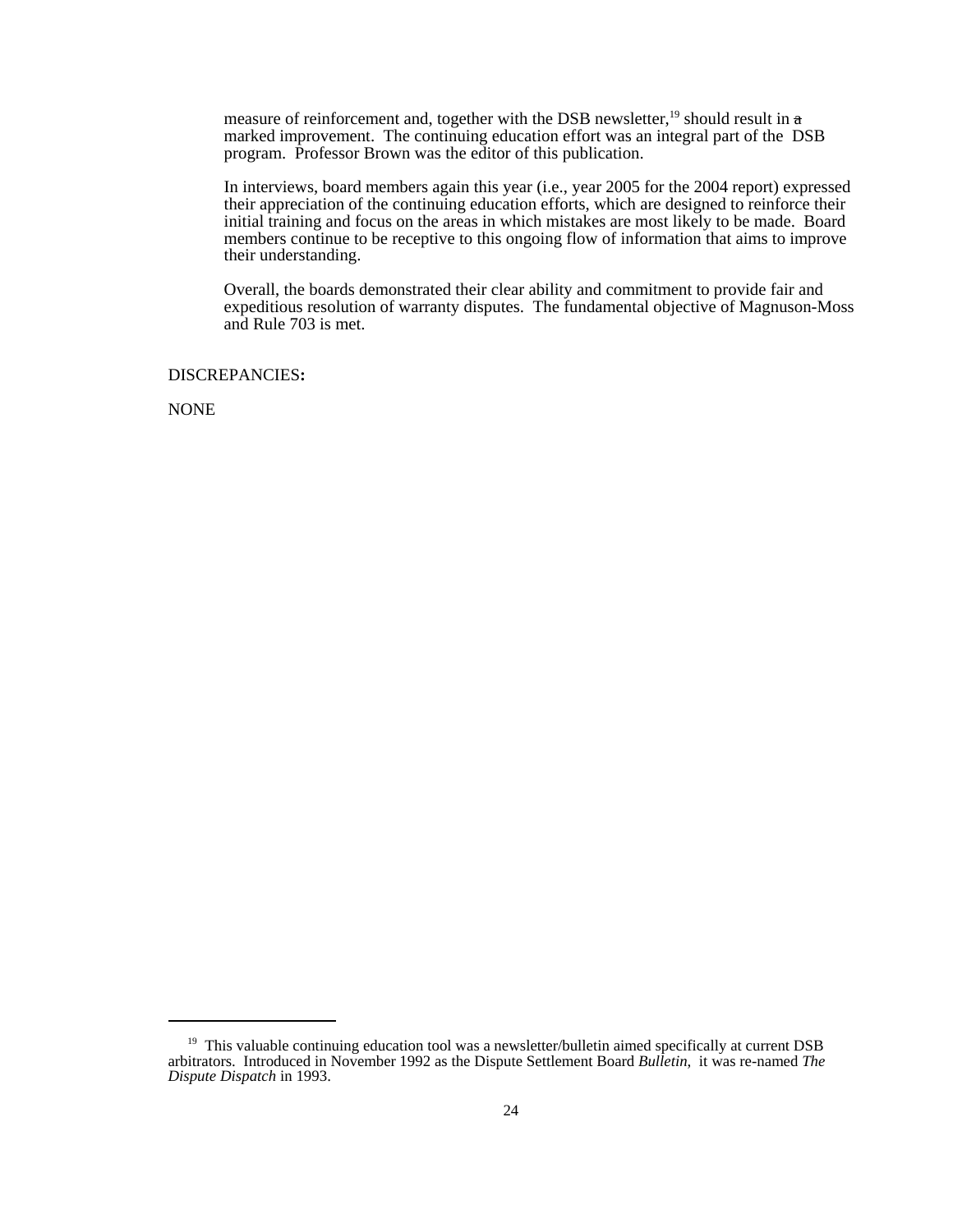# *SECTION III*

# *Interview with the DSB Process Manager*

Ms Kristine Cravens, the current (i.e. 2004) Dispute Settlement Board (DSB) Process Manager (appointed 5/1/03), in Ford's Customer Service Division, is the Ford Motor Company manager most directly involved with the ongoing administrative requirements of the DSB. This interview format was developed for use in the 1993 national (FTC) audit we conducted of the DSB program as it operates nationally. [NOTE: As noted earlier in this report the DSB defunct as of 2005.]

Because the DSB has been supplanted by the Better Business Bureaus' BBB AUTOLINE, this section replicates, in the main, the interview conducted for the 2003 report and is applicable to the 2004 program.

INTERVIEW WITH Ms KRISTINE CRAVENS, DISPUTE SETTLEMENT BOARD PROCESS MANAGER, FORD CUSTOMER SERVICE DIVISION

Question l: *How detailed is the Board's explanation of its decisions?*

Answer: Each customer who applies to the Board receives a written statement as to which specific warranty coverage applies to the vehicle in question. We have retained an independent consulting firm to process DSB applications. The firm acknowledges the customers' eligibility for arbitration and sends a written statement as soon as a case is determined to be within the Board's jurisdiction. This step also lets the customer know what to expect, so that the ultimate Board decision statement is easy to understand. The independent contractor's case-opening staff members select from among 450 symptom codes to inform the customer of his/her specific warranty eligibility coverage.

> Another independent contractor recruits, selects, and trains DSB members. The formal Board Training Program instructs Board members on the rationale for clear decision statements. Whether it's a simple award, a vehicle replacement/repurchase, or no award, all of the essential details are clearly stated in the Board's decision letter. Board administrators, in turn, are always alert to opportunities for further improvement in decision letter content and clarity.

- Question 2: *Does anyone other than Board members attend hearings? Who? What role do they play?*
- Answer: The DSB Board Administrator who is an employee of DeMars & Associates is there only to provide administrative support, and to record decisions in order to prepare the decision letters for the Board chairperson's signature. In practice, Ford Motor Company observers rarely attend Board meetings. Exceptions might include a newly appointed Office Operations Manager, Office Operations Specialist (from the local FCSD Regional Office) or someone like myself auditing process quality. We are sensitive to the need for insulation at all levels. However, Ford Motor Company reserves the right to attend and make oral presentations on a limited basis.

Consumers who have elected to make an oral presentation attend during their portion of the review. Occasionally, prospective Board members may attend (observe) a meeting for orientation. State regulatory personnel periodically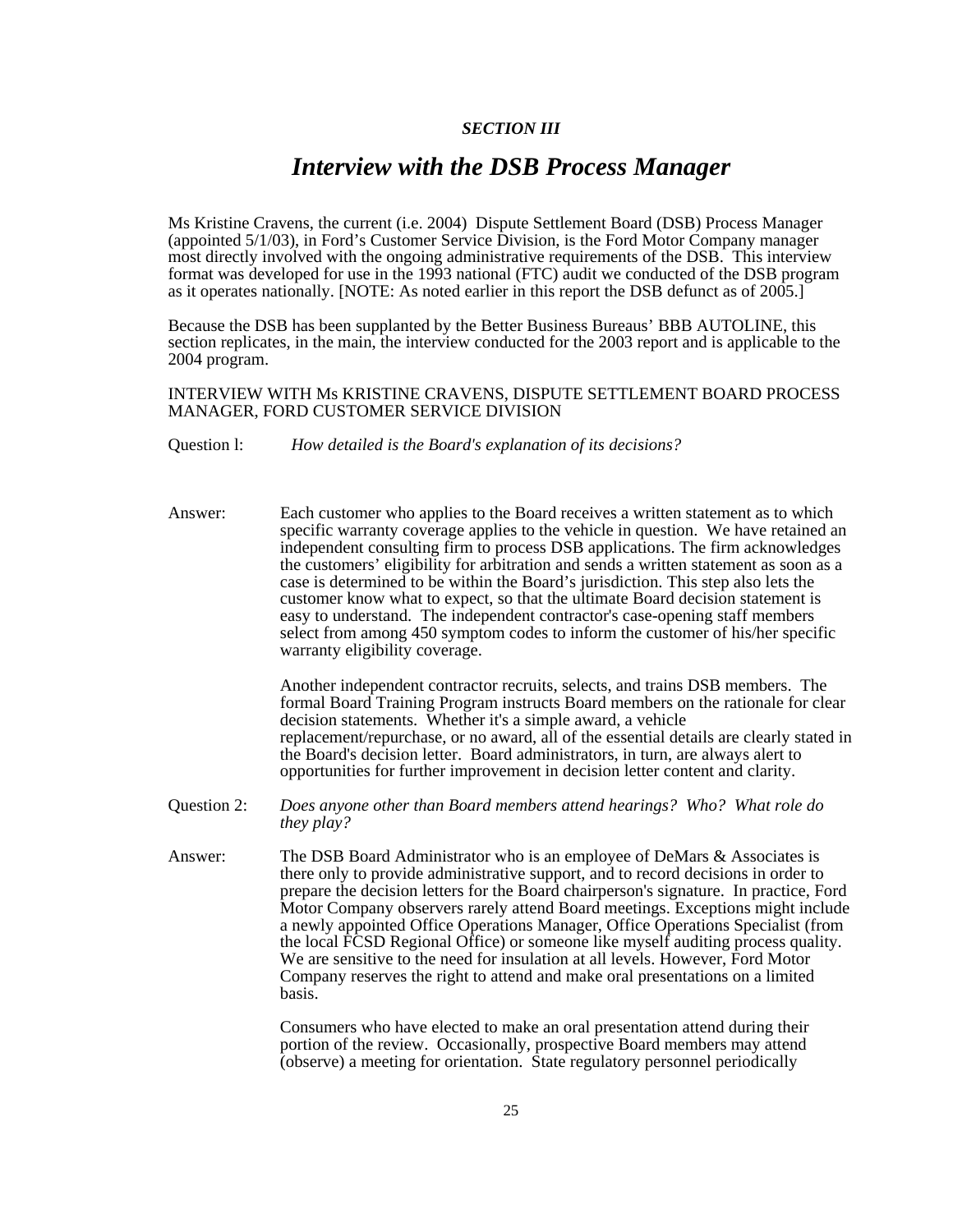observe the meetings and some Boards have honored requests from members of the media.

Question 3: *Have the Board members received any training in dispute resolution, consumer law, or automotive technology? What instructions have been given to the board members by Ford?*

Answer: Board members are all volunteers, identified, selected and trained by an independent outside agency. Member recruitment, selection, appointment, and retirement are coordinated primarily through Professor James L. Brown, Professor of Law and the Director of the Center for Consumer Affairs, University of Wisconsin-Milwaukee. (Dealer members are identified by Ford regional offices, with the exception of California.) Board member selection is usually based on education and experience in the area of consumer affairs. Members normally serve for a three-year period.

> Professor Brown also coordinates training for the Board members. The training program and its contents have been developed completely independently from Ford by Professor Brown and his staff, who conduct training sessions in hotel facilities around the country.

Attendees are reimbursed for out-of-pocket costs such as transportation, lodging, meals, etc. Major facets of the training include:

- ! Distribution of training and reference manuals.
- Techniques for running effective meetings.
- ! Mediation and arbitration techniques.
- ! Detailed explanations of DSB procedures, operations, policies, activities and responsibilities.

! Familiarization with available remedies and their implications for equity for all parties.

- Thorough assessment of case documents and inspections.
- Role-playing situations.
- ! Promotions of objective decision-making.
- ! Use of board members' abilities, skills, and objectivity.
- ! Efficiency of time, material review, and deliberations.
- ! Dynamics of group interaction and hands-on experience.
- ! Instruction in provisions of federal and respective state laws.

Every Board member attendee receives a nine-page DSB Guide, which describes the workings of the DSB process in condensed form.

- Question 4: *What, if any, follow-up is made to customers after a Board decision?*
- Answer: There are several attempts to follow-up by the Board. The first is the decision letter from the Board Chairperson. If the Board made an award, an Acceptance or Rejection of Decision form accompanies the decision letter. The customer is asked to sign and return it within a specific period of time (14 days unless otherwise required by State Certification rules) indicating whether he/she accepts or rejects the Board's decision. If the customer accepts the decision, a Dispute Resolution Specialist (DRS) contacts the customer and works with them to complete the award performance.

We also send a DSB customer survey to any customer who received an award from the DSB process. The purpose of the survey is twofold: 1) to ensure the DSB award was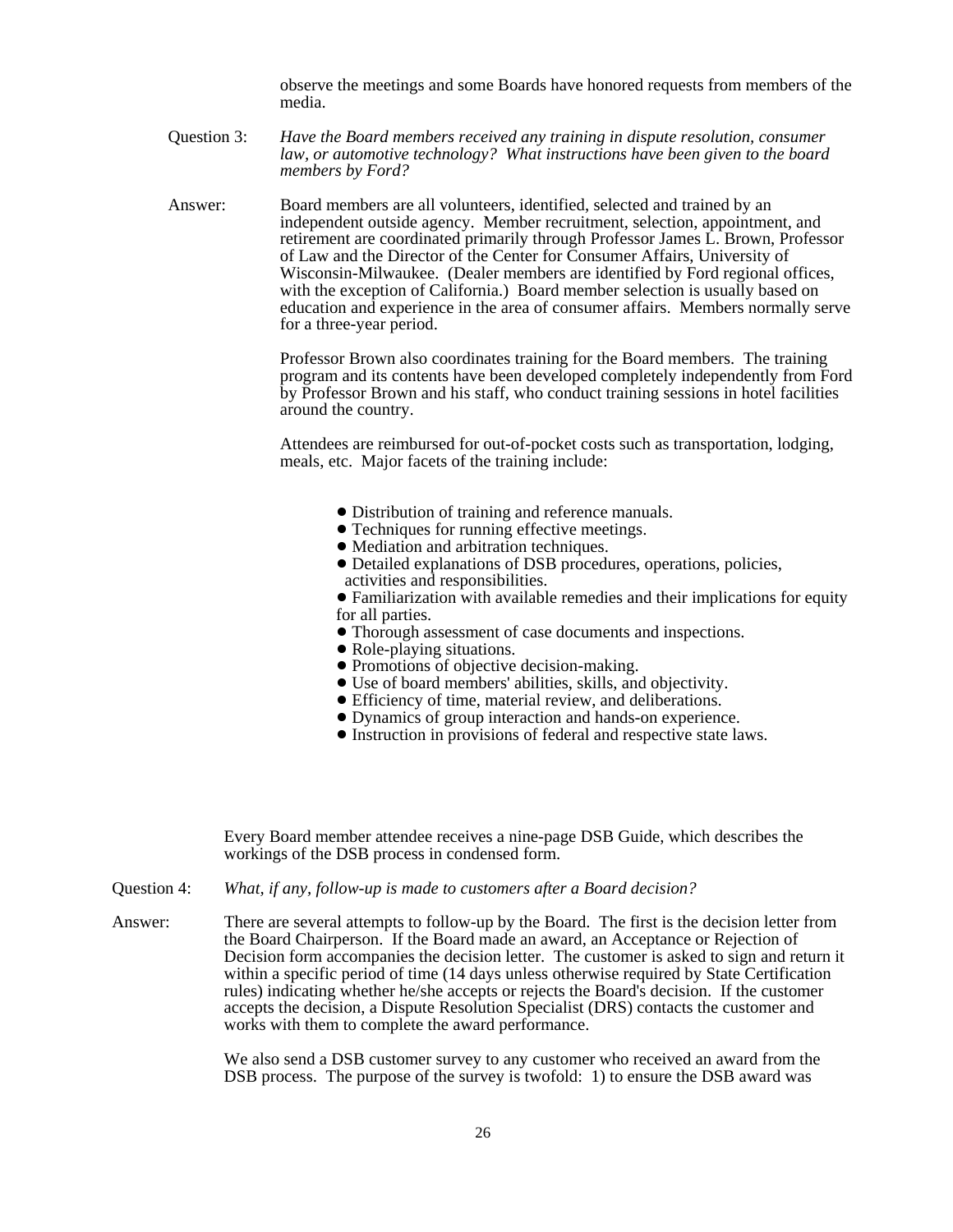completed and 2) to determine the customer loyalty based on the handling of their DSB case.

- Question 5: *What are the procedures for monitoring placement of brochures and posters in dealer service areas?*
- Answer: This is an ongoing monitoring responsibility for all Ford Customer Service Division (FCSD) dealer contact personnel. In addition, Ford has an Internet website, FMCDealer.com, that is our primary means of communication with our dealers. The site has a section dedicated to DSB that explains the process and the dealer responsibilities under state and Federal laws. It also directs dealers to the Dealer e-Store, an internet website for dealers to order needed brochures, holders, posters and other materials at no charge. In addition, this system has the capability for dealers to place a monthly "subscription" for materials to ensure an ongoing supply of materials.

Each dealership, upon appointment, is required to sign a Dealer Participation Agreement for the DSB, which includes an agreement to display DSB materials.

Question 6: *What kind of reporting data are maintained at any given point in time?*

Answer: The database containing DSB information is created and updated through electronic entries made by the independent contractor, DeMars & Associates, as well as the Ford Dispute Resolution Specialists (DRS). This data is used to generate the following reports:

1. Monthly Volume Activity Report. This report provides a complete accounting of all DSB cases for the current month and year-to-date periods. Region and national composites are provided. The following categories are tallied:

> Statements Received Cases Opened Cases Resolved Prior (Mediated) Board Decisions Total Case Closings Average Days Handling Cases in Inventory Number Over 40 Days

The DSB Statistical Summary Report. This report is maintained by Minacs and used to fulfill various state and Federal reporting requirements. The report lists DSB activity by FCSD Region or by state. The supporting documentation to this report contains a list of all the DSB cases by case number, customer name, address, city, state and by vehicle make and model.

Question 7. *What mediation/conciliation procedures, if any, are used after a complaint has been filed with the Board, before actual board review? How are these recorded?*

Answer: Ford has a centralized Dispute Resolution Specialist (DRS) position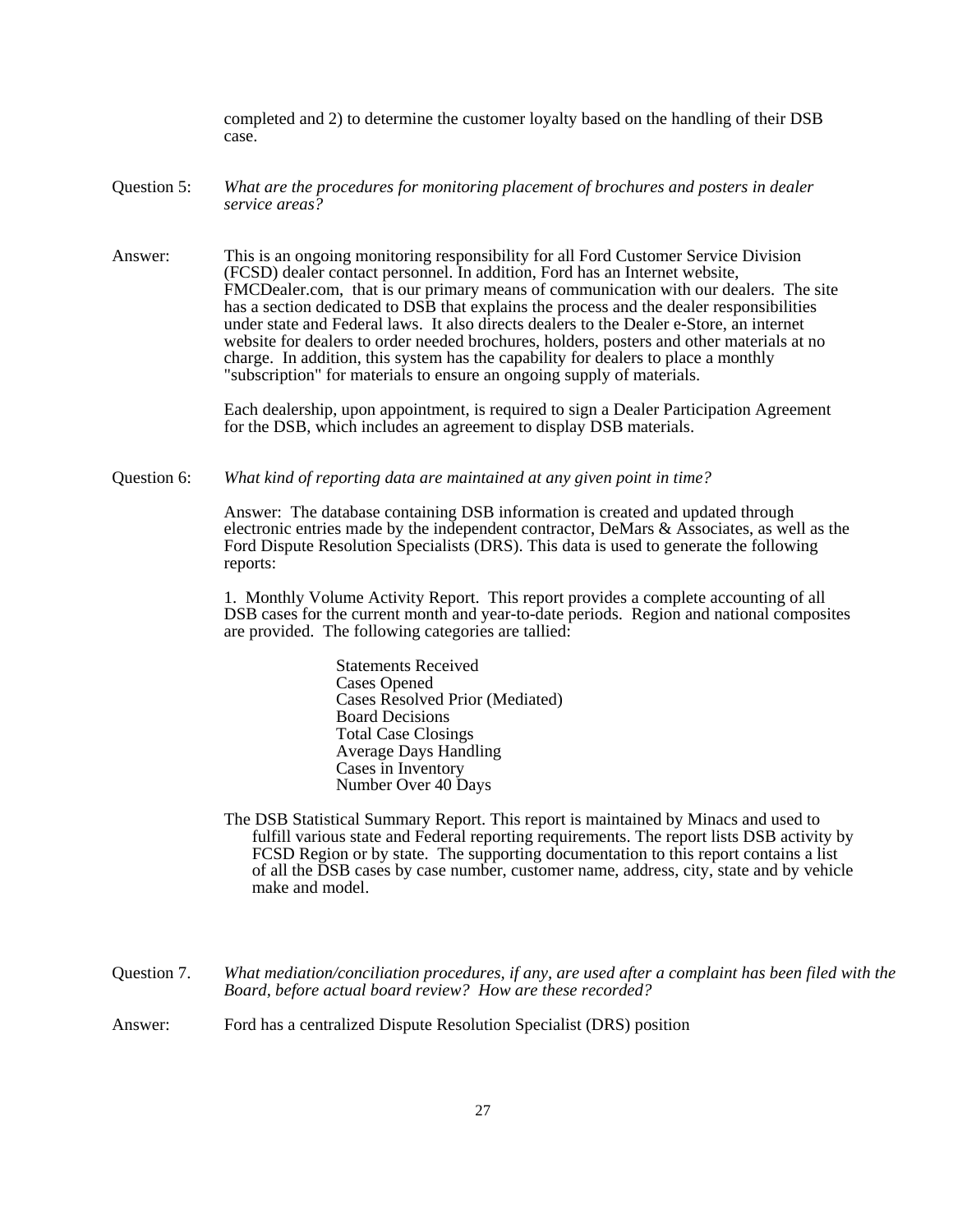on location in Dearborn, MI. The DRS reviews each case for a possible resolution prior to Board involvement. We believe that the DRS involvement helps to optimize customer satisfaction and reduce caseload burden on the Board. These cases are recorded as successfully mediated, and appear under the "prior resolve" portion of our Volume and Activity Report if resolution occurs before Board review.

- Question 8: *Where are the records kept? Who keeps them?*
- Answer: All DSB cases are entered into an online customer database called the Customer Data Link (or CuDL) by DeMars & Associates (previously entered by Minacs through 8/02). All original case file documents are kept for five years at DeMars & Associates, our DSB Administration office in Waukesha, Wisconsin. All Board records, such as meeting agendas and decisions, are also retained for five years at DeMars & Associates.
- Question 9: *Which dealers do not participate in the DSB program? Why don't they?*
- Answer: When a new dealer is appointed by the Ford, Lincoln, or Mercury Division, a DSB participation agreement is a required part of the appointment package, so DSB is a highly visible process among our dealers. Very few dealers withdraw participation. The nonparticipants may be uncomfortable with the DSB process or simply uncomfortable with the prospect of being bound by the decisions of the Board. All dealers are strongly encouraged to participate in the program.
- Question 10: *Who participates at meetings? What role do they play? How often are meetings held?*
- Answer: The Board is comprised of four unpaid volunteers. There are three consumer representatives, one of whom is a technical member, and a Ford, Lincoln or Mercury dealership representative.20 If a case happens to involve the dealer member's own dealership, he or she is excluded from reviewing/participating on the case.

The Board chairperson (who is one of the three consumer members), is voted to chairperson by the other members. The dealer member is never the chairperson. All members participate on an equal basis in the hearings. The decision letter is prepared for the chairperson's review, modified if needed, and signed by the chairperson before it is mailed to the customer. The DSB Board Administrator acts only as an observer/recorder.

Meetings are generally held once a month, but the schedule can vary with the volume of cases at a particular board.

- Question 11: *In what circumstances, if any, would the board seek additional information from customers regarding their complaints? What is the procedure used for obtaining this information?*
- Answer: If the Board feels it does not have enough information to render a decision, it can defer the case and ask for the information it wants. The Board will occasionally defer a case to allow a customer to provide additional information or to make the vehicle available for inspection by the Board.

More frequently, the Board may defer the case until Engineering Analysis Associates (EAA), an independent engineering agency, can perform an independent inspection.

 $20$  Some states withhold voting rights from the dealer member.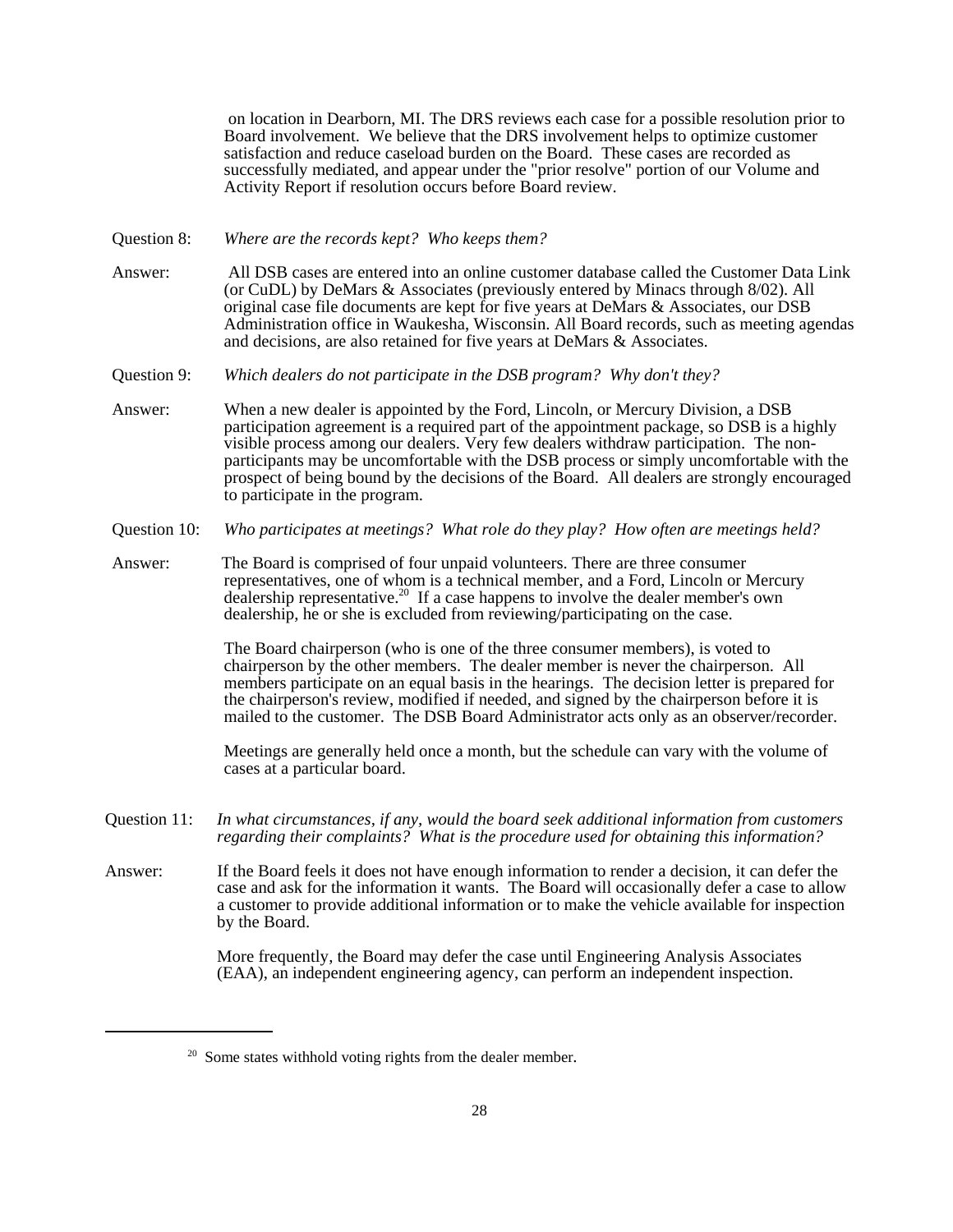- Question 12: *What procedures are followed if a customer petitions the warrantor directly, rather than the board? At what point is the customer informed of the board?*
- Answer: The Customer Relationship Center (CRC) features a toll-free 800 number to ensure that Ford Motor Company is accessible and responsive to the needs of our growing body of vehicle owners. We have a dedicated toll-free line for the hearing impaired (TDD) and a language line for non-English speaking customers.

We try diligently to resolve most concerns first through our normal customer handling process at the dealership or, if requested by the customer, with CRC assistance. If a customer is still not satisfied and asks the CRC about mediation, arbitration or dispute settlement procedures, the Customer Service Representative will advise the caller of the DSB process and arrange for our independent source to send a brochure and application form.

In addition, the DSB is explained in the Warranty Guide and Owner's Guide found in every vehicle's glove box. The guides provide a toll free phone number and address to obtain an application/brochure. Finally, all Ford, Lincoln, and Mercury dealers also have the brochures available and are required to display them openly.

- Question 13: *How is contradictory information handled? What procedure is followed? How often does this happen? Is the Company and the customer offered a chance to rebut any contradictory evidence? How?*
- Answer: Every customer is sent a copy of the case file that is sent to the Board before the scheduled hearing. This is sent at least five (5) days in advance. Thus, every customer has the opportunity to refute, in writing, the statements from the warrantor or the dealer. Should they do so, their written response becomes part of the documentation presented to the board. The DSB Policy Manual states:

DeMars & Associates will provide the consumer a copy of the DSB documents to be reviewed at least five (5) days prior to the hearing. The customer will be invited to refute the statements/comments in writing to the DSB address. Additional correspondence from the customer must be carried to the meeting and incorporated with documents previously provided to the members. With this procedure, we believe the customers' concerns are fairly represented.

The customer is also provided the opportunity to make an oral presentation directly to the Board. This can be done in person or by telephone conference. Ford Motor Company and the dealer each provide a written report to the Board. These reports are part of the original case file that is sent to the Board and to the customer prior to the meeting date. Ford does not, as a rule, make an oral presentation or attempt to rebut any additional information provided by the customer.

In practice, when there is a disagreement, the board often calls for an independent inspection of the vehicle before rendering a decision.

- Question 14: *What procedures are followed for Board inspections? How often are they requested?*
- Answer: The Board will occasionally want to inspect a customer's vehicle and will do so if it is available when the customer makes an oral presentation. More frequently, the Board will ask the administrator to make arrangements with Engineering Analysis Associates (EAA), an independent inspection firm, to have the vehicle inspected. EAA submits their findings to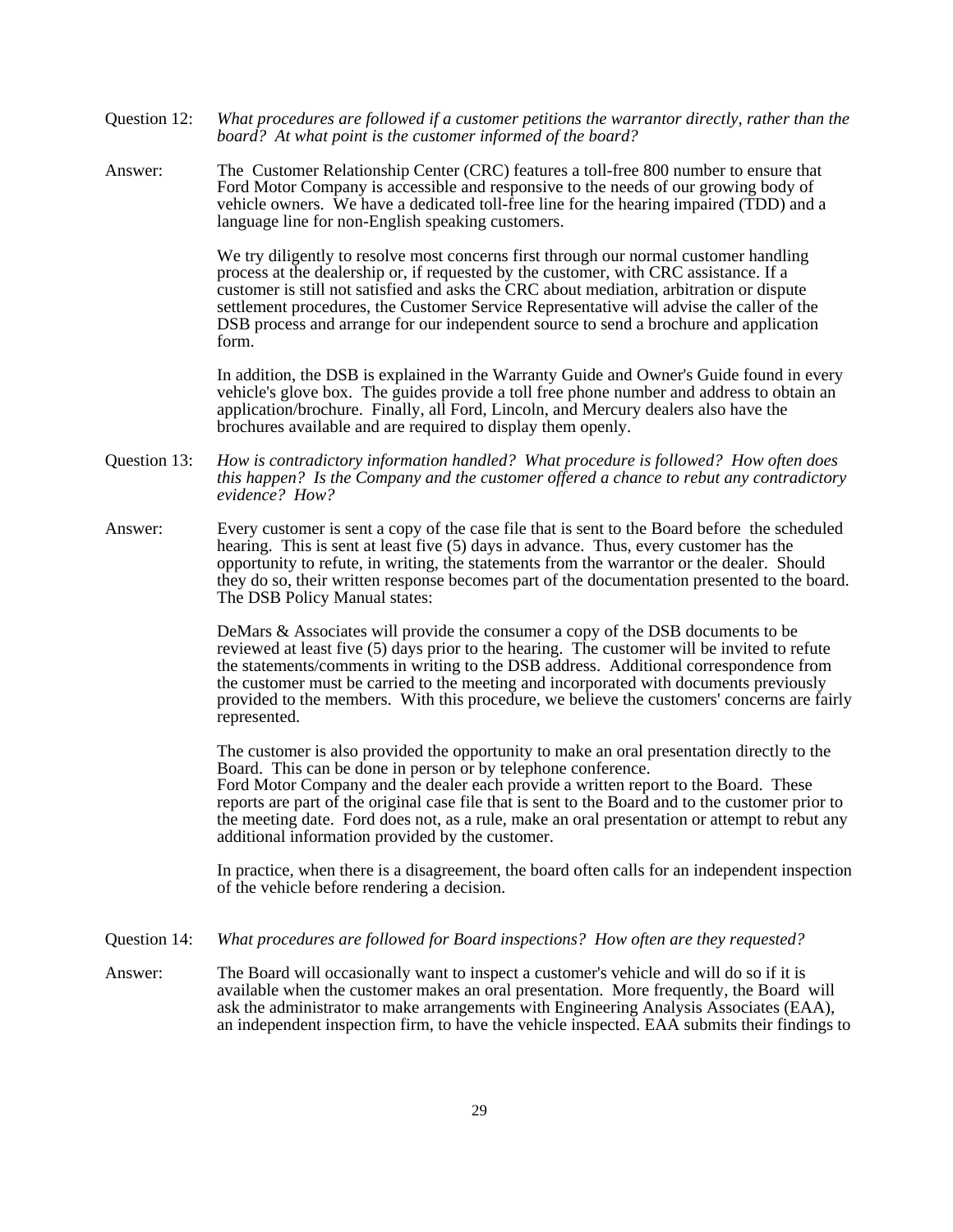the Board. In 2003, the Board requested 302 independent inspections, or 6% of the cases reviewed.

- Question 15: *How far in advance of a Board meeting are cases made available to Board members*?
- Answer: Board members receive them at least five (5) days in advance.
- Question 16: a) *Do Board members feel independent of Ford?*
- Answer: Very much so. The independent training program conducted, by Professor James Brown has been very successful in letting new Board members know their responsibilities. The training stresses the Board members' insulation and independence from Ford Motor Company.

Professor Brown does an excellent job and is a valuable resource and sounding board for Board members. He is always available to hear their concerns. As a result, he is able to offer us suggestions for further improvement or training based on the feedback he receives from the Board members.

*The Dispute Dispatch* newsletter, which Professor Brown initiated for Board members, is an informative and timely resource and training aid. It fosters discussion and defines or reinforces key practice points for the board members. *The Dispute Dispatch* adds an important dimension to Board member training, confidence, and independence.

- b) *Do they feel adequately rewarded?*
- Answer: DSB members serve voluntarily for a three-year term without any direct compensation from Ford for the many hours of service they provide on their respective boards. We are proud of the fact that they willingly do so, though we have no opportunity to tell them so directly.

The feedback we get from contractors such as Professor Brown, DeMars & Associates and others makes it clear that DSB members are proud of the opportunity to use their experience and judgment in a voluntary process that is increasingly recognized for its quality and independence. They clearly take pride in what they're doing. They enjoy it and look forward to the meetings.

- c) *Do dealers vote on warranty cases?*
- Answer: Yes. The dealer is one of the four voting members, except in Ohio Lemon Law eligible cases and Arkansas (see question #10, dealer members are excluded from participating in cases involving their own dealerships).
	- d) *Are copies of arbitration procedures made available by Ford? In what form?*
- Answer: Yes. A DSB Guide is provided, which describes the operations of the program. This is distributed with the DSB training materials in a special three-ring reference binder at the formal training sessions. The material is updated annually to reflect lemon law changes and other procedural changes in the various states.
- Question 17: *Does the Board operate in a fair and expeditious manner at all times?*
- Answer: Yes. All cases must be processed within 40 days and according to the guidelines established by FTC 703.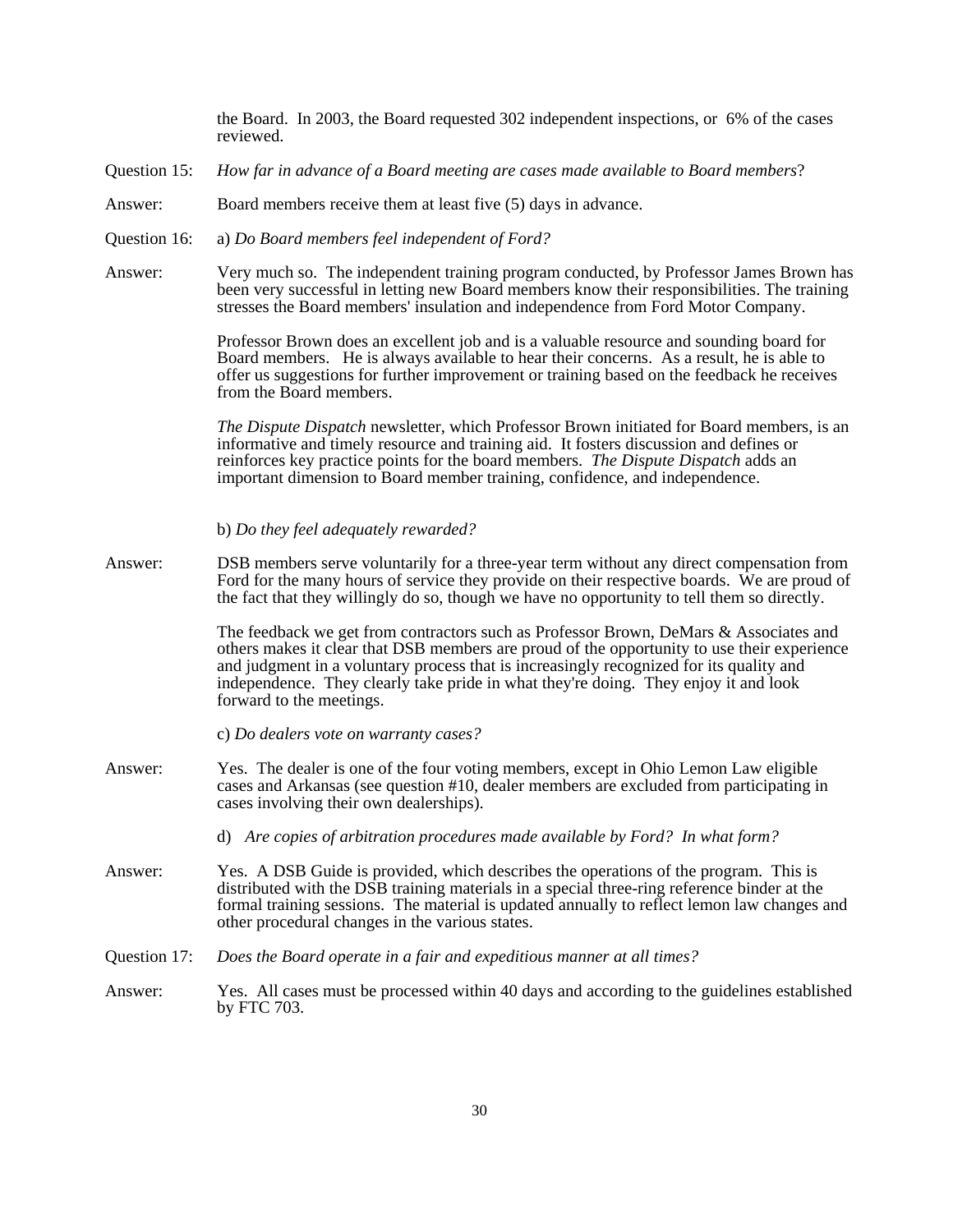The Board member training conducted by Jim Brown and the Dispute Dispatch stress the importance of making a "fair and equitable" decision.

We limit attendance of Ford employees at Board meetings to the rare occasions when Ford makes an oral presentation. This is done in an effort to avoid any perception of Ford attempting to influence the Board decisions.

#### Question 18: *What obstacles, if any, do you see to the performance of the DSB?*

Answer: Board members occasionally have a scheduling conflict preventing them from participating in the meeting. If this results in a lack of quorum, it can cause the case to go over 40 days. Additionally, meeting the 40 day deadline can be challenging for Ford due to the fact that DSB case handling time is, in reality, 22 business days. In 2001, DeMars began to arrange interim teleconference board meetings to review any information that may have been requested by the board from a previous meeting. This expedited the case review and final decision by the board and prevented the case from being delayed for another month. Also, 3 new board meetings were established in 2003 due to the increasing volume of eligible DSB cases and customer awareness of the DSB program. Finally, the institution of a "regionalization" process occurred in 2003, which allows for lower volume board meetings to handle overflow cases from higher volume boards. This also assists with the 40-day deadline for cases to be reviewed by a board.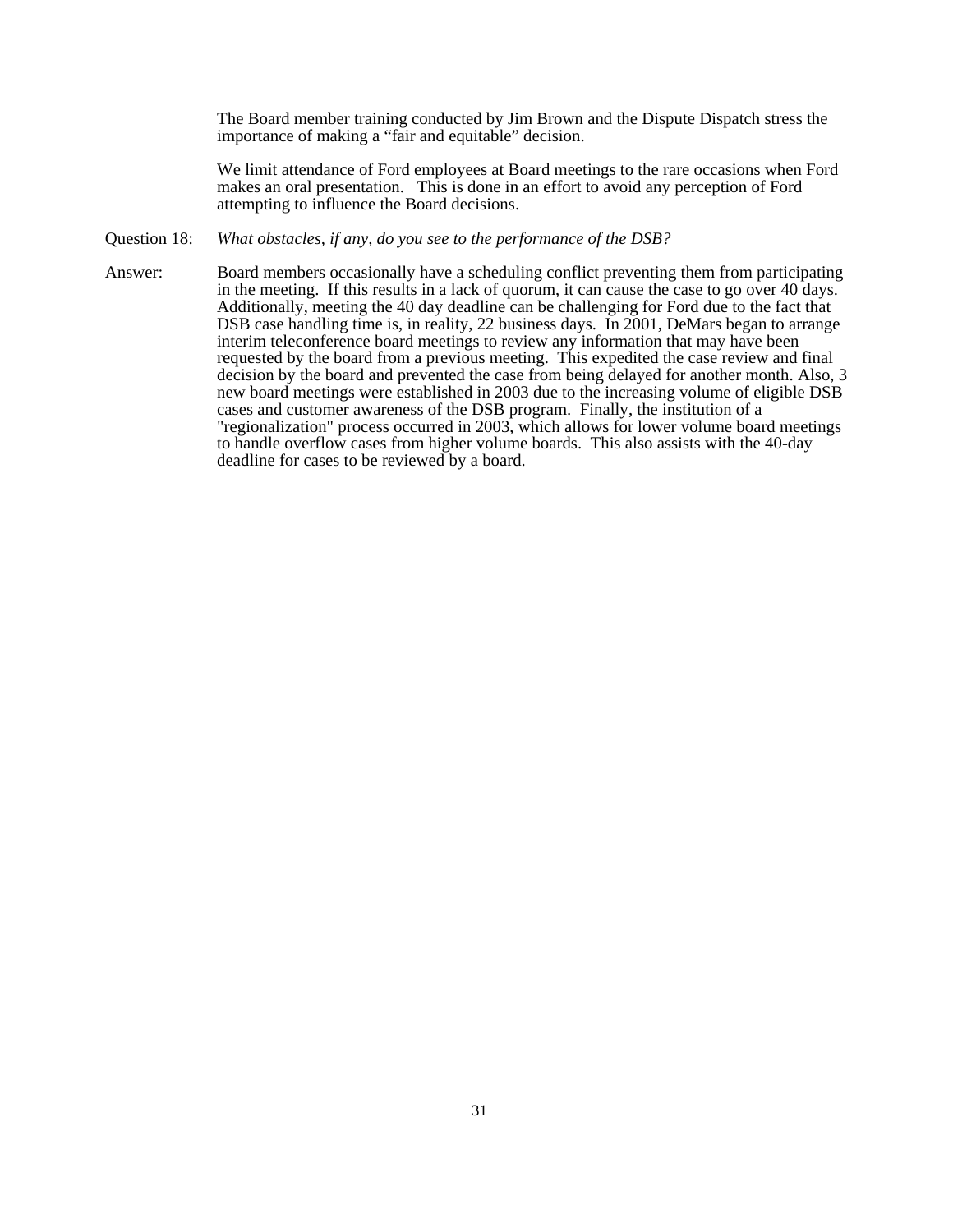# *SECTION IV*

# *On-Site Audit of DSB Operations for Three Regions*

The calendar year 2004 (January - December) audit involved a field inspection of the DSB component of the Ford Customer Service Division in the Kansas, City, Kansas; Pittsburgh, Pennsylvania; and Los Angeles, California Regions.

The Kansas City Region has responsibility for Missouri, Illinois, Iowa, Kansas, and Nebraska. .

#### **I. Kansas City Region (St. Louis),** Ford Customer Service Division, 14000 Marshall Drive, Lenexa, Kansas.

#### **A. Personnel and Case Load**

Ford reports that the Kansas City Region received 331 DSB applications in 2004. Of this total, 90 are reported as "not-in-jurisdiction" cases. Ford reported 32 mediated (i.e., "Prior Resolved") cases for this region, and 209 arbitrated cases. There were 28 cases reported as having exceeded the 40 day time limit for resolution of the dispute. The average time for handling a case in the Seattle Region was 32 days, one day less than the national average of 33 days for resolving cases.

#### **B. Record Keeping, Accuracy and Completeness**

We drew a random sample of 50 cases that were closed during 2004 and examined them to determine whether they were complete and available for audit.

The results of the inspection of the random sample of 50 Kansas City Region cases from 2004 are detailed below.

§ 703.6 (a) (1-12)

**(a) The Mechanism shall maintain records on each dispute referred to it which shall include:**

**1) Name, address and telephone number of the consumer.**

**2) Name, address and telephone number of the contact person of the Warrantor.**

**3) Brand name and model number of the product involved.**

**4) The date of receipt of the dispute and date of disclosure to the consumer of the decision.**

**5) All letters and other written documents submitted by either party.**

# FINDINGS:

The auditor examined 50 case files extracted from the reported 241 "in-jurisdiction" case files. All files were maintained as is appropriate. Of those files reviewed, most were arbitrated cases, and some were prior resolved (mediated) cases. A few files were re-opened cases that had been assigned new case numbers.

We examined each of the 50 sample files located with respect to the items enumerated in subsections 1 through 5, with the following results: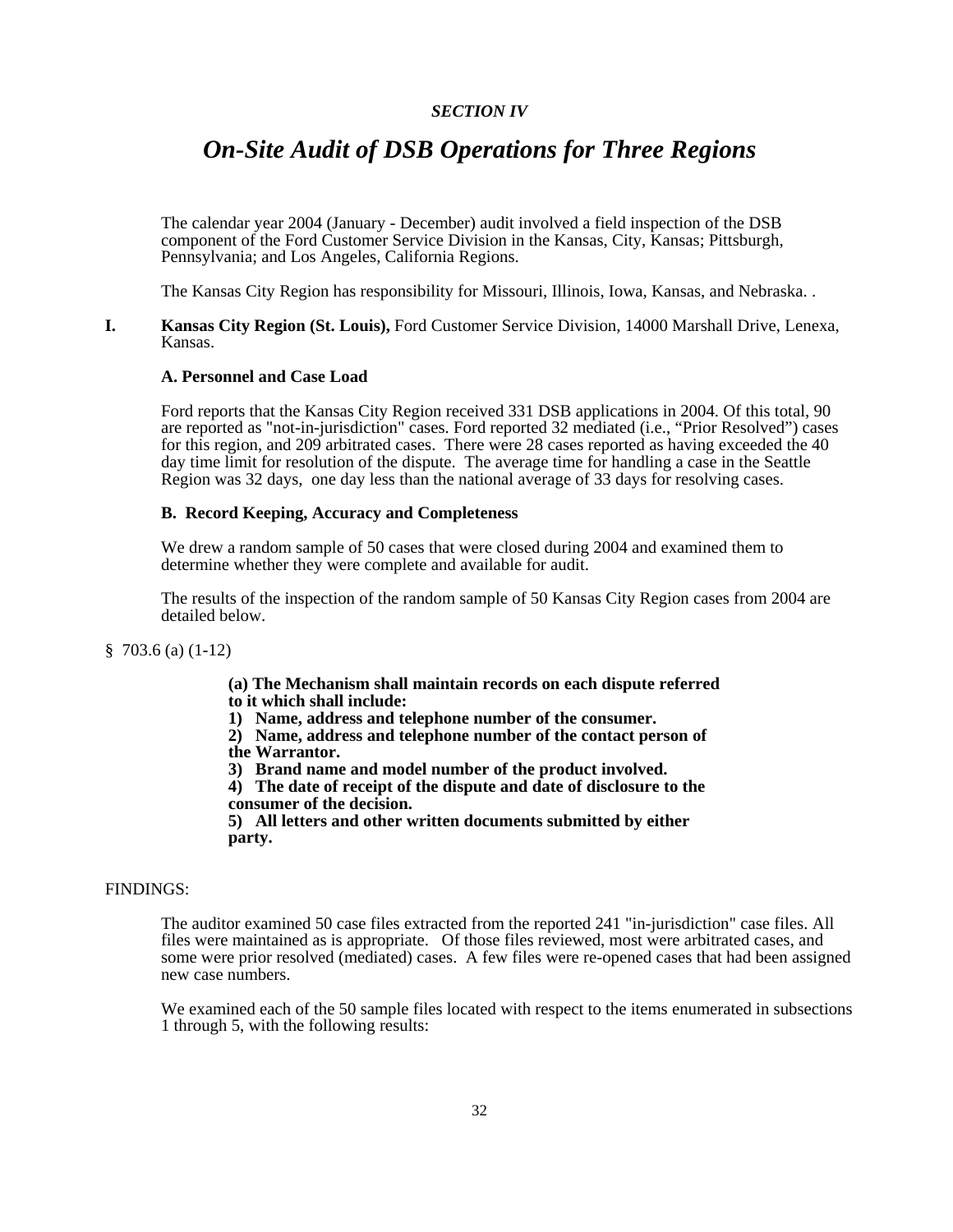l) All case files we reviewed contained the customer's name, address, and telephone number. There was one case that was a duplicate that had been opened the second time with a different case number, but otherwise all was in order.

2) The requirement is met. The name and address of the independent administrator who receives the application, DeMars & Associates, is provided in the DSB brochure and is so generally known as to not require it to be placed in each individual case file.

3) All case files inspected contained the make and vehicle identification number (VIN) of the vehicle. It is generally found in the customer application as well as in any number of other documents in the file. The independent contractor Minacs receives the initial filing and then opens cases as is appropriate. They routinely send applications back to customers who have failed to include the VIN and explain that they cannot open the case until the VIN is supplied.

4) All case files inspected contained this information where appropriate. Not all cases necessitated a decision letter, but where a decision was rendered, the appropriate notification letter was present.

5) Many files contained letters and additional documents, but since there is no standard by which to measure this item, we determined this subsection to be "not applicable."

§ 703.6 (a) [continued]

**6) All other evidence collected by the Mechanism relating to the dispute, including summaries of relevant and material portions of telephone calls and meetings between the Mechanism and any other person (including consultants described in section 703.4(b) of this part);**

**7) A summary of any relevant and material information presented by either party at an oral presentation;**

**8) The decision of the members including information as to date, time and place of meeting, the identity of the members voting; or information on any other resolution;**

# FINDINGS:

All case files we reviewed and that involved arbitrated cases contained the information required by sections 6-8.

# **9) A copy of the disclosure to the parties of the decision.**

#### FINDINGS:

All applicable (i.e., arbitrated) case files contained copies of decision letters sent to the customer. This letter serves as both the decision and the disclosure of the decision.

#### **10) A statement of the warrantor's intended action(s);**

# FINDINGS: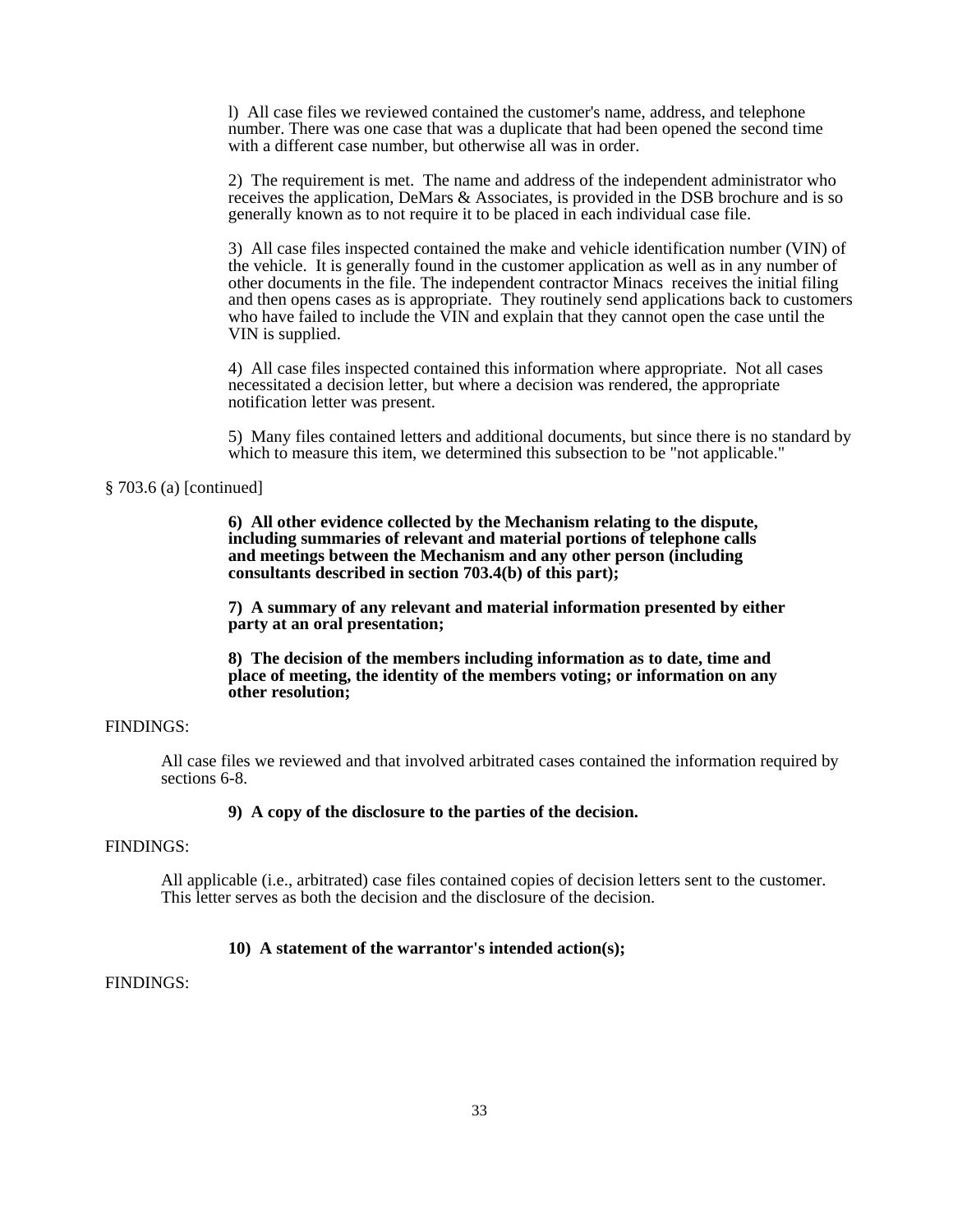The warrantor's intended action(s) and performance are inextricably linked. As such, we validate this item in terms of performance verification.<sup>21</sup>. Of the case files examined, most files with decisions that contained an award contained the appropriate performance verification information. That responsibility is held by Minacs who sends out performance questionnaires with Minacs return address. The returned questionnaires are eventually stored in the case file at DeMars' office in Waukesha, Wisconsin. Performance is assumed if the questionnaire is not returned.

Of the 50 case files examined, several did not contain performance verification information in the file, but all mediated and arbitrated cases had performance verification information registered on the *DSB Action Status* reports. Of course, in some situations the board's decision is for "no further action" and, in such cases, performance verification is not applicable.

#### **11) Copies of follow-up letters (or summaries of relevant and material portions of follow-up telephone calls) to the consumer and responses thereto; and**

#### **12) Any other documents and communications (or summaries of relevant and material portions of oral communications) relating to the dispute.**

The two sections above are not applicable for purposes of the audit because there is no practical means by which to verify the completeness and accuracy of such possible additions to the files.

#### **C. Case File Records (4 years 2001-2004)**

#### § 703.6(f)

#### **The Mechanism shall retain all records specified in paragraph (a) through (e) of this section for at least 4 years after final disposition of the dispute.**

A random sample of 50 case numbers from the years 2001-04 was drawn by Minacs, and the field audit involved checking the sample case files for the region to verify that they were being maintained per requirement § 703.6(f). In addition, a visual inspection was made of the entire fouryear accumulation of case files required by the same section. We found all cases maintained as required.

The closed files for the years 2001-2004 are stored at the DeMars & Associates headquarters in a room on the third floor set aside for that purpose. All current (i.e., 2004) files appeared intact and were readily available for inspection. The random sample inspection validated the apparent completeness suggested by the visual inspection.

#### **D. Board Records**

#### i. Agenda/Decision Summaries

All information required to be kept is maintained and available for inspection. The board's administrator completes a separate *Agenda/Decision Summary* form for each board

<sup>&</sup>lt;sup>21</sup> The "warrantor's intended actions" also relates to how they intend to respond to an arbitrator's decision/award. Since Ford's policy is to abide by all board decisions as part of the program they sponsor (i.e., The Dispute Settlement Board) there is no need to have any information about the policy in each case file folder.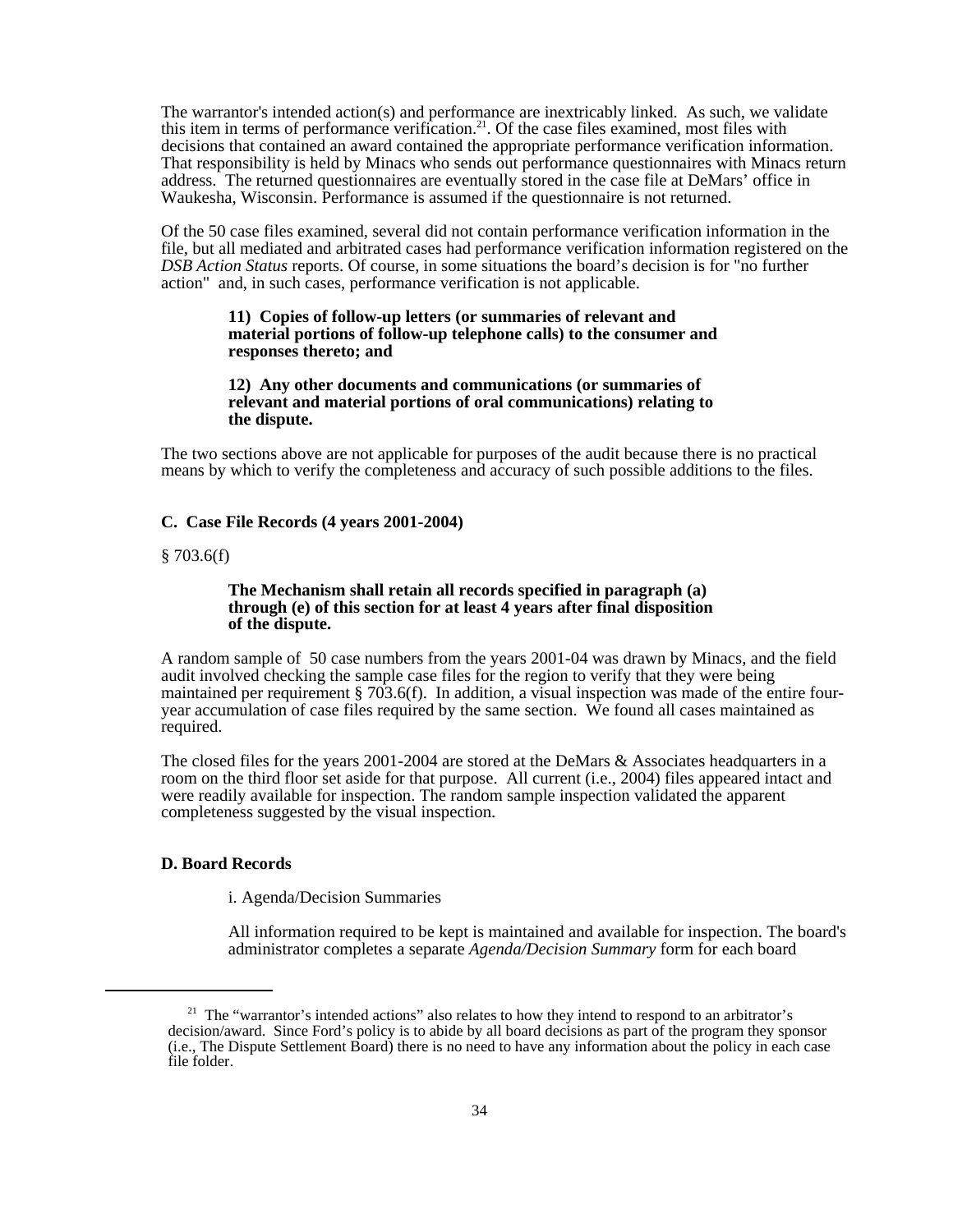meeting. The administrator provides a copy of this form to DeMars & Associates, which maintains the copies at their headquarters. Information on each form includes: a) meeting place, date, and time; b) arbitrator's name; c) agenda by customer name and case number; and d) the decisions and reasons for the decisions.

Since all records of the program that relate to a case are available to the parties upon request, it is important to point out that this particular record is a very important one because it contains the administrator's interpretation of the board's decision at the meeting in question. Since both parties are to be treated equally, it is imperative that this record be available to the parties only after the letters to the parties announcing the board's decisions have been mailed. Because Minacs logs the contents of the *Agenda/Decision Summary* form that relates to the decision into the CUDL system, it is important that Minacs receive this form only after the decision has been mailed to the parties. Thus, the information from the form does not appear in the CUDL system before the decision letters have been mailed, and Ford staff who have access to CUDL do not receive information about the decision before customers receive it.

ii. Arbitrator Biographies

The arbitrator biographies are maintained by the independent contractor, Professor James Brown, who selects and trains the DSB board members. The biographies are available for review and copies can be obtained from Professor Brown, from DeMars & Associates, or from the Ford Motor Company's Consumer Affairs Office in Dearborn, Michigan. The biographies are adequate and current. The aggregate list of arbitrators for each region includes the dates of their appointments, together with the dates and coded type of DSB training.

#### **E. Board Operations**

The audit included a brief interview with the board's administrator. The auditor monitored a complete board meeting and informally interviewed selected board members.

By and large, the board meeting in Seattle operated according to the *DSB Written Operating Procedures*. The deliberations demonstrated that members were familiar with the facts as presented in the case files, indicating that they had all studied the files prior to the meeting. The board typically failed to begin each case by having someone provide a thorough overview of the facts of the case. The chair afforded the customers an ample opportunity to present most anything they chose.

i. Physical Description of Board Meeting

The DSB board meeting was held at the Frontenac Hilton Hotel, St. Louis, Missouri. The meeting began at 9:00 a.m. The meeting room was large enough to accommodate any reasonably anticipated number of attendees. Time and location of the meeting were prominently displayed in the hotel lobby. The meeting room was equipped with a speaker phone to accommodate oral presentations by telephone.

ii. Openness of Meeting

The administrator stated that observers are allowed at all DSB meetings.

iii. Efficiency of Meeting

All administrative functions at the board meeting were performed by the administrator, who is an agent of the independent administrator, DeMars & Associates. The arrangements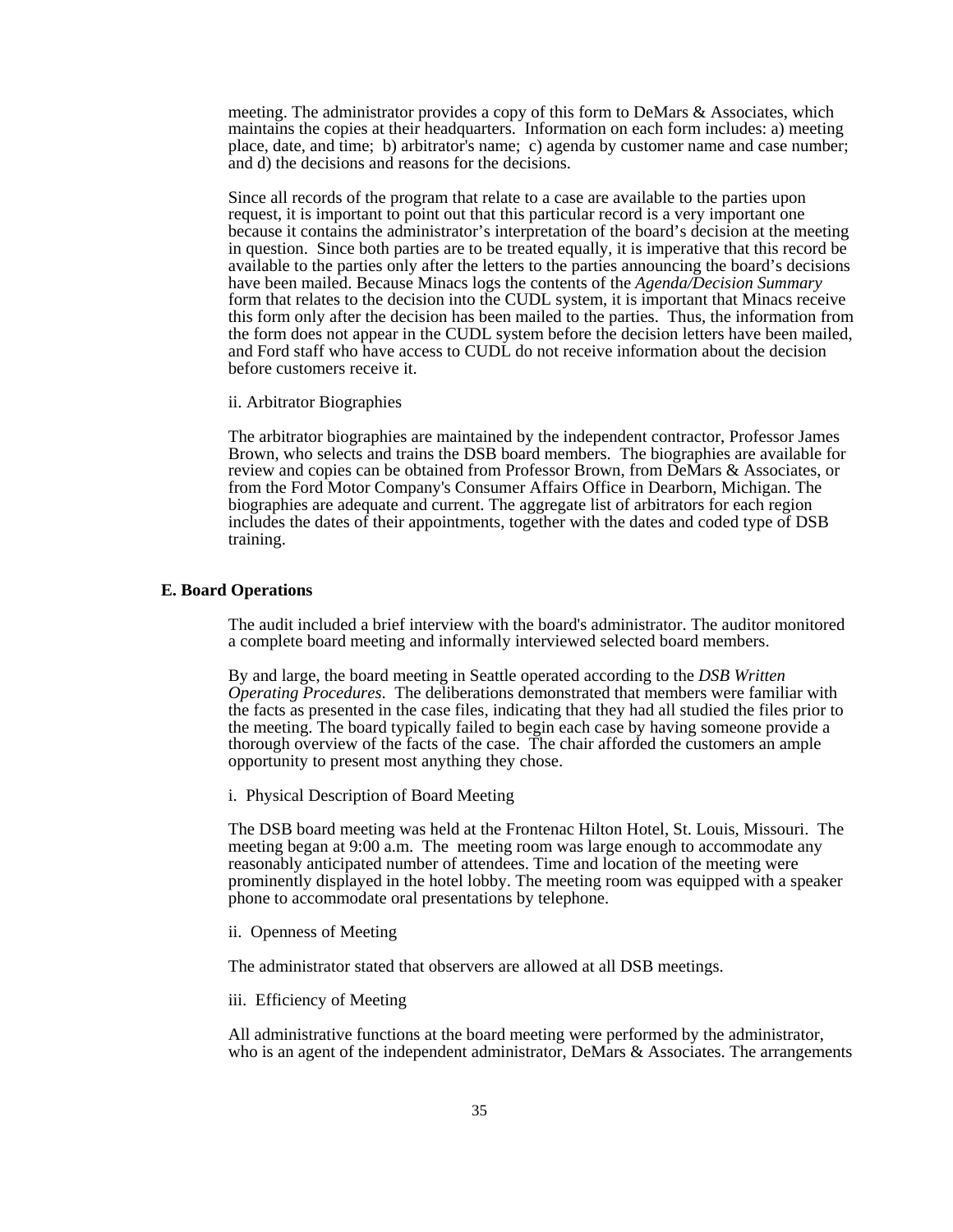for the meeting and the general administration of the meeting were very efficient. The administrator did a professional job in assisting the board in carrying out its duties and she did so without crossing the fine line that separates the administrative from substantive participation in the hearing process.

iv. Board Process

This board, like all others we audited in 2005 for the 2004 audit report, is clearly committed to fair and expeditious resolution of warranty disputes. The deliberations indicated a general awareness of many of the federal and state regulations.

Generally, most pertinent issues identified on the customer's application were addressed by the board.

While the board's reasoning appeared to be generally acceptable, it would be helpful if, in some cases, they would more clearly specify their reasoning on important and fundamental issues. In addition, the Board indicated a lack of understanding about the use of Field Service Engineers, an issue discussed repeatedly over the years we have conducted audits. Having the board's reasoning better defined would also help auditors, observers, and customers to better understand the board's decision.

#### v. Board Decisions

The board's decisions were generally rendered in a manner consistent with federal regulations as well as the DSB's *Written Operating Procedures*. Any exceptions, other than the inappropriate use of Field Service Engineers, are programmatic errors or inconsistencies, which are being corrected and have been noted at other points in the audit report. In no case are such errors or inconsistencies sufficient in themselves to pose a threat to the program's substantial compliance status with federal requirements.

# CONCLUSION:

In general, the St. Louis DSB board process functioned well within the federal and state regulatory requirements. Our review of case files suggests that records are being created and maintained as required.

Overall, the review of the DSB program as it operates in Kansas, City, Kansas, Region is " Good," excepting the noted inappropriate use of Field Service Engineers (FSE).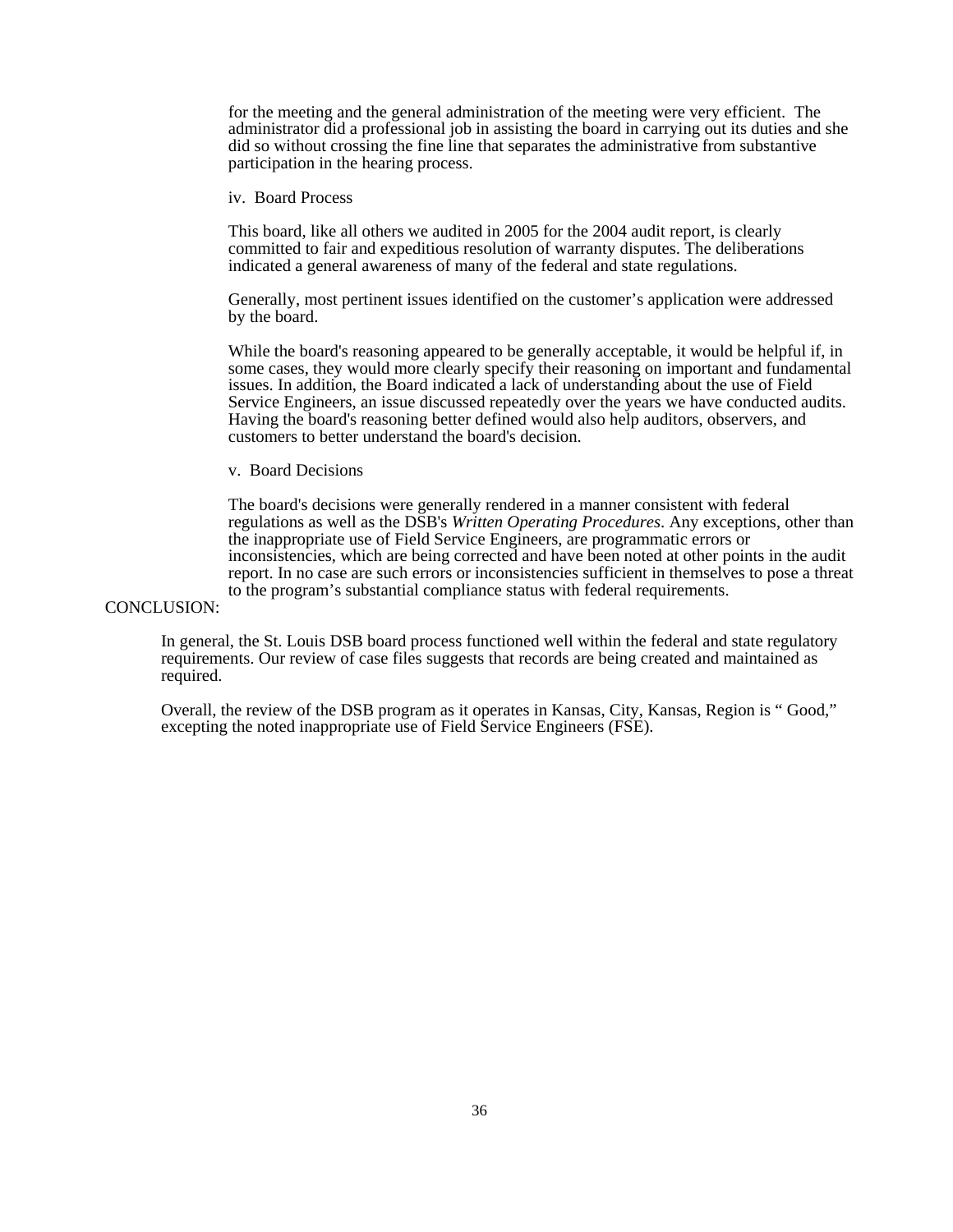II. **Pittsburgh, Pennsylvania,** Ford Customer Service Division, Foster Plaza 9, 750 Holiday Drive, Pittsburgh, Pennsylvania

#### **A. Personnel and Case Load**

We interviewed the DSB board members and the DeMars & Associates administrator.

The Pittsburgh region received 471 DSB applications in 2004. Of the cases filed, 340 were determined to be "in-jurisdiction" and 131 were determined to be "not-in-jurisdiction" cases. The Dispute Resolution Specialist who covers this region mediated 59 cases; the board arbitrated 281 cases. The number of cases in this region that were not decided within the allowable 40 days was 53. The average number of days for handling a Pittsburgh Region case in 2004 was 32. This compares with 33 days nationally.

The Dispute Resolution Specialist who attempts pre-arbitration mediation and deals with post arbitration award implementation is adequately housed and provided with up-to-date equipment. Similarly, DeMars and Associates is appropriately staffed and has adequate equipment to support the board process in this region.

#### **B. Record Keeping Accuracy and Completeness**

We drew a random sample of 50 cases that were closed during 2004 and examined them to determine whether they were complete and available for audit.

The results of the inspection of the random sample of 50 cases from 2004 are detailed below.

§ 703.6 (a)(1-12)

#### **(a) The Mechanism shall maintain records on each dispute referred to it which shall include;**

- **1) Name, address and telephone number of the consumer;**
- **2) Name, address and telephone number the contact person of the Warrantor;**
- **3) Brand name and model number of the product involved;**

**4) The date of receipt of the dispute and date of disclosure to the consumer of the decision;**

**5) All letters or other written documents submitted by either party.**

#### FINDINGS:

We reviewed these files for the items enumerated in subsections 1-5 with the following results:

l) All case files reviewed contained the customer's name, address, and telephone number.

2) The requirement is met in that the name and address of the independent administrators who receives the application, DeMars  $\&$  Associates, is provided in the DSB brochure. It is so generally known as to not require it to be placed in each individual case file.

3) All case files contain the make and vehicle identification number (VIN) of the vehicle. This information is generally found in the customer application and in a number of other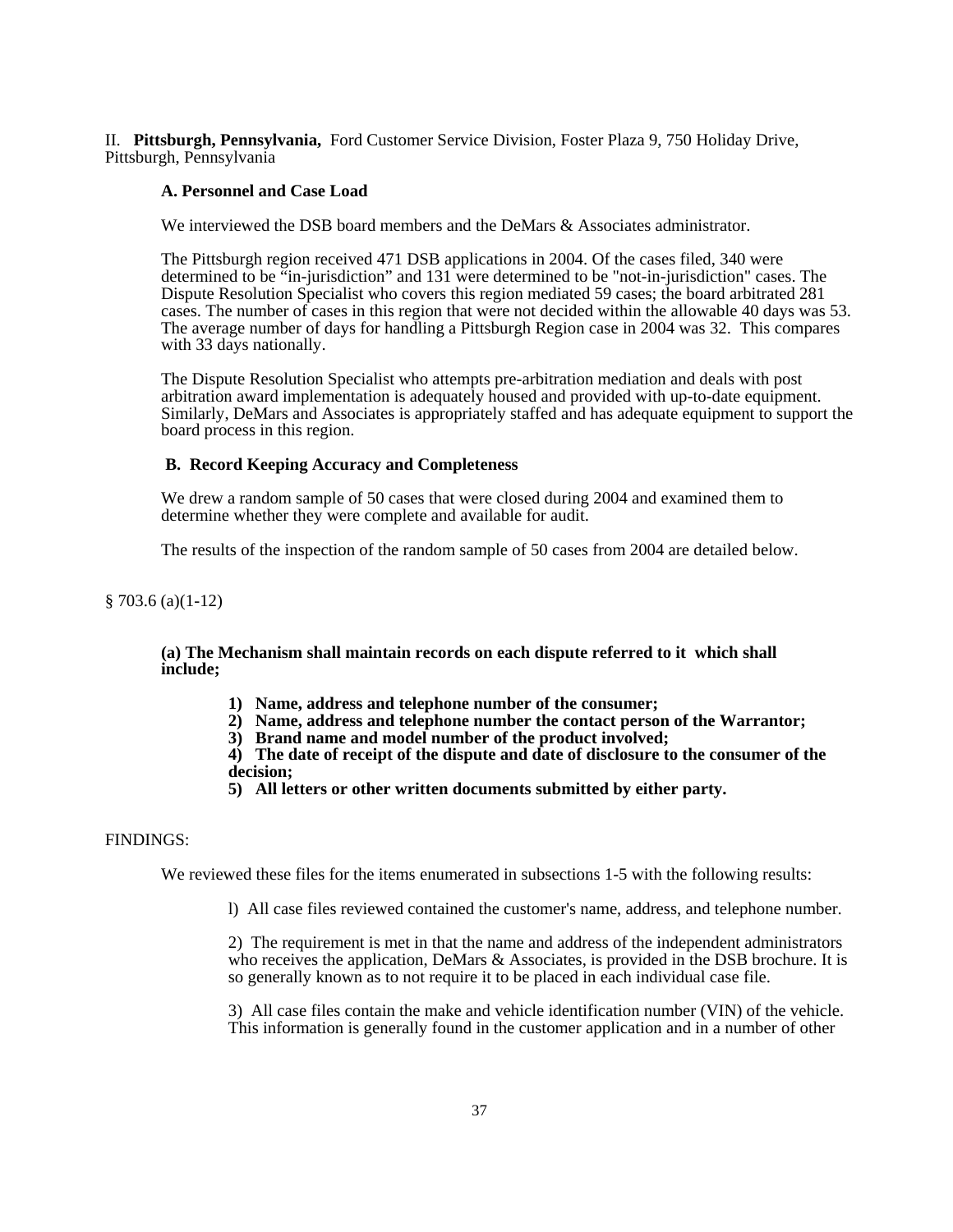documents in the file. As a result, cases are rarely delayed simply because the customer fails to include the VIN in the application.

4) All case files inspected contain this information. Not all cases necessitate a decision letter, but where a decision was rendered, the appropriate notification letter was present.

5) Many files contained letters and additional documents, but since there is no standard by which to measure this item, we determined this subsection to be "not applicable."

## § 703.6 (a)(1-12) (Continued)

**6) All other evidence collected by the Mechanism relating to the dispute, including summaries of relevant and material portions of telephone calls and meetings between the Mechanism and any other person (including consultants described in section 703.4(b) of this part;**

**7) A summary of any relevant and material information presented by either party at an oral presentation;**

**8) The decision of the members including information as to date, time and place of meeting and the identity of members voting; or information on any other resolution;**

# FINDINGS:

All case files that were arbitrated contained the information required by subsections 6 and 8. The oral summaries required by section 7 are created by the DeMars' administrator and later placed in the computer file by Minacs in an electronic file format. The source used to create the summary is the *Agenda/Decision Summary* form filled out by the board administrator at the time of the board meeting.

#### **9) A copy of the disclosure to the parties of the decision.**

# FINDINGS:

All applicable case files (i.e., arbitrated cases) contained decision letters.

### **10) A statement of the warrantor's intended action(s);**

#### FINDINGS:

The warrantor's intended action(s) and performance are inextricably linked. As such, we validate this item in terms of performance verification.<sup>22</sup> Of the case files examined, most files with decisions that contained an award contained the appropriate performance verification information. That changed recently with responsibility being transferred to the Dispute Resolution Specialist at Ford Motor Company who sends out performance questionnaires with Ford's return address. Performance is assumed if the questionnaire is not returned.

<sup>&</sup>lt;sup>22</sup> The "warrantor's intended actions" also relates to how they intend to respond to an arbitrator's decision/award. Since Ford's policy is to abide by all board decisions as part of the program they sponsor (i.e., The Dispute Settlement Board) there is no need to have any information about the policy in each case file folder.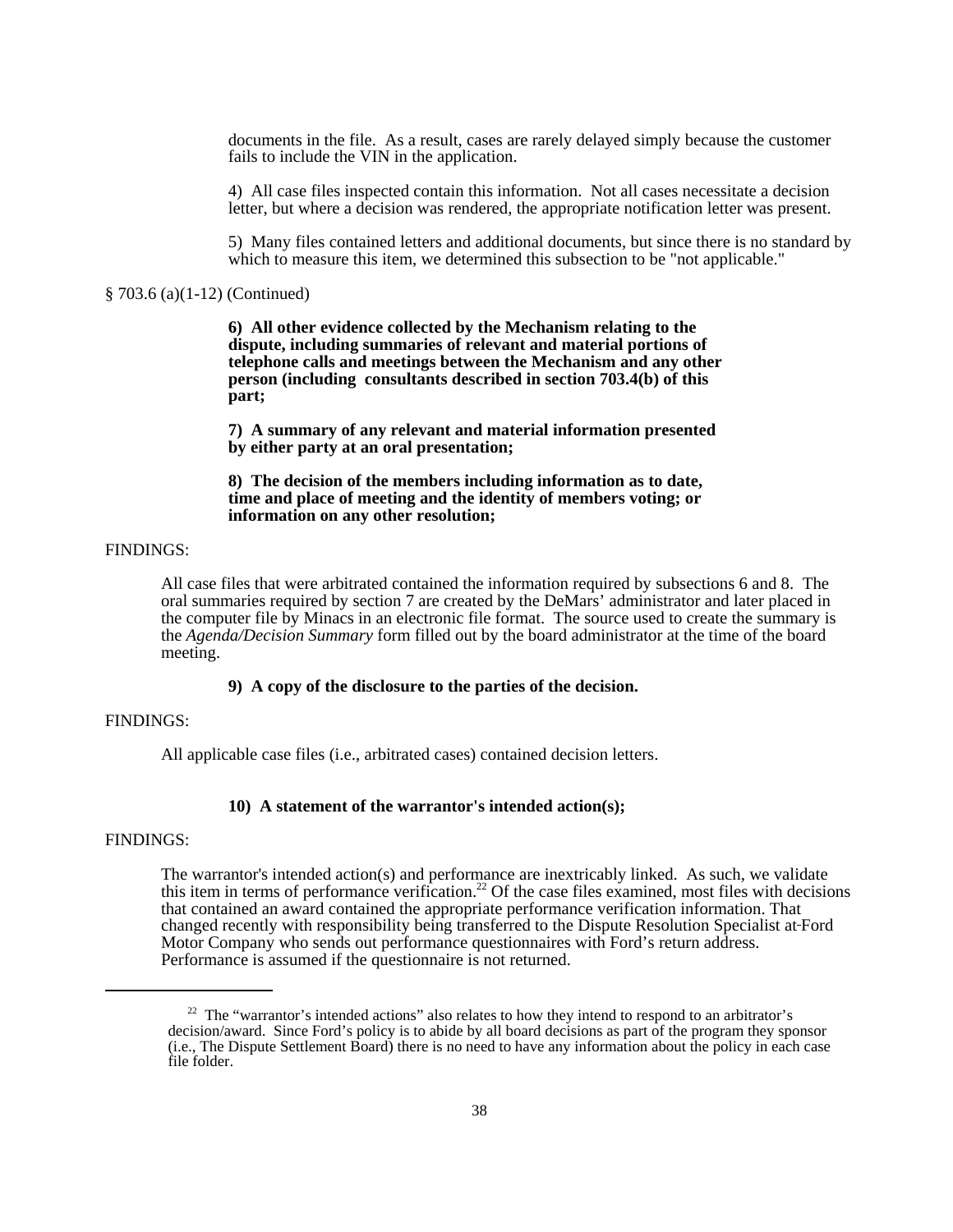Of the 50 case files examined, several did not contain performance verification information in the file, but all mediated and arbitrated cases had performance verification information registered on the *DSB Action Status* reports. Of course, in some situations the board's decision is for "no further action" and, in such cases, performance verification is not applicable.

#### **11) Copies of follow-up letters (or summaries of relevant and material portions of follow-up telephone calls) to the consumer, and responses thereto; and**

#### **12) Any other documents and communications (or summaries of relevant and material portions of oral communications) relating to the dispute.**

The two sections above are not applicable for purposes of the audit because there is no practical means by which to verify the completeness and accuracy of such possible additions to the files. However, based on our extensive experience with this and other arbitration programs, we have no reason to believe that any required information is not contained in case file folders

#### **C. Case File Records (4 years 2001-2004)**

#### $§ 703.6(f)$

#### **The Mechanism shall retain all records specified in paragraph (a) through (e) of this section for at least 4 years after final disposition of the dispute.**

A random sample of 50 case numbers from the years 2001-04 was drawn by Minacs, and the field audit checked the sample case files to verify that they were being maintained per requirement § 703.6(f). In addition, a visual inspection was made of the entire four-year accumulation of case files required by the same section.

The closed files for the years 2001-2004 are stored at the DeMars & Associates headquarters in a room on the third floor set aside for that purpose. All current (i.e., 2004) files appeared intact and were readily available for inspection. The random sample inspection validated the apparent completeness suggested by the visual inspection.

#### **D. Board Records**

i. Agenda/Decision Summaries

The four-year accumulation of *Agenda/Decision Summary* forms was kept in one location and was complete and readily available for audit. The board administrator completes a separate form for each board meeting and provides a copy of this form to DeMars & Associates at which point it becomes a permanent record. Information included on each form includes: a) meeting place, date, and time; b) arbitrators' names; c) agenda by customer name and case number; and, d) the decisions and reasons. That portion of this form pertaining to a given case is copied and placed in the customer's case file. This is important because as a part of the file a customer may review it and compare the decision letter they received with the notes taken at the time of the hearing to ensure that they are consistent.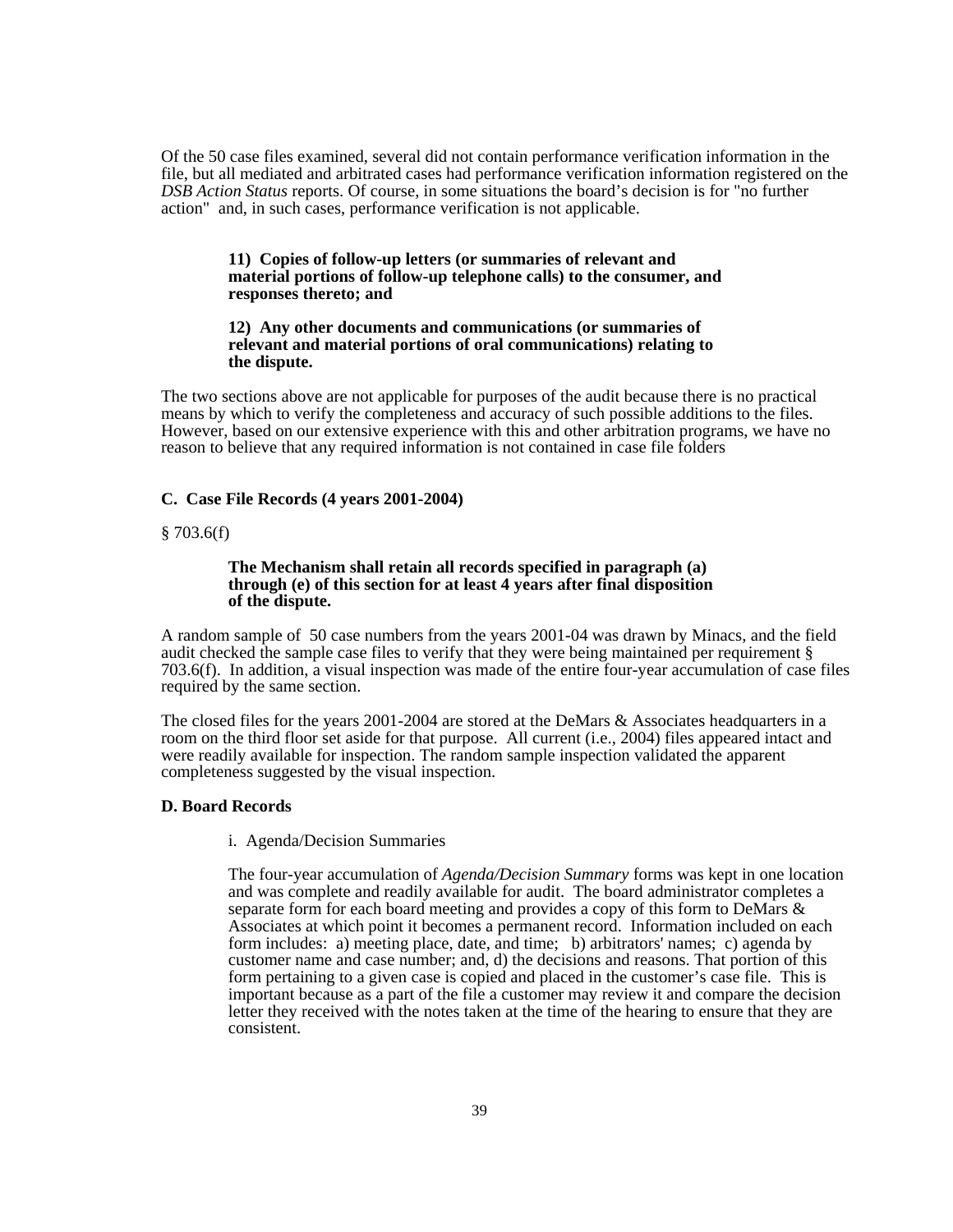#### ii. Arbitrator Biographies

The arbitrator biographies are available for review and can be provided by either DeMars & Associates, Professor James Brown, or the DSB Process Manager at the Consumer Affairs Office in Dearborn, Michigan. The biographies are thorough and current. The list of arbitrators/board members for each region includes the dates of each arbitrator's appointment and DSB training. $^{23}$ 

#### **E. Board Operations**

i. Physical Description of Board Meeting

The DSB board meeting on February 11, 2004, began at 9:00 a.m. at the Holiday Inn, Monroeville, Pennsylvania (suburb of Pittsburgh)2750 Mosside Boulevard, Monroeville, Pennsylvania. The meeting room was adequate for those in attendance and for any likely number of visitors. Notice of the meeting was appropriately posted in the hotel lobby.

ii. Openness of Meeting

The meeting was open to observers in compliance with FTC rule 703.8 (d) concerning open meetings in that the board recognized that the parties may stay and observe the entire meeting if they choose to do so.

#### iii. Efficiency of Meeting

The case files were well prepared and arranged in an orderly fashion. The DSB administrator took detailed notes on each decision, thereby reducing the likelihood of decision letter error.

iv. Board Process

Overall, the board's performance very good. It was clear that the process was generally fair, impartial, and exceedingly efficient.

In one case, however, a customer ambled into the room and the administrator escorted them back out. This, of course, is contrary to the open meetings requirements. The problem was subsequently rectified. The chair provided a thorough case opening statement in each case.

It appeared that the board members were generally well prepared and had reviewed the case files prior to oral presentations or final deliberations.

v. Board Decisions

 $23$  The document codes the subject of training on the third entry line as follows: the Arabic numeral represents the year of training (i.e.,  $2=1992$ ); the letter C = California-specific training; and the letters CR = California Refresher training.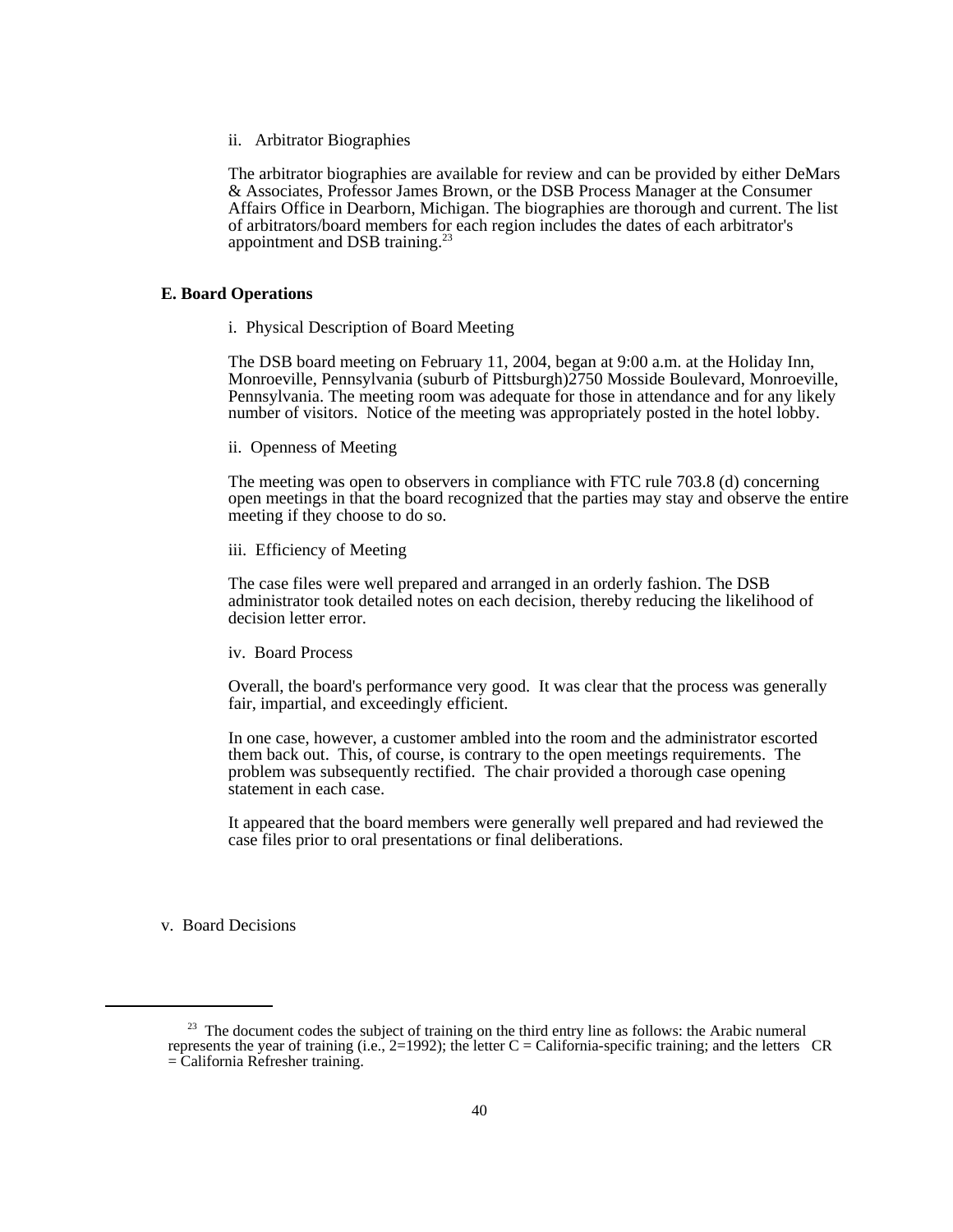We found the decisions made during the board meeting rendered in a manner reasonably consistent with the requirements of Rule 703. As is true of the other regions audited, more in-depth explanations and reasons for the decision should be reflected in the decision statement.

#### CONCLUSION:

The DSB program, as it operates in this region, is administered in compliance with Rule 703. The board's commitment to ensure fair and expeditious resolution of warranty disputes is evident throughout the program. The staff is clearly dedicated to the program's mission and demonstrates an appropriate degree of professionalism. Overall, the program as it operates in this region is rated as "Very Good."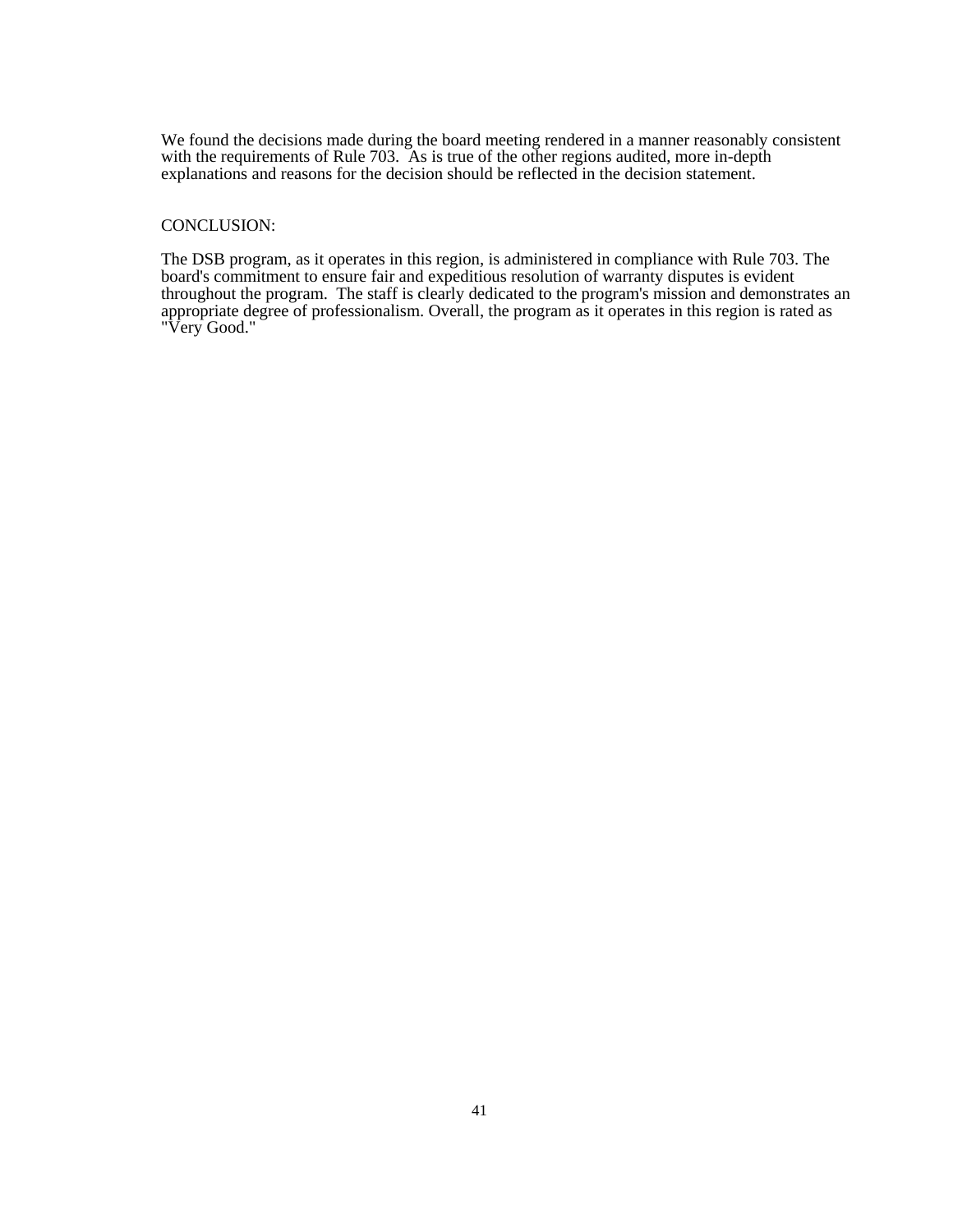III. **Los Angeles, California,** Ford Customer Service Division**,** Ford Customer Service Division, 20990 S. State College Blvd., Suite 660, Anaheim, California.

# **A. Personnel and Case Load**

We interviewed the DSB board members and the DeMars & Associates administrator.

The Los Angeles Region received 1480 DSB applications in 2004. Of the cases filed, 275 were reported to be "not-in-jurisdiction" cases. The Dispute Resolution Specialist who covers this region mediated 185 cases; the DSB boards arbitrated 1020 cases. The average number of days for handling a Los Angeles Region case in 2004 was 32. This compares with 33 days nationally. There were no cases handled in 2004 wherein the decision was not rendered within the allowable 40-day time period. This constitutes a dramatic and somewhat inexplicable change from the numbers reported in our last audit. There were no cases in which Ford refused to abide by the Mechanism's decision.

The various Dispute Resolution Specialists who attempt pre-arbitration mediation and deal with post arbitration award implementation are adequately housed and provided with up-todate equipment. Similarly, DeMars and Associates is appropriately staffed and has adequate equipment to support the board process in this region.

# **B. Record Keeping Accuracy and Completeness**

We drew a random sample of 50 cases that were closed during 2004 and examined them to determine whether they were complete and available for audit.

The results of the inspection of the random sample of 50 cases from 2004 are detailed below.

§ 703.6 (a)(1-12)

**(a) The Mechanism shall maintain records on each dispute referred to it which shall include;**

- **1) Name, address and telephone number of the consumer;**
- **2) Name, address and telephone number the contact person of the Warrantor;**
- **3) Brand name and model number of the product involved;**
- **4) The date of receipt of the dispute and date of disclosure to the consumer of the decision;**
- **5) All letters or other written documents submitted by either party.**

# FINDINGS:

We reviewed these files for the items enumerated in subsections 1-5 with the following results: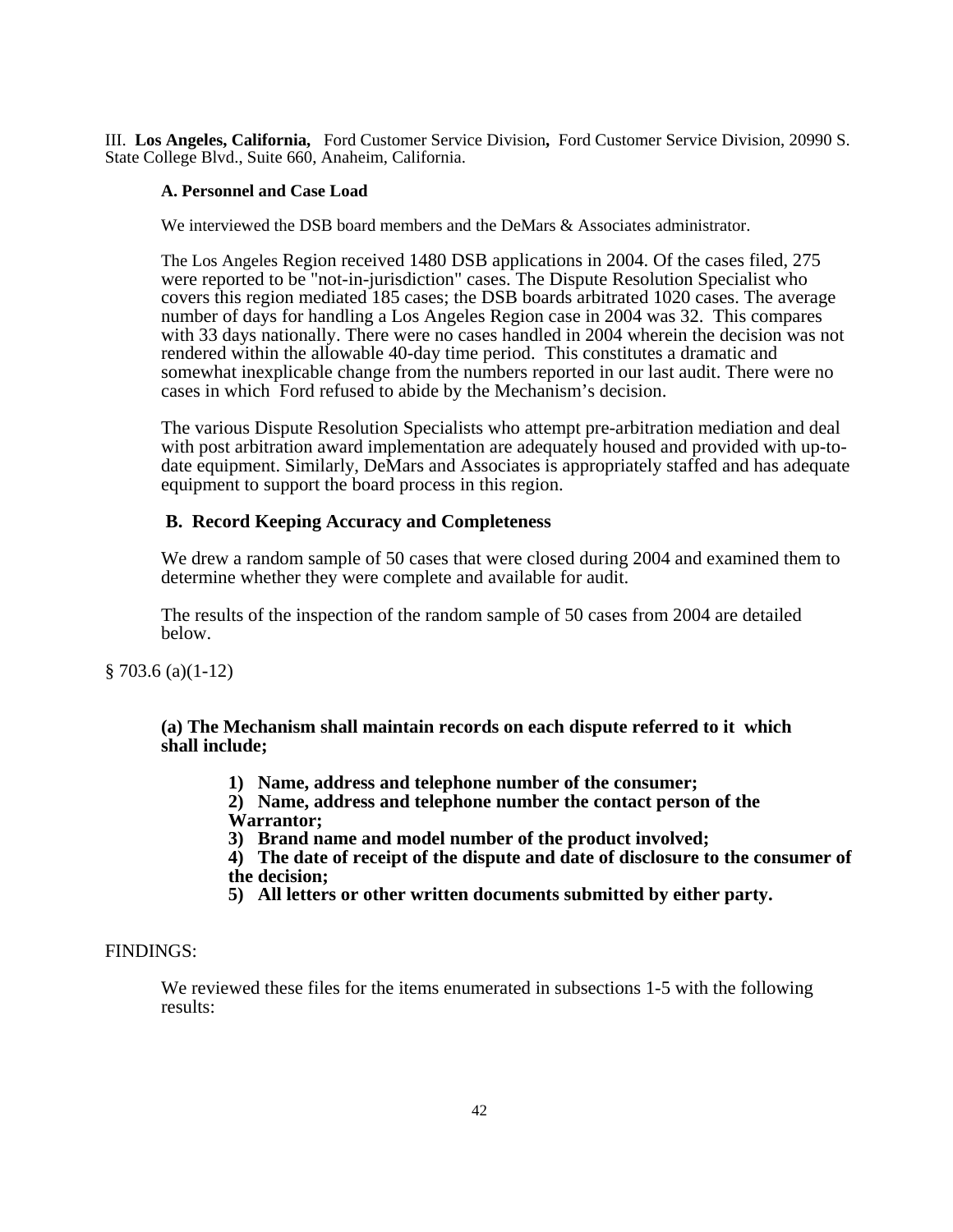l) All case files reviewed contained the customer's name, address, and telephone number.

2) The requirement is met in that the name and address of the independent contractor who receives the application, DeMars & Associates, is provided in the DSB brochure. It is so generally known as to not require it to be placed in each individual case file.

3) All case files reviewed contain the make and vehicle identification number (VIN) of the vehicle. This information is generally found in the customer application and in a number of other documents in the file. As a result, cases are rarely delayed simply because the customer fails to include the VIN in the application.

4) All case files inspected contain this information. Not all cases necessitate a decision letter, but where a decision was rendered, the appropriate notification letter was present.

5) Many files contained letters and additional documents, but since there is no standard by which to measure this item, we determined this subsection to be "not applicable."

§703.6 (a) [continued]

**6) All other evidence collected by the Mechanism relating to the dispute, including summaries of relevant and material portions of telephone calls and meetings between the Mechanism and any other person (including consultants described in section 703.4(b) of this part;**

**7) A summary of any relevant and material information presented by either party at an oral presentation;**

**8) The decision of the members including information as to date, time and place of meeting and the identity of members voting; or information on any other resolution;**

# FINDINGS:

All case files that were arbitrated contained the information required by subsections 6 and 8. The oral summaries required by section 7 are created by the DeMars administrator and later placed in the computer file by Minacs in an electronic file format. The source used to create the summary is the *Agenda/Decision Summary* form filled out by the board administrator at the time of the board meeting.

# **9) A copy of the disclosure to the parties of the decision.**

FINDINGS: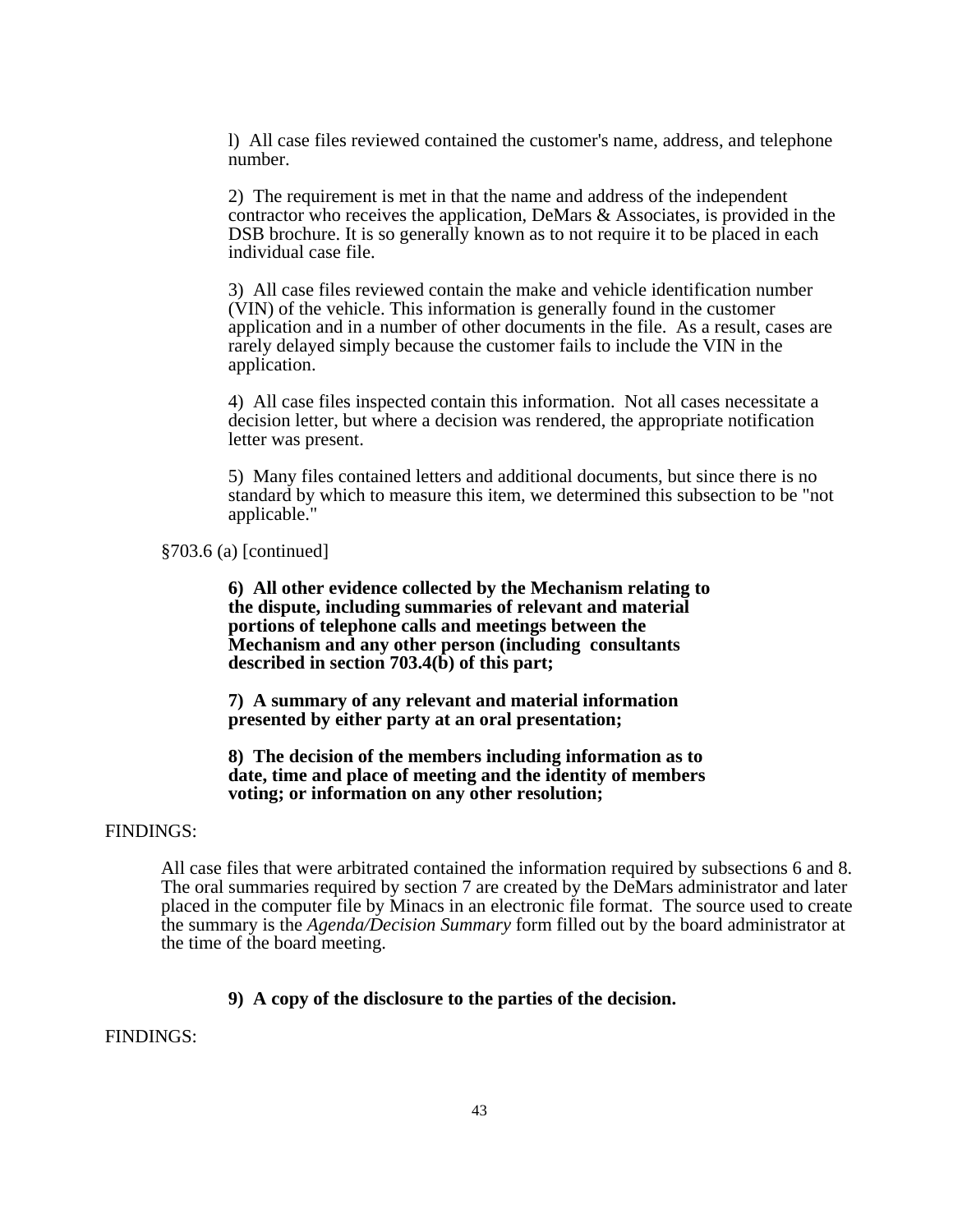All applicable case files (i.e., arbitrated cases) contained decision letters.

# **10) A statement of the warrantor's intended action(s);**

# FINDINGS:

The warrantor's intended action(s) and performance are inextricably linked. As such, we validate this item in terms of performance verification.<sup>24</sup>. Of the case files examined, most files with decisions that contained an award contained the appropriate performance verification information. Performance verification record-keeping is a function that used to be carried out by DeMars & Associates. That changed recently with responsibility being transferred to the Dispute Resolution Specialist at Ford Motor Company who sends out performance questionnaires with Ford's return address. Performance is assumed if the questionnaire is not returned.

Of the 50 case files examined, all mediated and arbitrated cases had performance verification information registered on the *DSB Action Status* reports. Of course, in some situations the board's decision is for "no further action" and, in such cases, performance verification is not applicable.

# **11) Copies of follow-up letters (or summaries of relevant and material portions of follow-up telephone calls) to the consumer, and responses thereto; and**

# **12) Any other documents and communications (or summaries of relevant and material portions of oral communications) relating to the dispute.**

The two sections above are not applicable for purposes of the audit because there is no practical means by which to verify the completeness and accuracy of such possible additions to the files.However, based on our extensive experience with this and other arbitration programs, we have no reason to believe that any required information is not contained in case file folders.

# **C. Case File Records (4 years 2001-2004)**

# $§ 703.6(f)$

# **The Mechanism shall retain all records specified in paragraph (a) through (e) of this section for at least 4 years after final disposition of the dispute.**

<sup>&</sup>lt;sup>24</sup> The "warrantor's intended actions" also relates to how they intend to respond to an arbitrator's decision/award. Since Ford's policy is to abide by all board decisions as part of the program they sponsor (i.e., The Dispute Settlement Board) there is no need to have any information about the policy in each case file folder.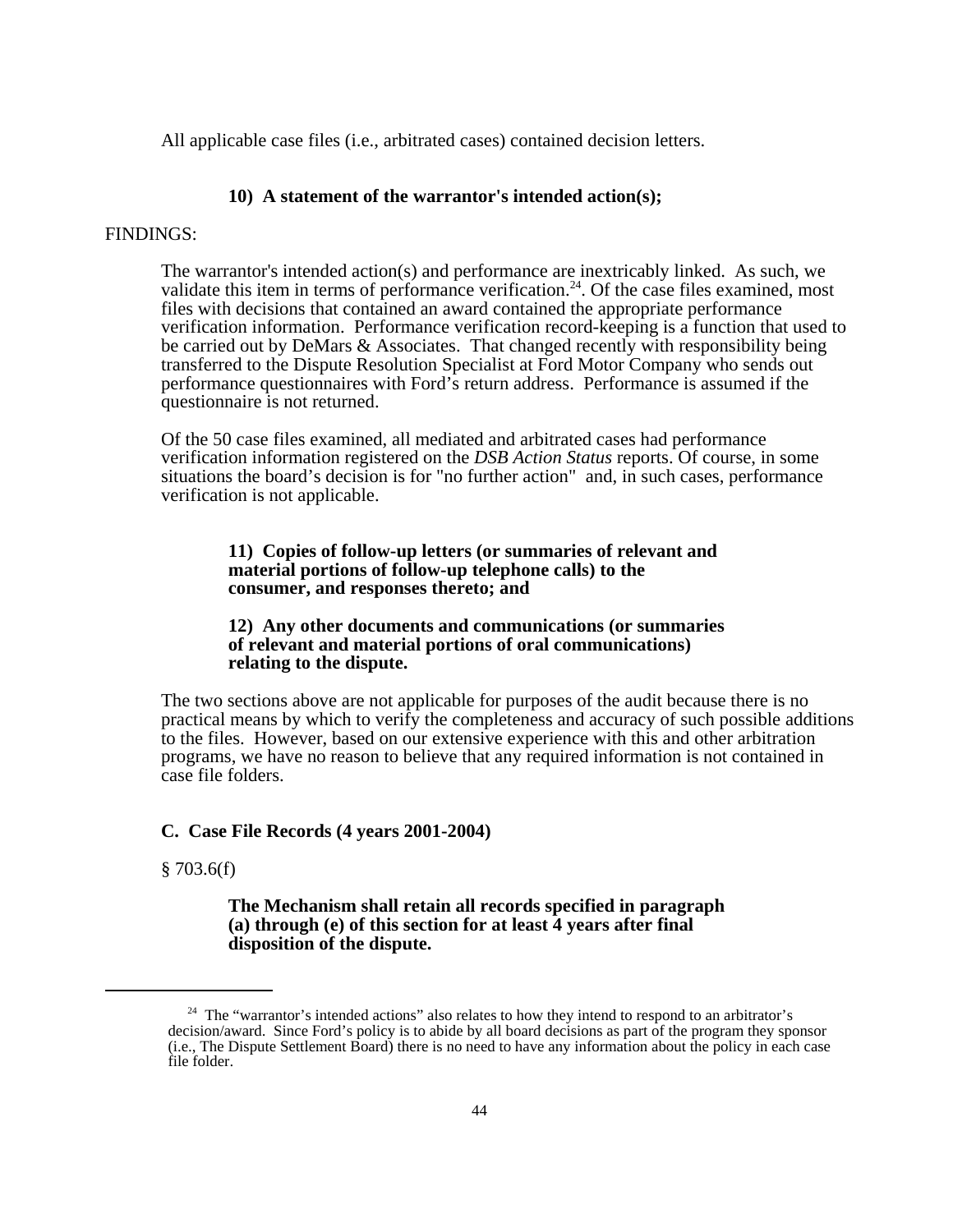A random sample of 50 case numbers from the years 2001-2004 was drawn by Minacs and the field audit checked the sample case files to verify that they were being maintained per requirement § 703.6(f). In addition, a visual inspection was made of the entire four-year accumulation of case files required by the same section.

The closed files for the years 2001-2004 are stored at the DeMars & Associates headquarters in a room on the third floor set aside for that purpose. All current (i.e., 2004) files appeared intact and were readily available for inspection. The random sample inspection validated the apparent completeness suggested by the visual inspection.

# **D. Board Records**

# i. Agenda/Decision Summaries

The four-year accumulation of *Agenda/Decision Summary* forms was kept in one location and was complete and readily available for audit. The board administrator completes a separate form for each board meeting and provides a copy of this form to DeMars & Associates at which point it becomes a permanent record. Information included on each form includes: a) meeting place, date, and time; b) arbitrators' names; c) agenda by customer name and case number; and, d) the decisions and reasons. That portion of this form pertaining to a given case is copied and placed in the customer's case file. This is important because it allows the customer to review it and compare the decision letter they received with the notes taken at the time of the hearing to ensure that they are consistent.

# ii. Arbitrator Biographies

The arbitrator biographies are available for review and can be provided by either DeMars & Associates, Professor James Brown, or the DSB Process Manager at the Consumer Affairs Office in Dearborn, Michigan. The biographies are thorough and current. The list of arbitrators/board members for each region includes the dates of each arbitrator's appointment and DSB training.<sup>25</sup>

# **E. Board Operations**

i. Physical Description of Board Meeting

The DSB board meeting on March 22, 2004, began at 9:00 a.m. at the office DeMars & Associates in Fullerton, California.<sup>26</sup> The meeting room size and accommodations were adequate for those in attendance and for any likely number of visitors.

ii. Openness of Meeting

 $25$  The document codes the subject of training on the third entry line as follows: the Arabic numeral represents the year of training (i.e.,  $2=1992$ ); the letter C = California-specific training; and the letters CR = California Refresher training.

<sup>&</sup>lt;sup>26</sup> The address of the DeMars  $\&$  Associates California office is: 680 Langsdorf Drive, Fullerton, California.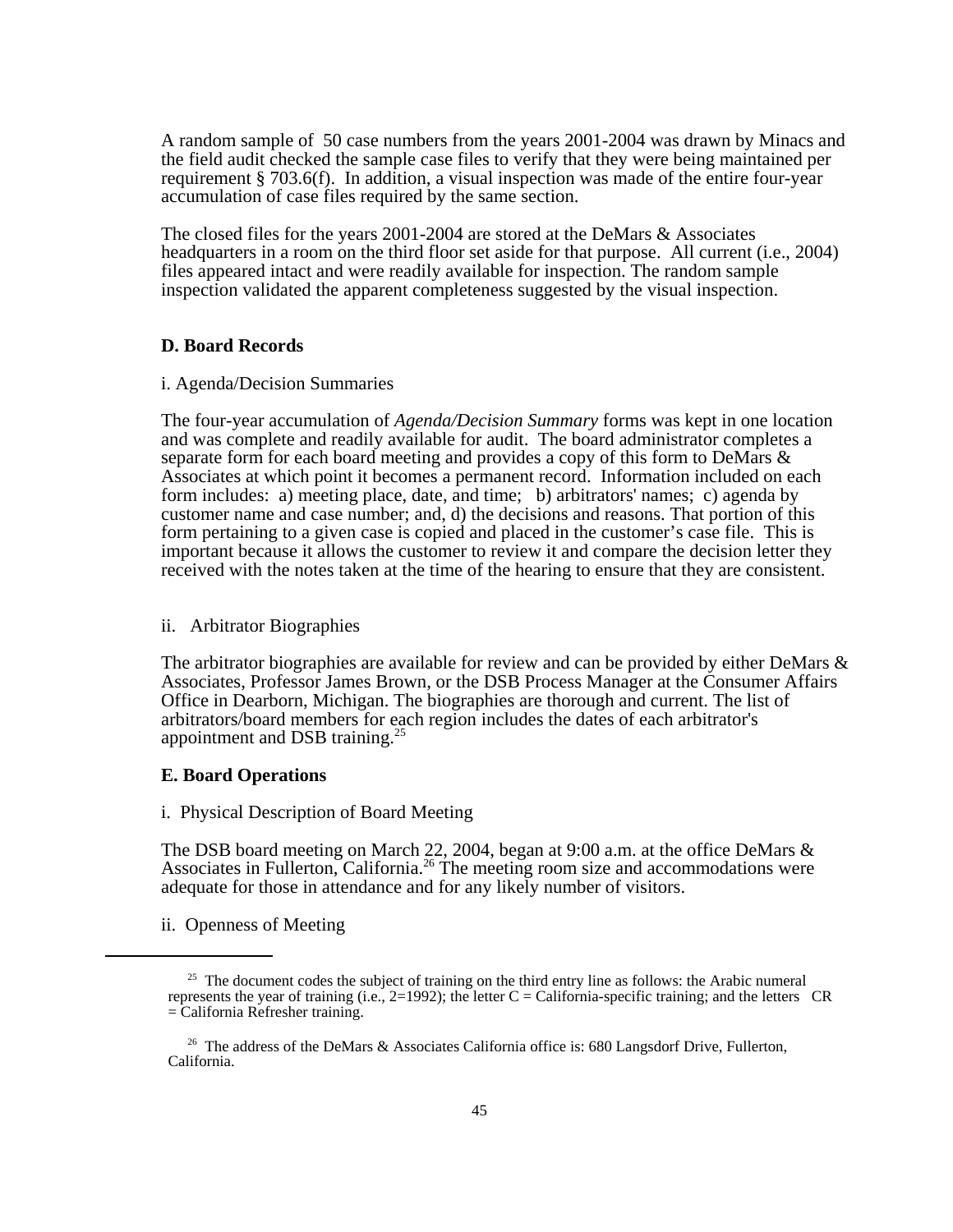The meeting was open to observers and were in compliance with FTC rule 703.8 (d) concerning open meetings in that the board recognized that the parties may stay and observe the entire meeting if they choose to do so. It should be noted however, that there were not enough chairs in the room to accommodate a reasonable number of observers had any appeared.

# iii. Efficiency of Meeting

The case files were well prepared and arranged in an orderly fashion. The DSB administrator took detailed notes on each decision, thereby reducing the likelihood of decision letter error.

#### iv. Board Process

The board members were clearly committed to fair and expeditious resolution of warranty disputes, but their deliberations were in some cases problematic, as outlined above. In most cases, the board chair provided a fairly thorough case opening statement setting forth the particulars of the dispute.

Overall, the board addressed most of the important issues in the cases reviewed, but sometimes failed to state the customer's requested relief. Most exceptions appeared to result from the members' tacit agreement that certain issues need not be reviewed because of the unique facts of the case.

In one case the board made informal comments about the next case to be decided. The problem was that the customer was there to make an oral presentation and had not been invited into the hearing room which may be a technical violation of the open meeting requirement.

We have said in the recent past some things we believe worthy of being re-stated.

*It would be most helpful to observers if the board took the time to verbalize its thinking on fundamental issues. For example, in a case in which the customer asserts more than four trips to the dealer for a single problem, the board's reasoning on the statutory threshold issue should be discussed. This would help auditors, observers, and customers to better understand the decision. In addition, it would be helpful if the board chair were to briefly describe, in the customer's presence, the nature of the case prior to any oral presentation. This would help the board members by providing a context in which the customer's comments could be assessed and would demonstrate to the customer the board's awareness of the basic facts of the case. Such a procedure might also reduce the likelihood of unnecessary comments and would establish an appropriate sense of the board's independence and interest in the cases being reviewed.*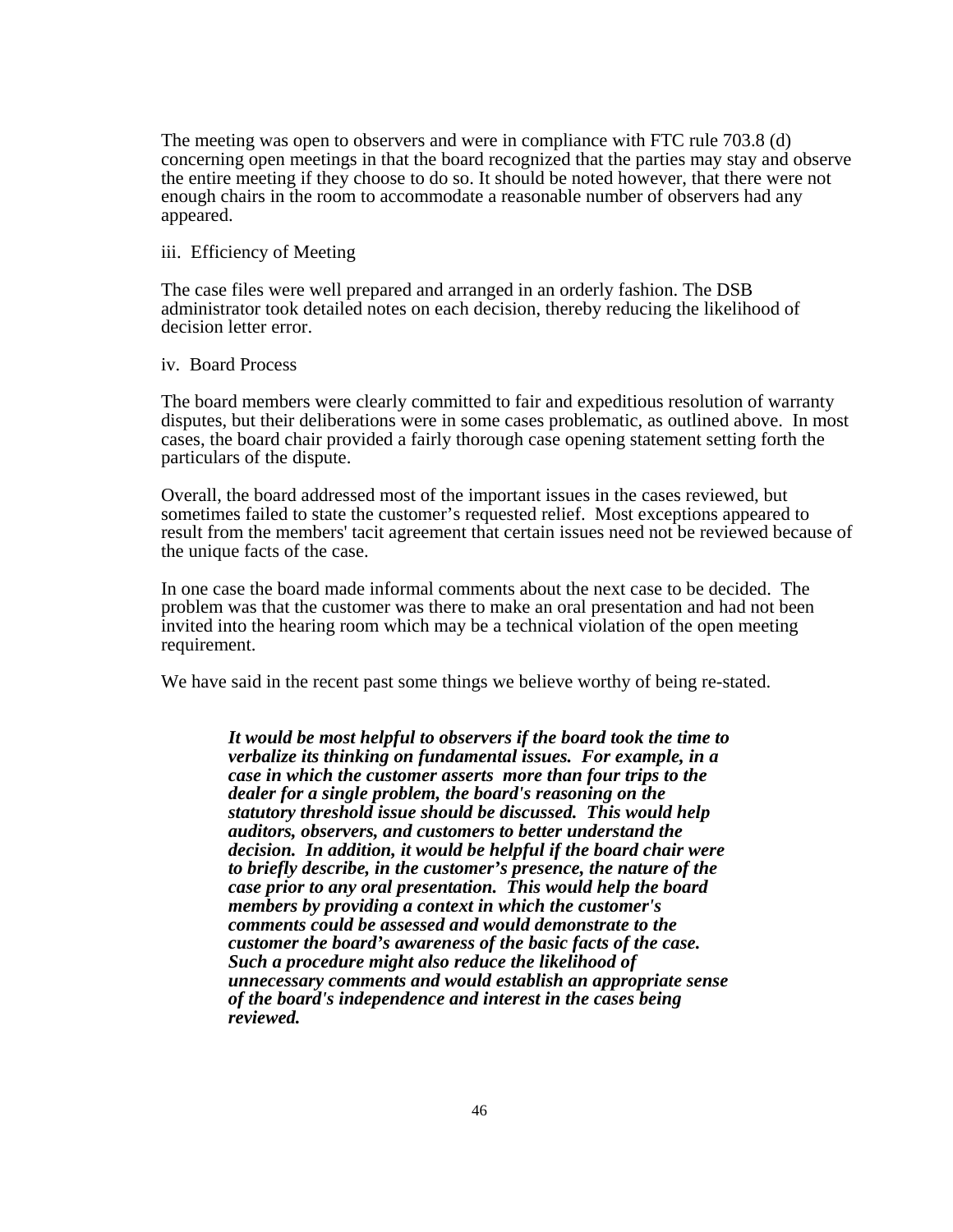The above recommendation was adopted by this board and the improvements were impressive.

We also said in those reports:

*We found troubling the fact that the board discussed cases substantively prior to the customers being escorted into the room. Case opening statements and substantive discussions should only take place while the parties are present unless he/she elects to absent themselves from the meeting.*

The board we reviewed this year had, like last year's, corrected this problem.

We interviewed selected board members either during or immediately following the meeting.<sup>27</sup> Those we talked to, as is usually the case, rated their training very high. Overall, board members appear to be pleased with the program and believe the program provides customers with a fair process. As in the past, board members indicate concerns about case file preparation. The most common concerns are incomplete and/or illegible portions of files and nonexistent dealer or company statements. Customers also often fail to provide certain important information on the application. This can deprive the board of a clear view of the matter prior to their more deliberations, which can clearly affect the quality of the analysis. This concern may be alleviated by those customers opting to make oral presentations.

The board operated well within the regulatory requirements in respect to all but the one possible technical violation concerning the open meeting requirement previously discussed.

v. Board Decisions

We found no substantive problems with any of the decisions rendered by this board.

# CONCLUSION:

The DSB program as it operates in this region, is administered, by and large, in compliance with Rule 703. The board's commitment to ensure fair and expeditious resolution of warranty disputes is evident throughout most of the program. The staff is clearly dedicated to the program's mission and demonstrates an appropriate degree of professionalism. Overall, the program as it operates in this region is rated this year as "very good."

 $27$  Sometimes, between consideration of cases, there is an opportunity to query the board about issues that may have arisen from their discussion of the previous case.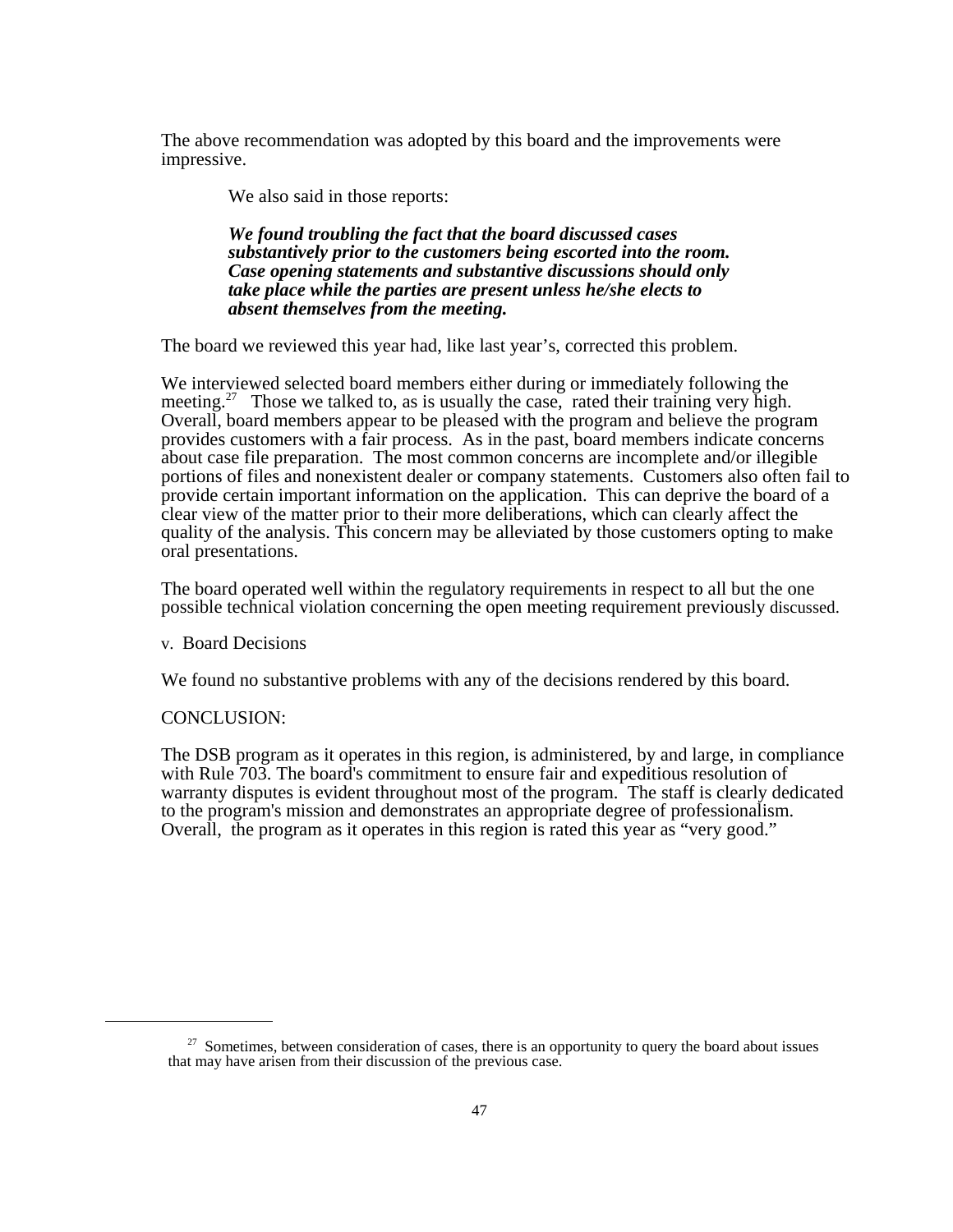# *SECTION V*

# *Arbitration Training*

There is no specific language in Rule 703 requiring the training of arbitrators. There are, however, several general requirements for ensuring that the program do whatever is necessary to provide customers with an opportunity for fair and expeditious resolution of warranty disputes.

The arbitration training component of the DSB training was conducted and monitored on December 5 - 7, 2004, at the Omni Royal Orleans Hotel in New Orleans, Louisiana. The arbitration training program's attendees stayed at the hotel where the training exercises were conducted. Professor James Brown, Director of the Center for Consumer Affairs, University of Wisconsin-Milwaukee, conducted the training, assisted by Mr. Clay White. Mr. R. Joseph Bichanich, of DeMars & Associates, provided additional training information.

The training addressed a number of issues: independence of all DSB vendors was stressed as a stated objective of Ford Motor Company; historical perspective of federal Magnuson-Moss Act and state Lemon Law statutes was presented; regulatory concepts and practical implications were discussed; the professional roles of various contractors associated with the arbitration process were reviewed; professional and practical skill development was initiated; reference materials and maintenance techniques were introduced; the concept of fairness was emphasized; and considerations and practical details as they relate to decisions and the options of board members were made available. In this sense, the training was modeled on prior sessions. Arbitrators were introduced to many important legal principles that are familiar to

professionals in consumer affairs, to regulators, and to industry lawyers but are not subjects commonly understood by most volunteer arbitrators. These concepts, such as the doctrines (Implied Warranties under the Uniform Commercial Code) of "merchantability" and "fitness for purpose," can be of critical importance in the context of alternative dispute resolution.

The Uniform Commercial Code, The Magnuson-Moss Warranty Act, and The Doctrine of Revocation of Acceptance were all presented and discussed in detail. The historical development of state laws that followed the enactment of Magnuson-Moss was presented, and the various state lemon law presumption threshold requirements were also addressed. The importance of state statutory "buy back" presumptions concerning what constitutes a reasonable number of repair attempts and/or time-out-of-service for repair was presented, but field audits suggest that more attention may be necessary in order to adequately address these important issues.

Trainers also clarified the new role of DeMars & Associates in opening cases.<sup>28</sup> It was stressed that DeMars & Associates' initial determination is just that and that final determination is the sole province of the board. Much attention was given to the topic of

<sup>&</sup>lt;sup>28</sup> In the recent past, receiving the DSB application and reviewing the case for initial jurisdiction determination was handled by the independent contractor, Minacs.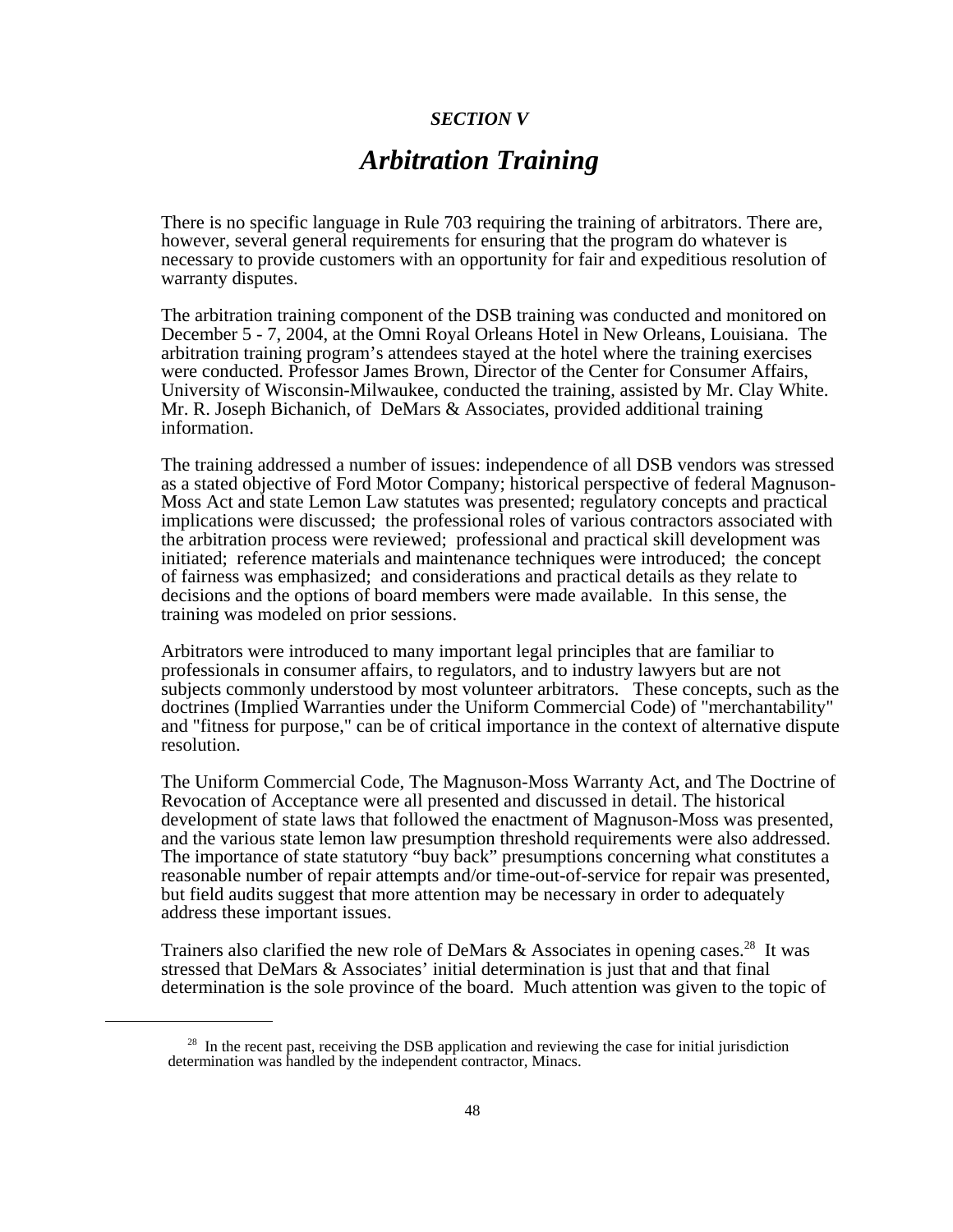establishing jurisdiction of a DSB application. In cases of an ambiguous "jurisdiction appeal" to the board, trainees were encouraged to decide in favor of customers. The auditor observed that the training incorporated sufficient emphasis on the practical

skill development necessary to efficiently and appropriately conduct board meetings. A good balance of practical and regulatory information was provided to attendees. Regulatory concepts were well selected and professionally presented.

The lecture format was enhanced by printed reference materials which can be placed in a referenced loose-leaf binder that is mailed to each participant following the training. Reference materials stored in the loose-leaf binder are updated as new information is released. This reference book serves as the board members' essential reference tool. The reference materials are customized to the state requirements of each board member and constitute a well organized tool.

Trainers also employed group interaction and role playing exercises. The several training exercises included: case studies in arbitration problem solving; repeated discussions focusing on the arbitrator's scope of remedies; and, review of the different types of inspections and corresponding circumstances, as well as the related procedures available for arbitrators. The interactive training practice appears to be an effective training method and one that is appreciated by the attendees.

The board chair's responsibilities were emphasized in detail. In addition, trainers discussed the significance of the program's providing "fairness" consistently in all their practices and were reminded that, as arbitrators, their responsibilities do not include "finding and fixing repair problems." Field audits suggests that even greater attention be given to the importance of the chair, or someone, providing a brief, but thorough, thumbnail sketch of each case's particulars prior to taking direct evidence from the parties and before any board deliberations begin. It is sometimes apparent that one or more board members is operating on inaccurate assumptions about important particulars that would normally be addressed in a good opening statement provided by either the board's administrator or one of the board members.

Mr. Clay White provided a session about the forms that typically appear within the case file provided to each board member prior to the hearing at which the board renders a decision. The information gave trainees an enhanced understanding of the many documents included. In addition, Mr. White explained the numerous acronyms associated with these documents (e.g. OASIS reports & FSE reports).

Mr. Joseph Bichanich of DeMars & Associates explained the various DSB roles played by DeMars & Associates. He further explained how DeMars & Associates provides administrative support to the various boards and board members.

The auditor further observed that the discussion covering repurchases and replacements provided a good basis of understanding as it relates to calculating the economic considerations involved in these situations. This area is quite complex, and the efforts to provide ongoing training are essential for those involved in this process. It is clear that many of these practical procedures are well understood by the Dispute Resolution Specialist (DRS), but understanding by board members is not so evident. Continued training and practice exercises should enhance the arbitrators' level of confidence in these matters.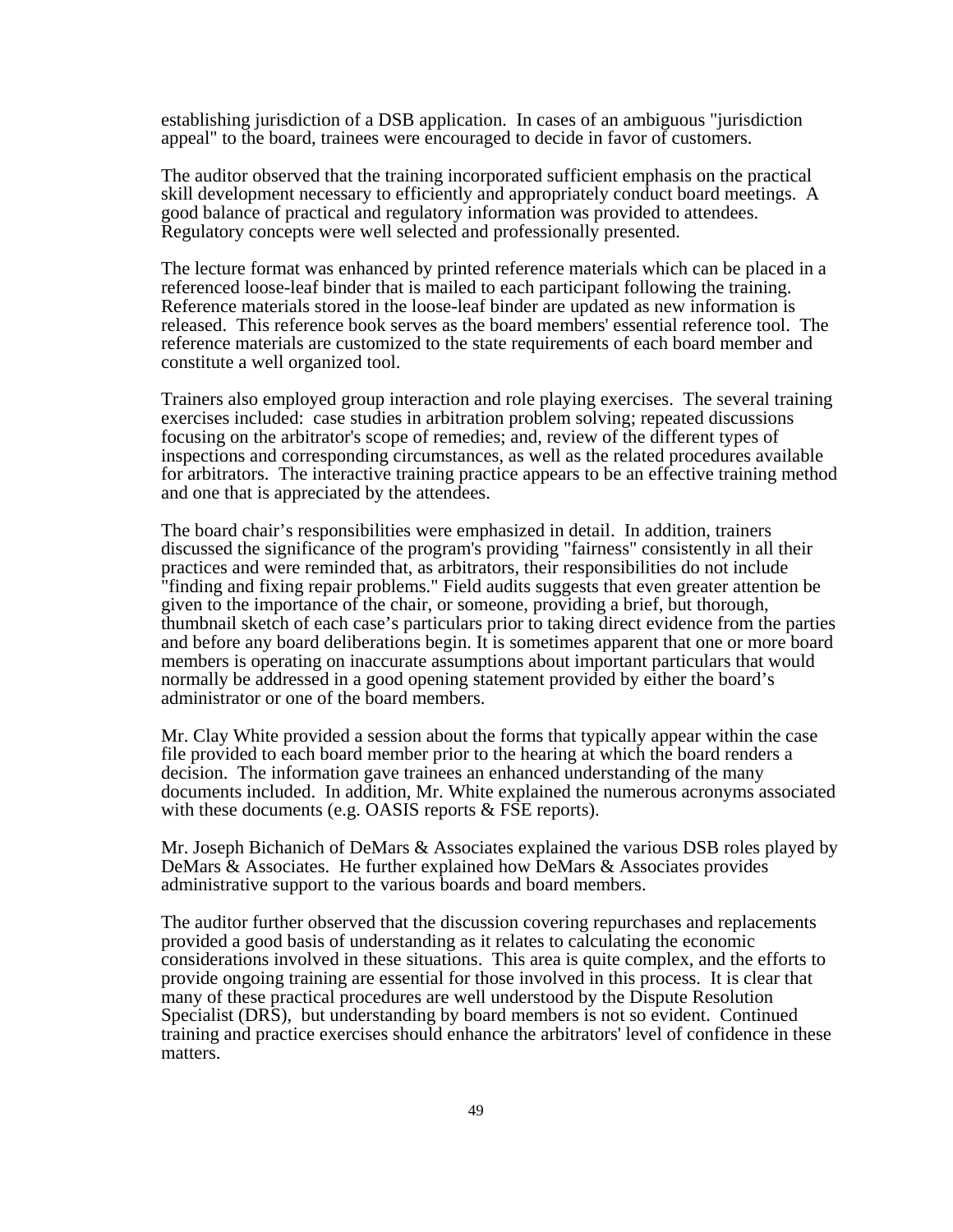Professor Brown explained that Ford had recently decided to warrant tires which is a significant departure from the manufacturer's express exclusion of tires for several years.

A period was set aside for Professor Brown to offer additional California-specific training to those attendees who would be serving in California, where there are requirements in addition to those set forth in the federal Rule 703.

The training seminar was comprehensive, well organized, professionally presented, and well received by its attendees.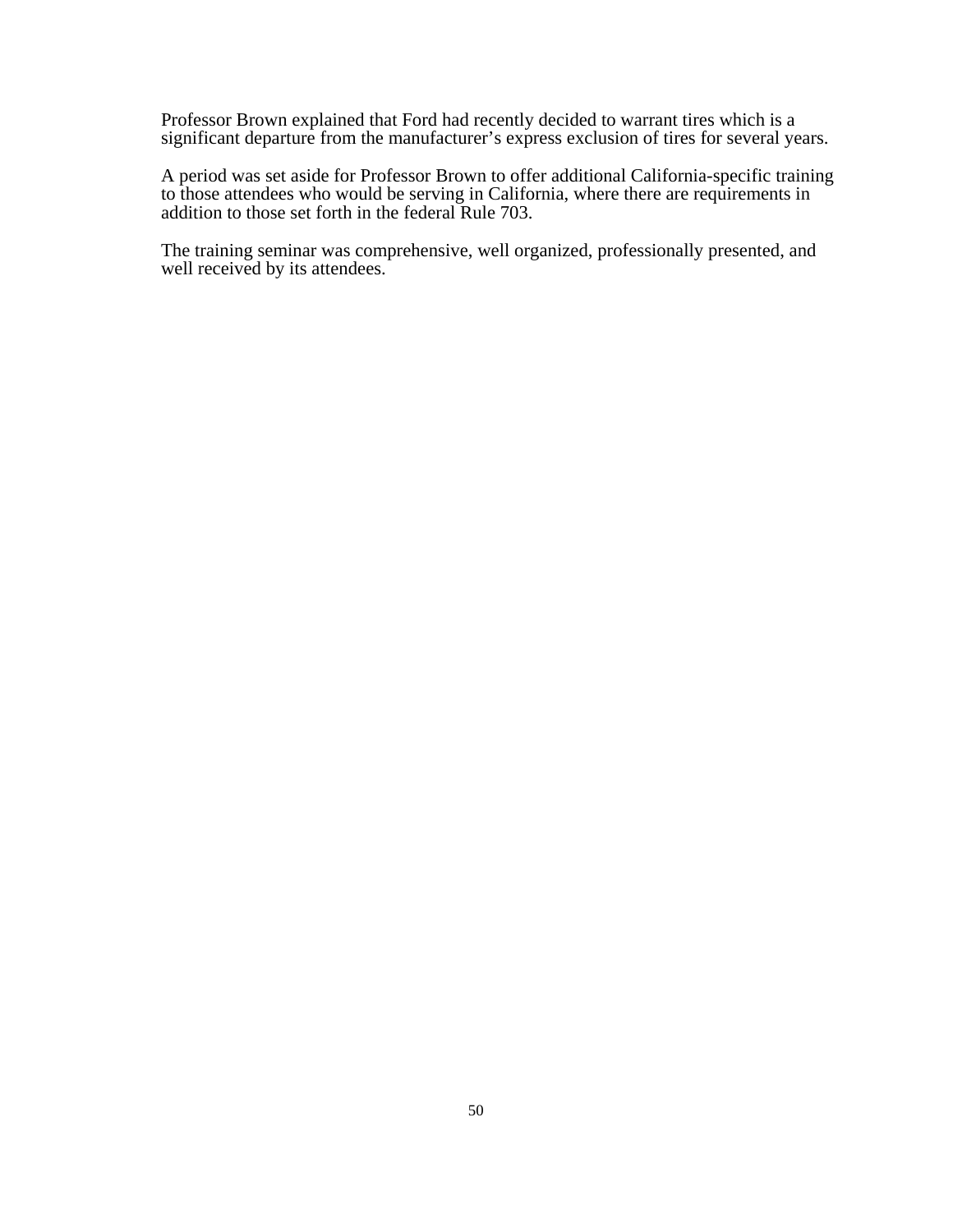# **ARBITRATION TRAINING RATING SYSTEM**

| 1) Adequacy of training materials                                        | <b>EXCELLENT</b> |
|--------------------------------------------------------------------------|------------------|
| 2) Accuracy of informational materials                                   | <b>EXCELLENT</b> |
| 3) Thoroughness of material                                              | <b>EXCELLENT</b> |
| 4) Quality of presentation                                               | <b>EXCELLENT</b> |
| 5) Apparent understanding and<br>likely comprehension of the information | <b>VERY GOOD</b> |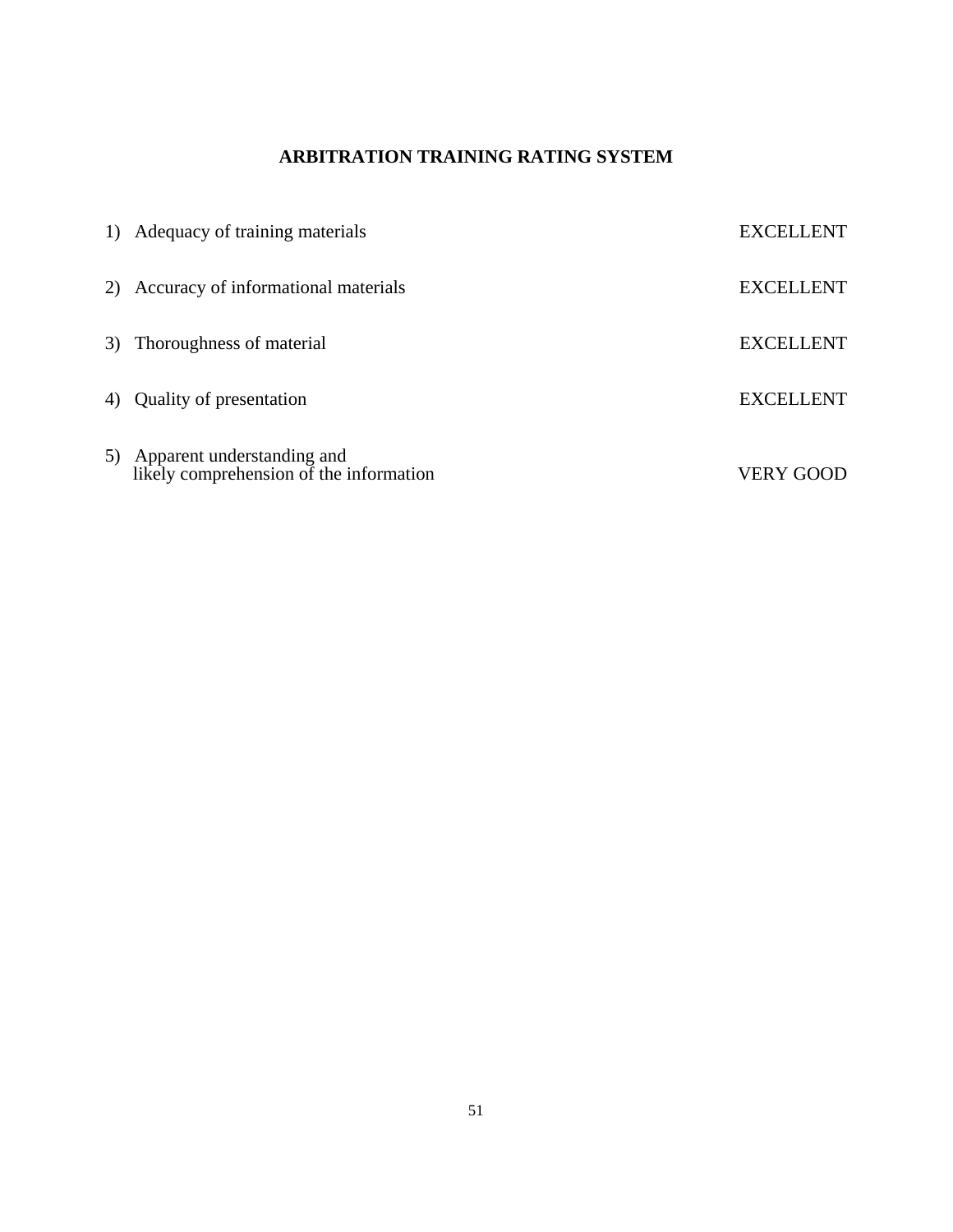#### *SECTION VI*

# *Survey and Statistical Index Comparative Analyses*

# *FORD MOTOR COMPANY DISPUTE SETTLEMENT BOARD PROGRAM INDICES*

The Federal Trade Commission (FTC) regulates informal dispute resolution programs, such as those operated by the Ford Motor Company, under FTC Rule 703.6(e). The rule mandates disclosure of statistics about the outcomes of warranty disputes and warrantor compliance with settlements and awards. The purpose of this section of this audit is to verify the statistics provided by the company for the year 2004.

A consumer who wants to have a dispute settled by the Dispute Settlement Board (DSB) must: (1) be the owner of a vehicle that meets certain specified age and mileage requirements; and, (2) agree to forego any legal action while the case is open with the DSB. If a customer applies to the program but does not meet these requirements, the case is considered to be "out-of-jurisdiction." Cases that are "out-of-jurisdiction" are counted as "closed." A consumer who is not satisfied with the jurisdiction decision of the program can request that the case be reviewed by the board, but the board is not obligated to hear the request.

If a consumer who files with the DSB is able to reach an agreement with the Ford Motor Company prior to an arbitration hearing, the dispute is said to have been "mediated" or "prior resolved" by the staff. If the consumer and the Ford Motor Company cannot reach an agreement, the case is arbitrated by the DSB. Arbitration cases can result in the granting of an award requiring Ford to repair or replace the vehicle, to issue a cash reimbursement, to terminate the lease, or to extend the warranty. On the other hand, the consumer may receive an adverse decision in which there is no award of any kind.

FTC regulations require arbitration decisions to be rendered within 40 days from the date the DSB office receives the application. Manufacturers must comply with both mediated and arbitrated decisions within 30 days of the decision.

FTC Rule 703.6(e) requires warrantors to report statistics (also referred to as indices) in 13 areas. These include such things as: the number of mediated and arbitrated warranty disputes in which the warrantor has complied with a settlement or award; the number of cases in which the warrantor did not comply; the number of decisions adverse to the consumer; the number of "out-ofjurisdiction" disputes; and the number of cases delayed beyond 40 days. In addition to questions designed to assess the validity of DSB statistics, the Claverhouse survey included questions that allowed consumers to evaluate various aspects of the program.

To determine the accuracy of the DSB's warranty dispute statistics and to gather evaluation information about the program, Claverhouse Associates contracted with the Office for Survey Research (OSR) of the Institute for Public Policy and Social Research at Michigan State University (IPPSR) to conduct a survey of a randomly selected national sample of customers who filed disputes with the DSB during 2004. The primary focus of the survey is to determine whether consumers' recollections or records of what happened in their cases match the data compiled by the DSB. The question is not whether an individual's recollections match the data in the DSB's records but rather whether the aggregate proportion of consumers' recollections agree with the outcomes reported to the FTC.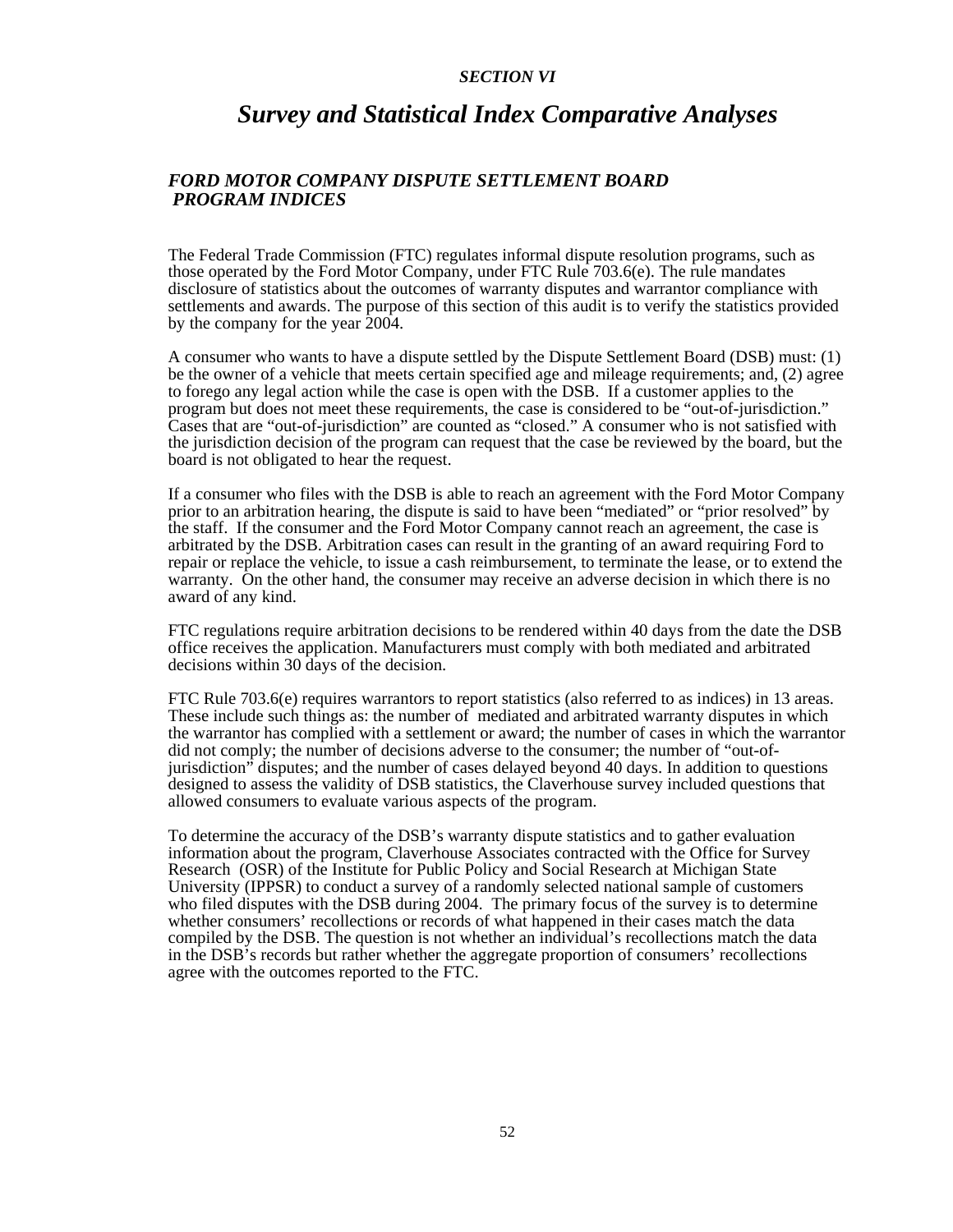#### **ABOUT THE STUDY**

The Claverhouse study is based on 362 respondents from a sample of 750 cases randomly drawn from the universe of 6,460 cases that were "in-jurisdiction" and closed nationally in 2004. The method of data collection was a mailed, self-administered questionnaire. OSR used a methodology for self-administered surveys that was designed by Professor Donald Dilman of the University of Washington, a nationally known expert in the field of survey research. His method involves an initial mailing, a postcard reminder, and a second full mailing to nonresponders. Since its inception, OSR has used this methodology for all of its self-administered survey projects. If a customer who was sampled had filed more than one case, he or she was asked to refer to the most recent case when answering the survey.

The initial mailing which contained the survey, a cover letter, and a postage-paid return envelope was sent on May 31, 2005. The cover letter explained the purpose of the survey, how the respondent was selected to participate, and how the results would be used. The letter also indicated that participation was voluntary, but extremely valuable to a complete and thorough audit. Respondents were also told of their rights as a research participant. Each respondent was also assigned a unique identification number that was used to track who returned their questionnaire and who did not.

One week after the initial mailing on June 7, 2005, a combination thank you/reminder postcard was sent to the entire sample. Using the unique identification number, OSR staff was able to determine who had completed and returned their questionnaire and which questionnaires were returned by the post office because of invalid addresses.

On June 28, 2005, OSR staff mailed another cover letter, questionnaire, and postage-paid envelope to those who had not returned a completed questionnaire. Data collection was ended on July 29, 2005. Of the 750 questionnaires that were originally sent, 362 were completed and 27 were returned by the post office as undeliverable. The statuses of the remaining questionnaires are unknown, but can be assumed that the selected respondents chose not to participate in the study. The completion rate for the study is 50.0 percent. The questionnaire data were then entered, proofed, and coded by OSR staff.

A threat to the validity of any sample study is non-response bias. That is, if there is any systematic reason that certain consumers selected for the study are unavailable or choose not to participate, the results can be biased. For example, if those who did not receive awards were more likely to refuse participation than those who did receive awards, the study would underestimate the percentage of decisions adverse to consumers. The practices of sending follow-up postcards and second mailings are designed to encourage high cooperation among those selected to participate. Because the sample of cases is a simple random sample, the sampling error is  $\pm 5.0$  percent.<sup>2</sup>

# **Method of Resolution**

 $29$  This is the sampling error when the responses divide roughly 50-50 on a given question and when there are cases, given a 95 percent confidence interval (i.e., there is a 1-in-20 chance that the actual proportion in the population falls outside the range of  $50 \pm 5.0$  percent). The magnitude of the sampling error is determined primarily by sample size (a larger sample size yields a smaller sampling error) and also, to some extent, on how evenly responses are divided among alternative answers. For example, if the responses were divided 75-25 on a given question, the margin of error would be  $\pm 4.3\%$ .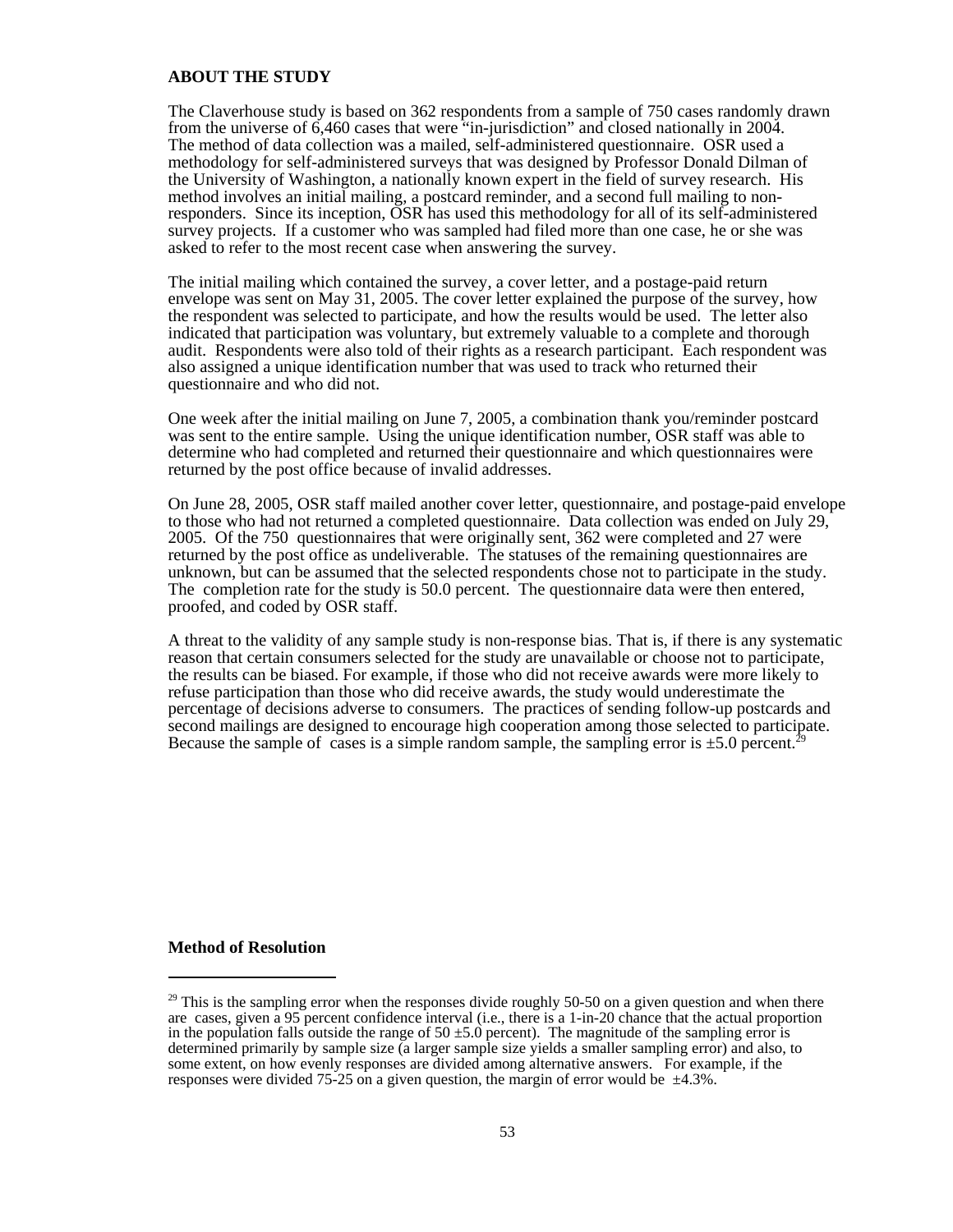Table 1 compares the method of resolution of disputes in the Claverhouse sample with the figures reported to the FTC. Since the Claverhouse survey contained only in-jurisdiction cases, out-of jurisdiction cells in the Claverhouse section of the table are blank, and the subtotal (representing in-jurisdiction cases) is equal to total disputes. In this case, we compare only FTC in-jurisdiction cases with the Claverhouse sample. There is no difference between the Claverhouse statistics, (16.3 percent mediated and 83.7 percent arbitrated) and the DSB indices (16.3 percent mediated and 83.7 percent arbitrated). The percentages are an exact match, therefore, they are in agreement.

|                               | <b>Claverhouse</b>       |         | <b>DSB</b> |                                        |                         |
|-------------------------------|--------------------------|---------|------------|----------------------------------------|-------------------------|
| <b>Resolution</b>             | Number                   | Percent | Number     | Percent of<br>in-jurisdiction<br>cases | Percent of<br>all cases |
| Mediation                     | 59                       | 16.3%   | 1,058      | 16.3%                                  | 12.4%                   |
| Arbitration                   | 303                      | 83.7%   | 5,402      | 83.7%                                  | 63.3%                   |
| Subtotal<br>(in-jurisdiction) | 362                      | 100.0%  | 6,460      | 100.0%                                 | 75.7%                   |
| Out-of jurisdiction           | $\overline{\phantom{a}}$ |         | 2,078      |                                        | 24.3%                   |
| Total disputes                | 362                      |         | 8,538      |                                        | 100.0%                  |

**Table 1 Method of Resolution of Warranty Disputes Comparison between Claverhouse Survey and DSB Indices 2004**

## **Mediated Cases**

FTC Rule 703.6(e) requires the reporting of the proportion of mediated settlements with which warrantors have complied, the proportion with which warrantors have not complied, and the proportion in which the period for compliance has not yet passed. Since the universe of cases from which the Claverhouse sample was drawn includes only closed cases, the aforementioned statistic is not include in the results shown in Table 2.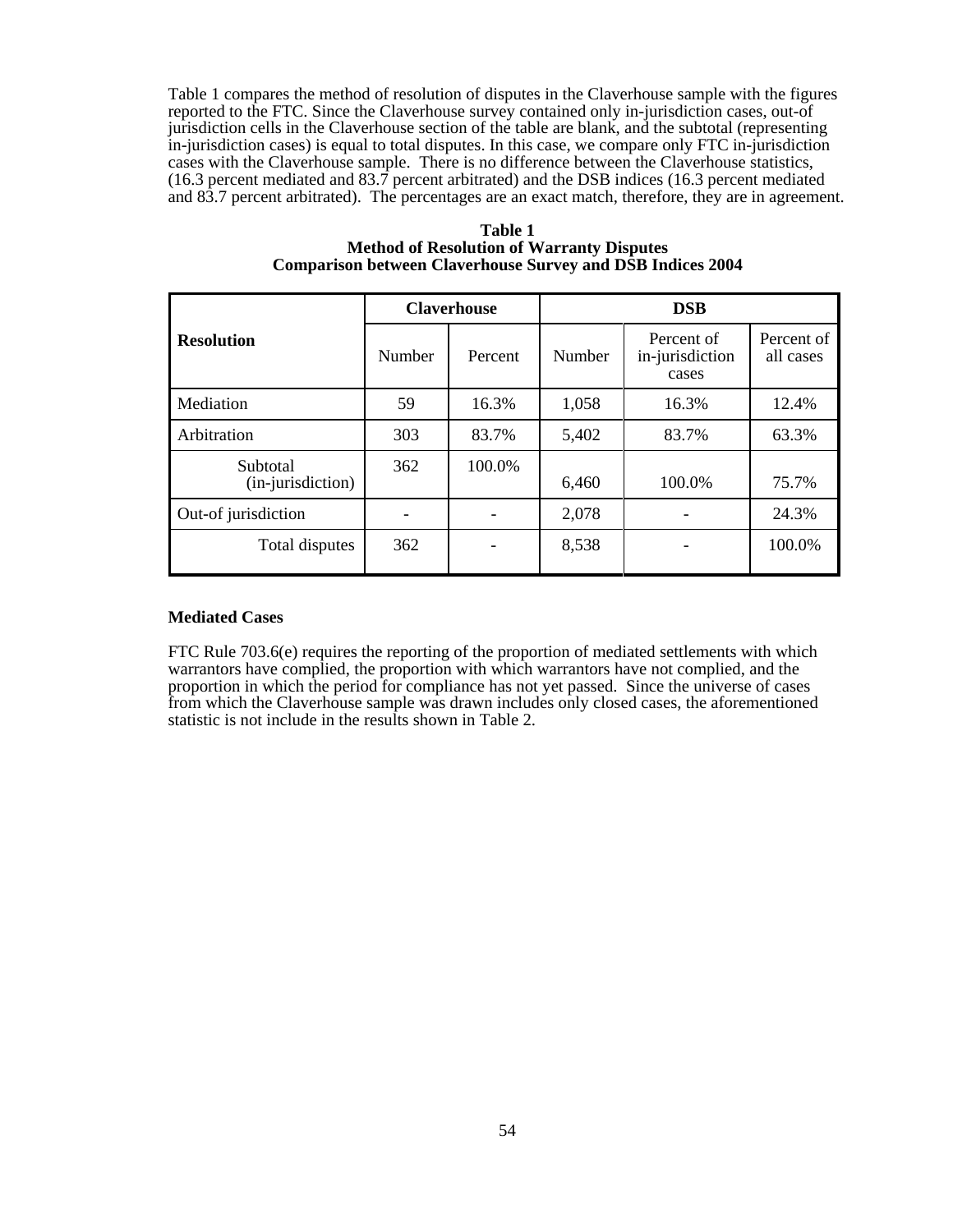| Table 2                                                           |
|-------------------------------------------------------------------|
| <b>Outcomes of Mediated Settlements</b>                           |
| <b>Comparison between Claverhouse Survey and DSB Indices 2004</b> |

| <b>Mediated Settlements</b>                                | <b>Claverhouse</b>  | <b>DSB</b>                        |
|------------------------------------------------------------|---------------------|-----------------------------------|
|                                                            | Percent<br>(Number) | Percent <sup>30</sup><br>(Number) |
| Warrantor has complied within the<br>compliance period     | 88.1%<br>(52)       | 91.0%<br>(1,023)                  |
| Warrantor has not complied                                 | 3.4%<br>(2)         | 9.0%<br>(101)                     |
| Warrantor complied but not within<br>the compliance period | 8.5%<br>(5)         | <b>NA</b>                         |
| <b>Total Mediated Cases</b>                                | 100.0%<br>(59)      | 100.0%<br>(1, 124)                |

DSB indices show that the manufacturer complied with 91.0 percent of the mediation agreements within the mandated time frame. The Claverhouse study show that the manufacturer complied with 88.1 percent of the mediation agreements within the mandated time frame. These statistics are in agreement. Overall, the Claverhouse results show that compliance occurred in 96.6 percent of all mediated cases, with only 3.3 percent reported that compliance had not yet occurred. This number is slightly outside the margin of error. This should not be a cause for concern since the difference in the numbers favor the consumer and not the DSB.

When asked if they were given a reason as to why compliance did not occur within the mandated time frame, only a third (33.3 percent) said that they were given a reason by the dealer or the manufacturer.

Respondents were also asked what was the outcome of their settlement with the dealer or manufacturer. Table 3 shows these results.

<sup>&</sup>lt;sup>30</sup> This percentage is a percentage of mediated cases.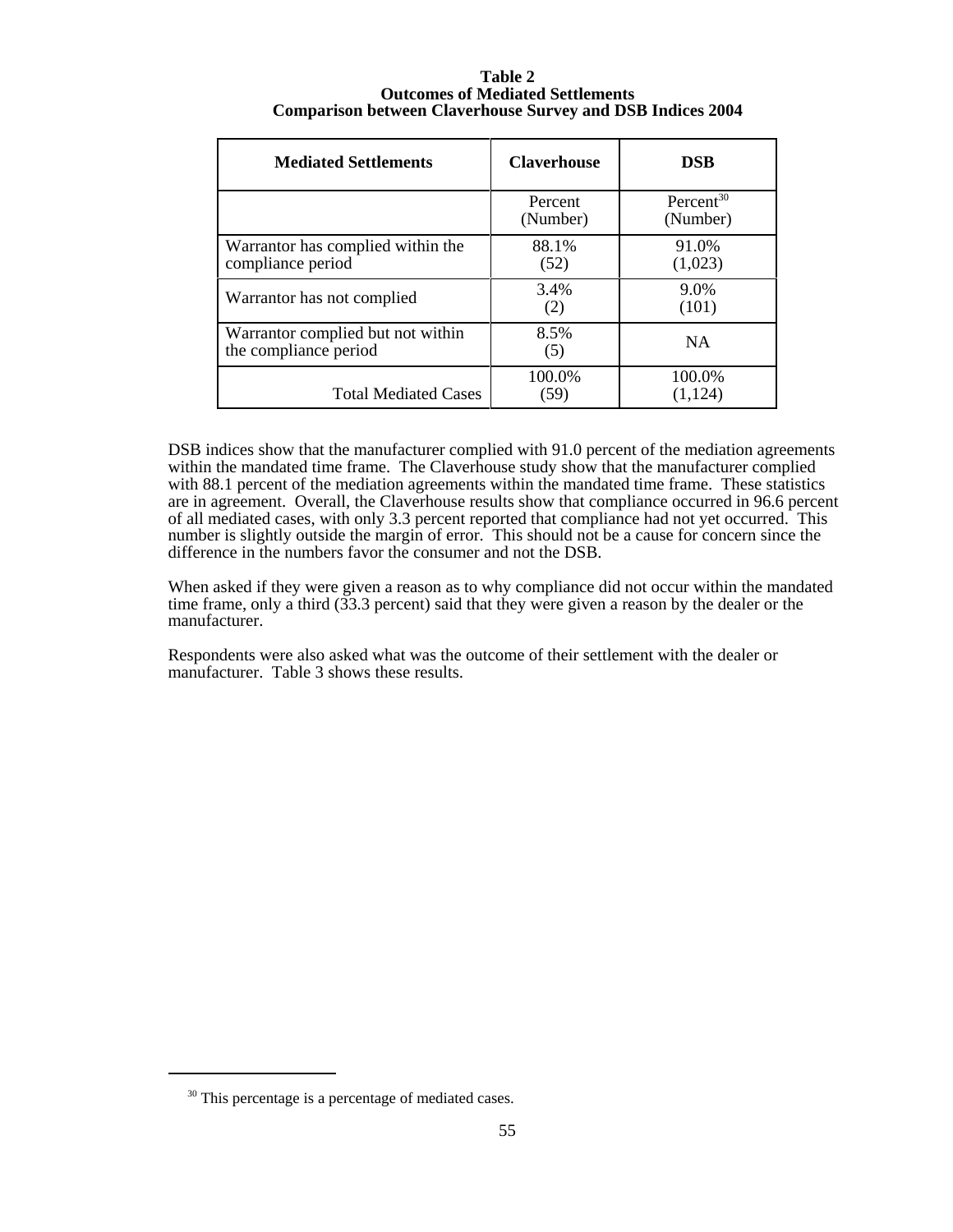| <b>Outcome</b>           | <b>Number</b> | Percent |
|--------------------------|---------------|---------|
| New Vehicle              | 30            | 51.7%   |
| <b>Cash Settlement</b>   | 16            | 27.6%   |
| <b>Extended Warranty</b> |               | 12.1%   |
| Trade in Allowance       |               | 8.6%    |
| Total                    | 58            | 100.0%  |

#### **Table 3 Specific Outcomes of Mediated Settlements Claverhouse Survey 2004**

Respondents were asked if they pursued their cases after working with the DSB. Of the small number that did pursue their case (9.3 percent), 14.3 percent contacted an attorney, 28.6 percent went back to the DSB to seek resolution, and 57.1 percent re-contacted the manufacturer or dealer directly.

Respondents were asked if they recalled talking to DSB staff or returning a postcard to the DBS about their settlement and their case in general. Most (44.4 percent) recalled talking to a staff member, 31.5 percent indicated that they had returned a postcard, 16.7 percent did both, and 7.4 percent said that they did not do either.

# **Arbitrated Cases**

Before the questionnaire presented detailed questions about arbitrated cases, respondents were asked about the process leading to their hearings. Respondents were first asked whether they remembered receiving the forms that stated their claim. Of the respondents who reported having arbitration hearings, 93.9 percent of those said that they recalled receiving the forms.

Respondents were also asked a question about how accurately they felt the forms stated their claim. Close to half, 44.6 percent, said their claim was stated very accurately, 42.1 percent said somewhat accurately, and 13.3 percent said not very accurately or not at all accurately. The respondents' evaluation of how accurately their claim was stated is strongly correlated with whether they received an award in the arbitration process. Of those who said their claim was stated very accurately, 83.7 percent received an award from the arbitration process, whereas only 33.3 percent of those who said their claim was stated not very accurately or not at all accurately received an award (see Figure 1).

Respondents were then asked whether they had been notified of the time, place, and date of the arbitration hearing. Of the respondents who answered this question, 97.6 percent said they had been notified, and 25.6 percent said that they had attended their hearings in person, 43.9 percent said they participated by phone, and 30.5 percent did neither. The reasons why respondents did not attend their hearings are summarized in Table 4.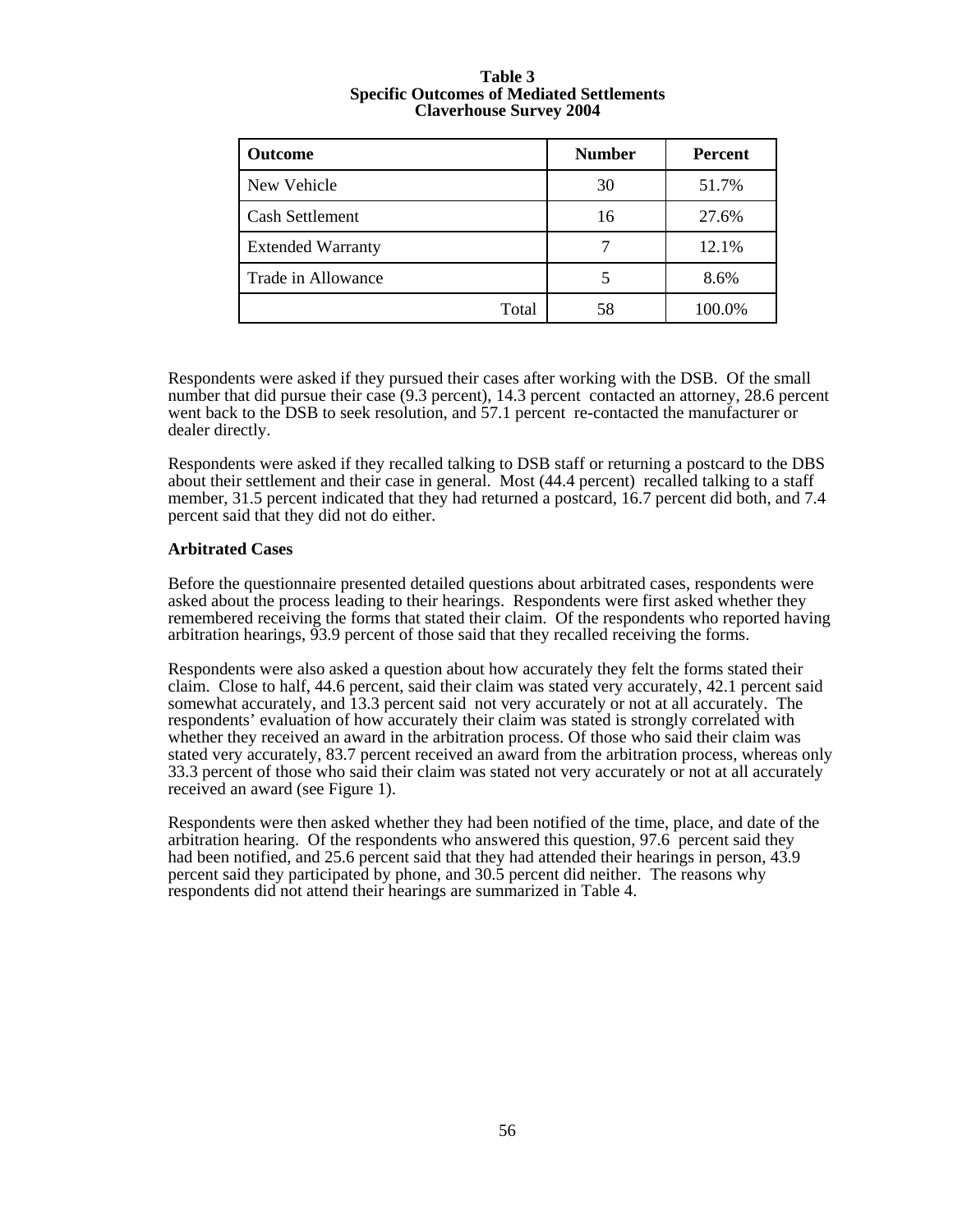# **INSERT FIG 1**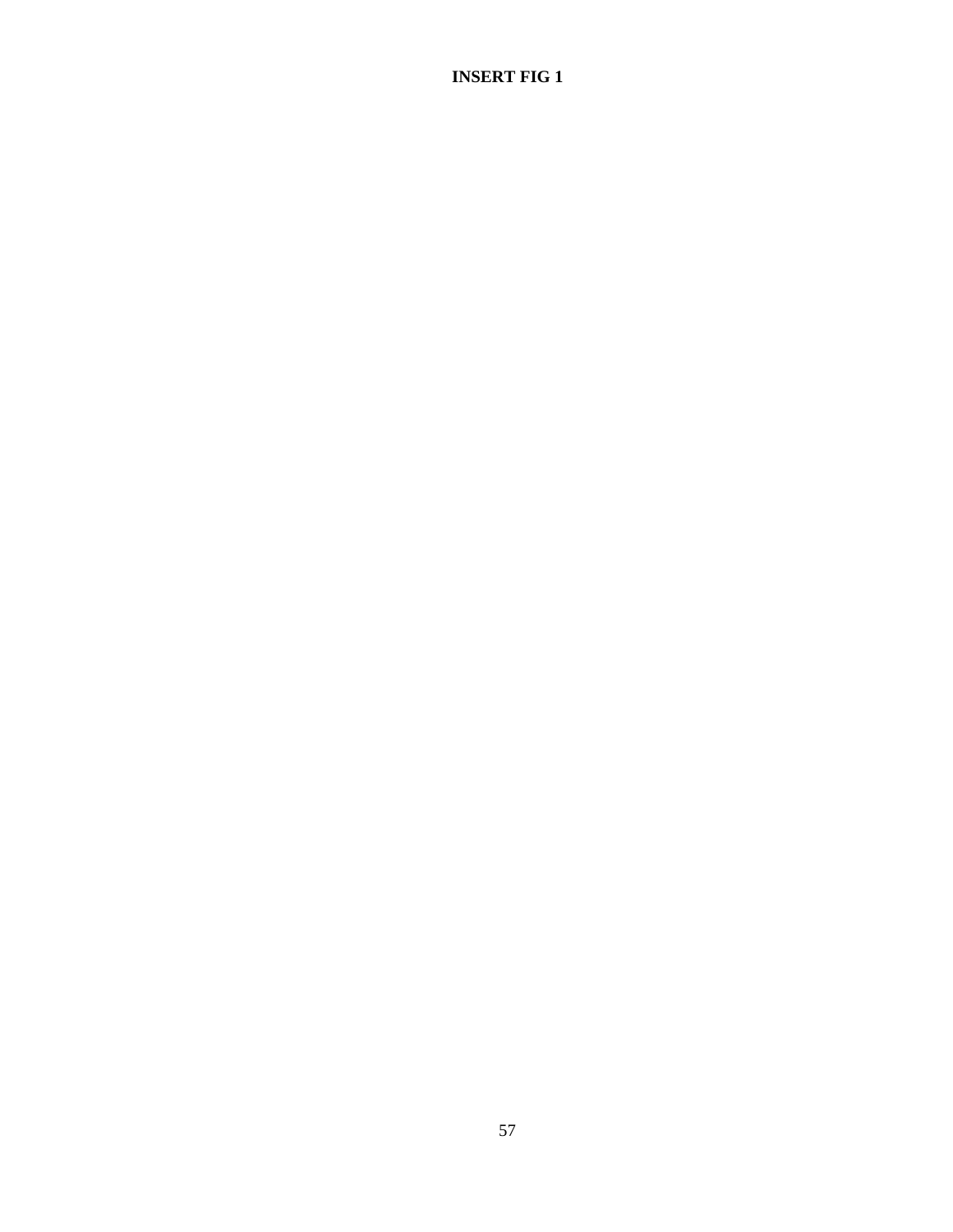#### **Table 4 Reason for Not Attending Arbitration Hearing Claverhouse Survey 2004**

| <b>Outcome</b>                                                                | <b>Number</b>  | <b>Percent</b> |
|-------------------------------------------------------------------------------|----------------|----------------|
| Hearing too far away/not held in local area                                   | 40             | 48.2%          |
| Chose not to attend/told presence was not<br>necessary                        | 17             | 20.5%          |
| Physically unable to attend hearing/illness                                   | 14             | 16.8%          |
| Unaware of hearing time and/or location                                       | 4              | 4.8%           |
| Too time consuming/already spent too much<br>time on the car and its problems | 3              | 3.6%           |
| Used an attorney/attorney attended hearing                                    | 3              | 3.6%           |
| Chose document only hearing                                                   | $\mathfrak{D}$ | 2.4%           |
| Total                                                                         | 83             | 100.0%         |

FTC Rule 703.6(e)4-7 requires warrantors to report the proportion of arbitration decisions with which they have complied, the proportion with which they have not complied, and the proportion for which the date of compliance has not yet passed. They must also report the proportion of decisions adverse to the consumer. Again, since the Claverhouse study only includes closed cases, the statistic comparing the proportion of cases for which the date of compliance has not yet passed is not included in the comparisons.

Table 5 presents the data about the outcomes of arbitrated cases.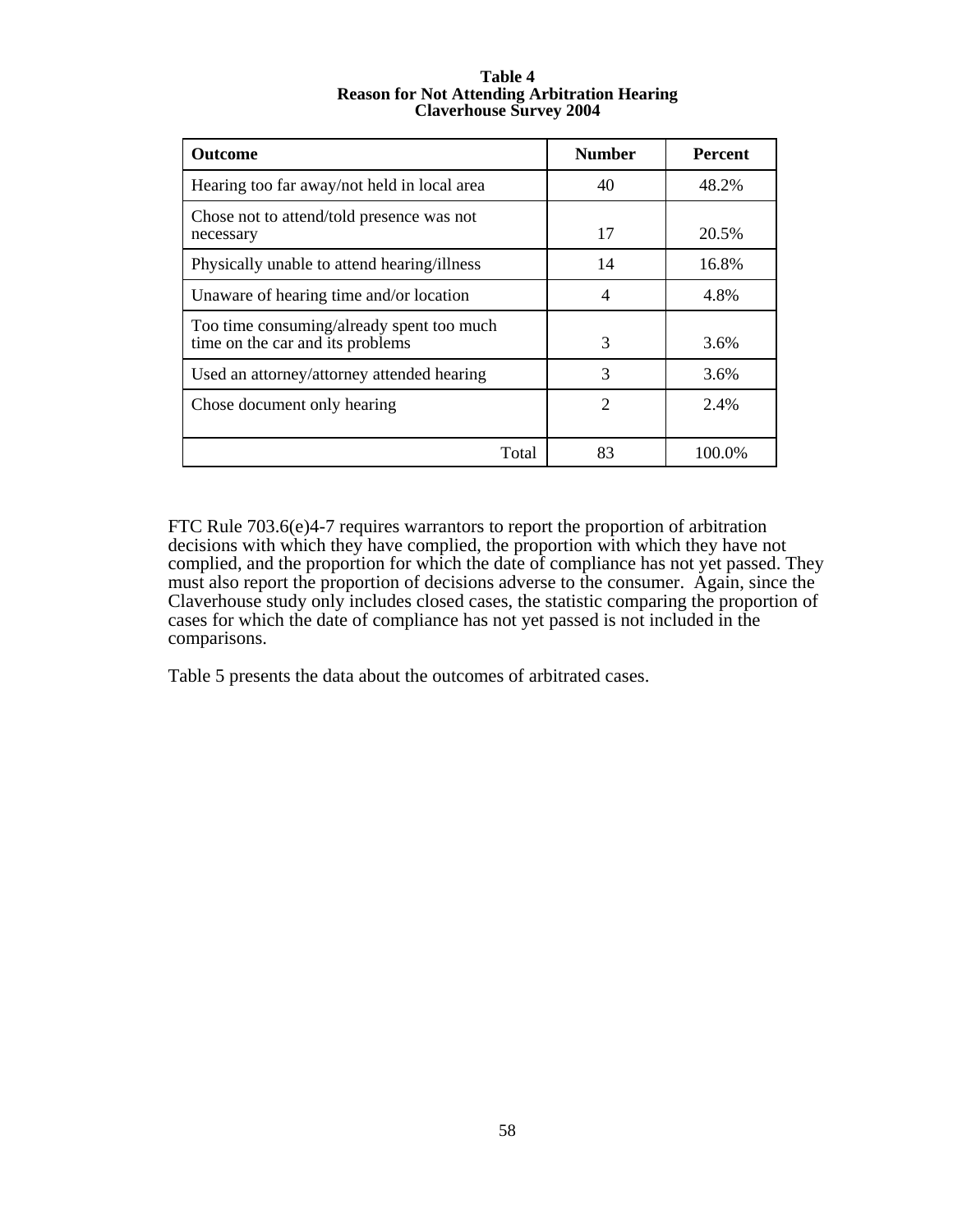| <b>Outcome</b>                                          | <b>Claverhouse</b>     | <b>DSB</b>             |
|---------------------------------------------------------|------------------------|------------------------|
|                                                         | Percentage<br>(Number) | Percentage<br>(Number) |
| Arbitration<br>Award Granted and Accepted               |                        |                        |
| Case decided by board and<br>warrantor has complied     | 50.9%<br>(145)         | 43.4%<br>(2,311)       |
| Case decided by board and<br>warrantor has not complied | 6.0%<br>(17)           | 3.2%<br>(170)          |
| Total – award granted and accepted                      | 56.9%<br>(162)         | 46.6%<br>(2,481)       |
| Arbitration<br>Award Granted and Not Accepted           | 9.8%<br>(28)           | 10.4%<br>(551)         |
| Arbitration<br>Decision adverse to consumer             | 33.3%<br>(95)          | 43.0%<br>(2,289)       |
| Total arbitrated decisions                              | 100.0%<br>$(285)^{31}$ | 100.0%<br>(5,321)      |

# **Table 5 Outcomes of Arbitrated Cases Comparison between Claverhouse Survey and DSB Indices 2004**

Survey results differ statistically from the DSB indices in only two areas: DSB indices report a slightly higher percentage of decisions adverse to the consumer than the Claverhouse survey (43.0 percent versus 33.3 percent) and a slightly lower percentage of arbitration awards granted and accepted (43.4 percent and 50.9 percent). Because this difference is in favor of the consumer, it is not a cause for concern. When asked if performance of the arbitrated decision had occurred within the time frame specified in the decision, 89.2 percent indicated that it had. Of those who said that performance did not occur within the time frame, only 39.5 percent indicated that they were given a reason.

For 36.6 percent of the respondents, the dealer or manufacturer had to buy back the vehicle; for 25.0 percent, the dealer or manufacturer had to replace the vehicle; 19.1 percent were awarded repairs; 14.9 percent were given an award but chose not to disclose it; 9.3 percent received an extended warranty; and the remaining 2.1 percent had the lease terminated.

Of those receiving arbitration decisions, 85.9 percent accepted what was awarded by the DSB. Those who rejected the awards gave the following reasons: 40.7 percent thought what was awarded would not solve the vehicle's problems, 22.2 percent did not want what the DSB offered, 11.1 percent indicated that the decision would cost them too much money, and the remaining 25.9 percent gave other reasons.

All respondents whose cases were arbitrated were asked whether they had pursued their cases further after the arbitration decision. Close to a quarter (23.8 percent), replied in the affirmative. Table 6 shows by what means they pursued their cases. Note that many respondents pursued their cases by more than one means; thus, the number of responses is greater than the number of respondents.

<sup>&</sup>lt;sup>31</sup>This includes only cases for which there was no missing data.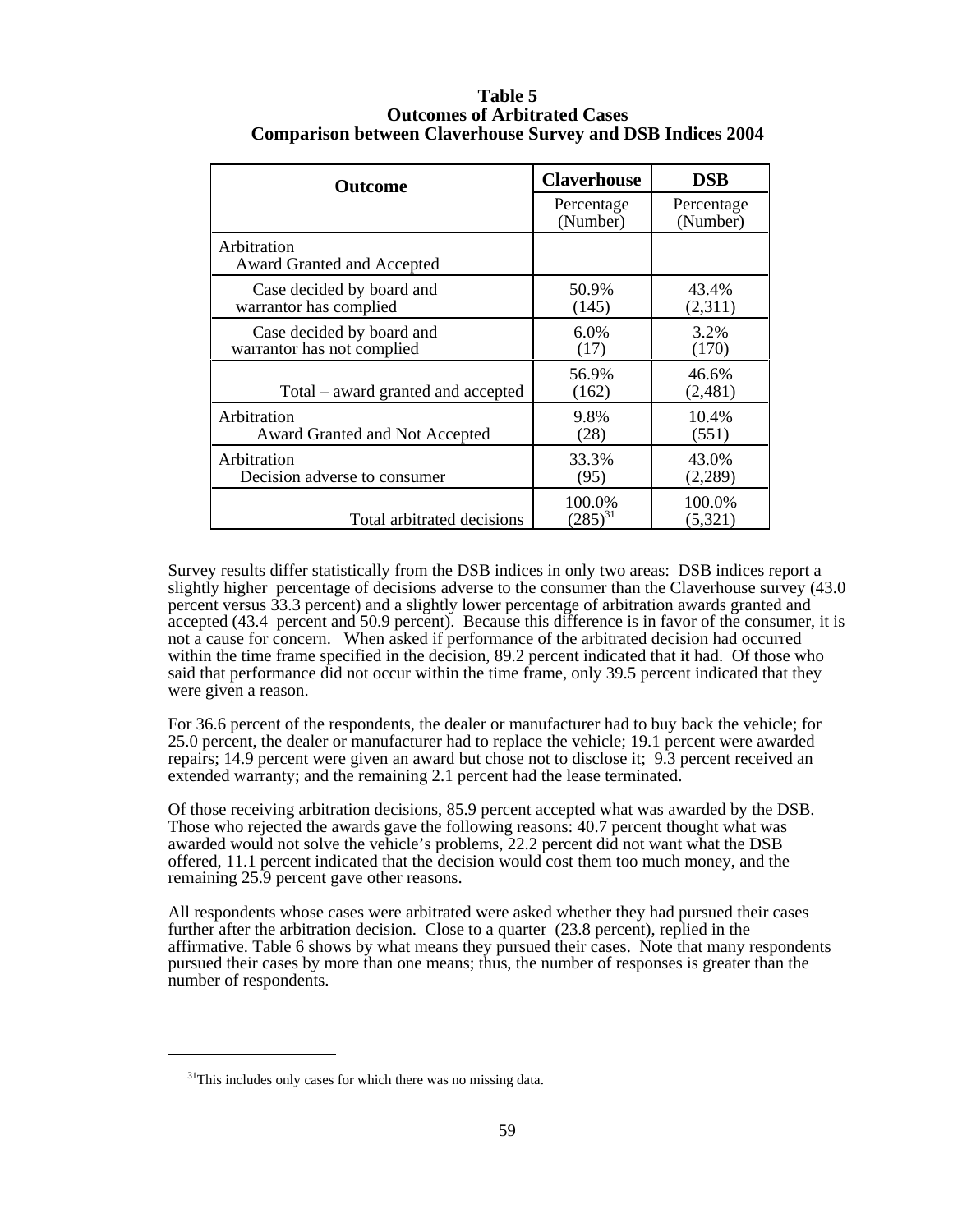#### **Table 6 Methods of Pursuing Cases Claverhouse Survey 2004**

| <b>Method</b>                         | <b>Number</b> | <b>Percent</b> |
|---------------------------------------|---------------|----------------|
| Contacted an attorney/legal means     | 36            | 40.0%          |
| Recontacted the DSB                   | 21            | 23.3%          |
| Contacted a government agency         | 18            | 20.0%          |
| Worked out a solution with the dealer | 15            | 16.7%          |
| Total responses                       | 90            | 100.0%         |

When asked if they talked to the staff of the DSB or returned a postcard indicating how they felt about the decision, 29.8 percent said that they had spoken to someone, 26.7 said that they returned the postcard, 11.8 percent said they had done both, and 31.7 said they did neither.

#### **Delays to Arbitration Decisions**

Under FTC Rule 703.6(e)9-13, warrantors must report the proportion of cases in which arbitration cases were delayed beyond the 40 days allocated for arbitration decisions. Ford Motor Company reports the reasons for such delays in three categories: (1) consumer made no attempt to seek relief directly from the manufacturer; (2) consumer failed to submit required information in a timely manner; (3) all other reasons.

DSB figures report 26.3 percent of all in-jurisdiction cases delayed beyond 40 days, whereas survey respondents reported 41.9 percent of cases delayed beyond 40 days (see Figure 2). This percentage difference is statistically significant, but should not be of great concern. We can attribute this to error in recall and reporting

Respondents are asked to recall very specific information about an event that may have occurred a year or more ago. Based on the answers given to these questions by respondents, this appears to be a difficult task. When asked to recall the date their case was opened, only 37.8 percent could give a complete date, 24.0 percent could give only a month and a year, and 38.1 percent could give no date at all. When asked to give the date their case was closed, 39.0 percent could give a complete date, 22.7 percent could give only a month and year, and 38.4 percent could give no date at all.

Of the 37.8 percent of respondents who did give a complete open date, 61.3 percent of them were able to give the correct date or a date within two weeks of the date supplied by the DSB. Of the 39.0 percent who gave a closed date, only 31.0 percent of them could give the correct date or a date within two weeks of the date supplied by the DSB. In some cases, the dates given by the respondent and the dates supplied by the DSB differed by more than one year.

This data indicates that consumer recollections on whether their cases were delayed beyond 40 days may, thus, be in error, since they appear to have a difficult time recalling when their cases were opened and closed. In addition, the consumer may not be using the same specific information about when a case is "opened" as does the DSB. The DSB considers a case opened when the forms are received in the office and processed. Consumers, on the other hand, may see their cases as having been "opened" when they first contacted the DSB, when they mailed the forms, or even when they first experienced problems with the vehicle. Similar considerations apply to when a case was "closed." Therefore, we do not consider this difference in percentages to be a concern. Table 7 shows the reasons for delays as reported by the DSB indices and by survey respondents.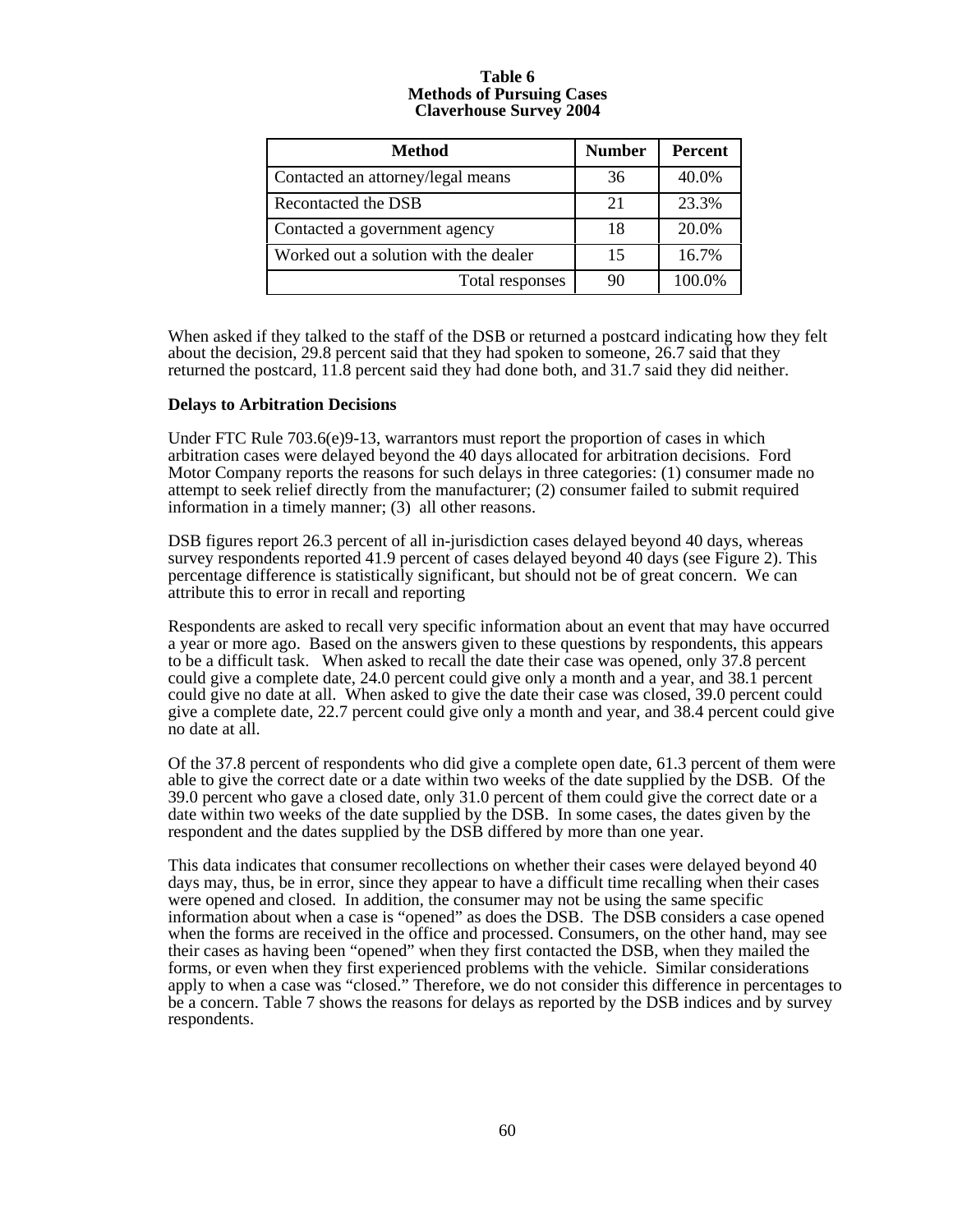**INSERT FIG 2**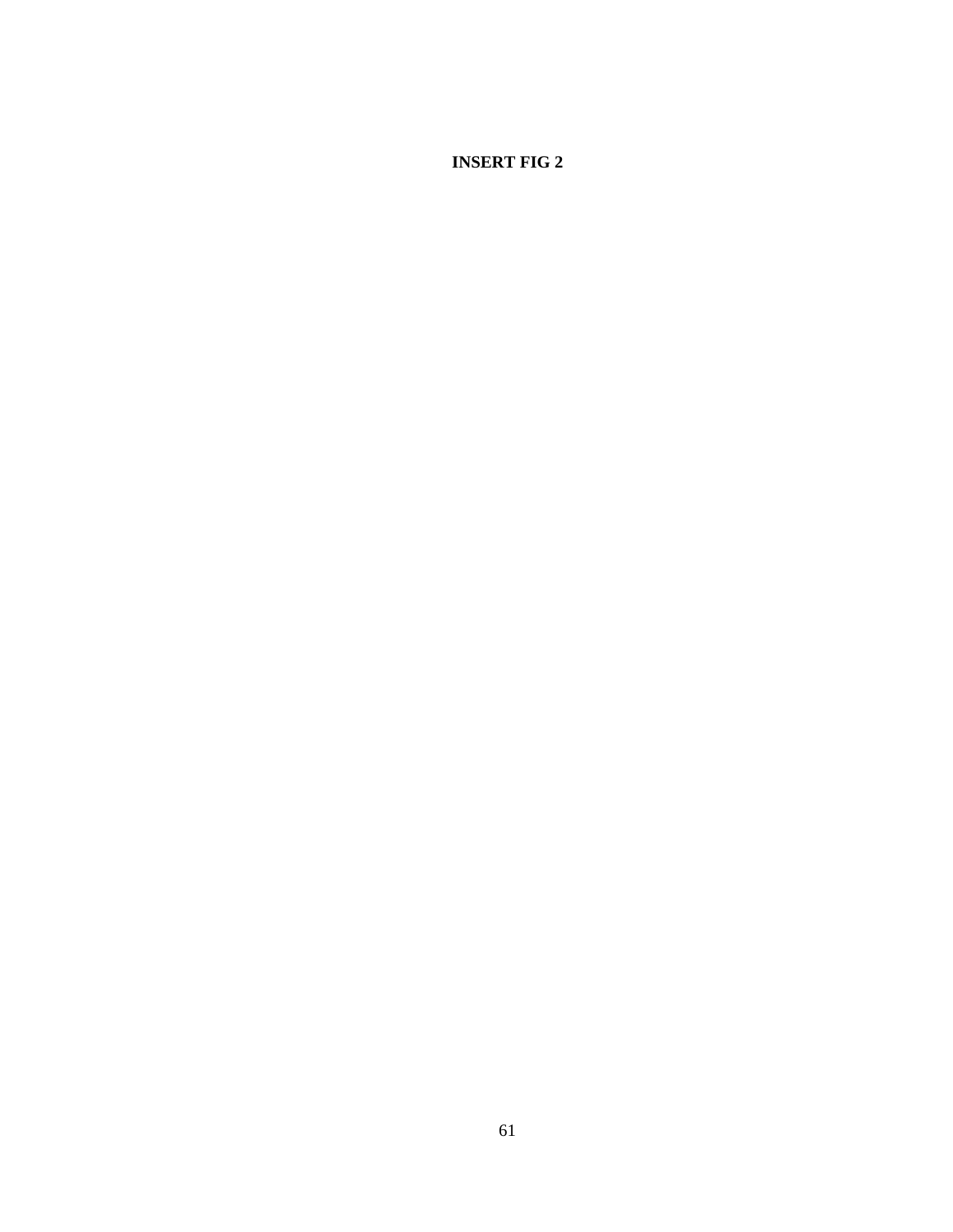#### **Table 7 Reasons for Delays in Decisions Comparison between Claverhouse Survey and DSB Indices 2004**

| <b>Reasons for Delays</b>                                            | <b>Claverhouse</b>     | <b>DSB</b>             |
|----------------------------------------------------------------------|------------------------|------------------------|
|                                                                      | Percentage<br>(Number) | Percentage<br>(Number) |
| Customer failed to submit required information in<br>a timely manner | 2.2%<br>(3)            | .3%<br>(5)             |
| Consumer failed to seek relief directly from<br>the manufacturer     | 1.5%<br>(2)            | $0.0\%$<br>(0)         |
| All other reasons                                                    | 96.3%<br>(131)         | 99.7%<br>(1,697)       |
| Total cases delayed beyond 40 days                                   | 100.0%<br>(136)        | 100.0%<br>(1,702)      |

There is no statistical difference between the Claverhouse data and the DSB indices for reasons for delays. All the statistics fall within the margin of error.

# **Consumer Attitudes Toward the DSB's Informal Dispute Settlement Procedures**

At the beginning of the questionnaire, respondents were asked how they had learned about the Dispute Settlement Board. The responses are summarized in Table 8.

| Table 8                                             |
|-----------------------------------------------------|
| <b>How Consumers Learned about DSB Availability</b> |
| <b>Claverhouse Survey 2004</b>                      |

| <b>Sources of Information</b>             | <b>Number</b> | <b>Percent</b> |
|-------------------------------------------|---------------|----------------|
| Ford Dealership                           | 137           | 33.6%          |
| Owner's manual/warranty information       | 98            | 24.1%          |
| Ford Customer Complaints/Toll-free number | 74            | 18.2%          |
| Friends and family                        | 31            | 7.6%           |
| Attorney or other legal source            | 23            | 5.7%           |
| Previous knowledge of the program         | 21            | 5.2%           |
| Brochures/other literature                | 15            | 3.7%           |
| Media (TV, Newspapers, etc.)              | 8             | 2.0%           |
| Total                                     | $407^{32}$    | 100.0%         |

The dealership (33.6 percent) and the owner's manual and warranty information (24.1 percent) were the most likely sources of information about the DSB program, followed by Ford Customer Complaints (18.2 percent). Those who indicated that they learned about the DSB through the dealer and/or from Ford Motor Company Customer Complaints were asked additional questions

 $32$ Respondents could indicate more than one source of information on how they learned about the program, therefore, the percentages are based on number of responses not number of respondents.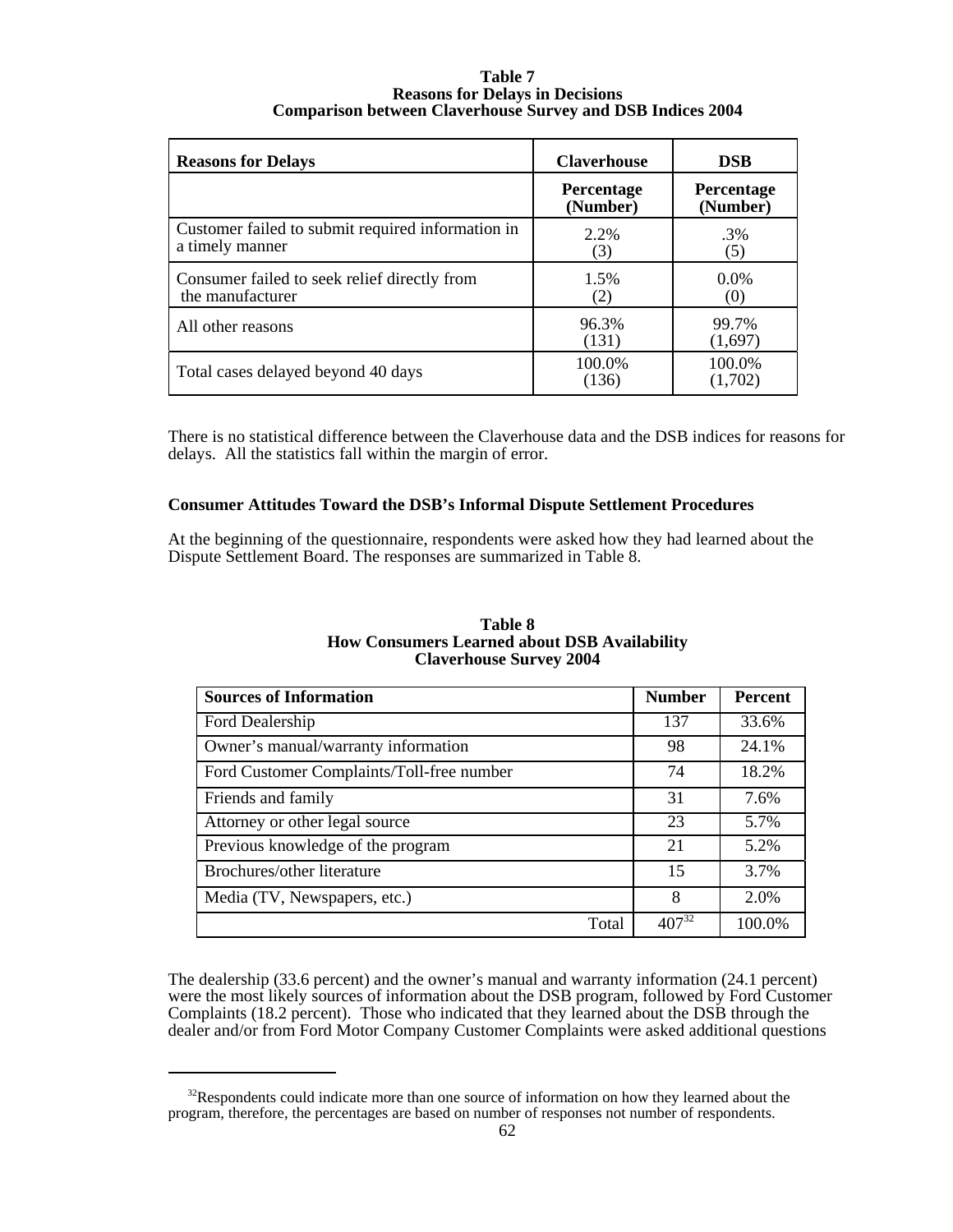about the ways in which they were informed of the program by these sources. Those results are summarized in Table 9.

| <b>Sources of Information</b>                         | <b>Number</b> | Percent |
|-------------------------------------------------------|---------------|---------|
| Dealer or manufacturer talked about the program       | 120           | 41.8%   |
| Dealer or manufacturer showed written materials       | 110           | 38.3%   |
| Dealer or manufacturer showed poster or other display | 21            | 7.3%    |
| Dealer or Manufacturer other methods                  | 36            | 12.5%   |
| Total                                                 | $287^{33}$    | 100.0%  |

#### **Table 9 Dealer or Manufacturer Information Sources Claverhouse Survey 2004**

Survey respondents were also asked about the materials and forms they received from the DSB. Most (96.2 percent) recalled receiving the materials, both program information and the arbitration complaint forms. Of those who said they recalled receiving the program informational materials, 70.0 percent reported the materials were very clear and easy to understand; 27.6 percent said they had some problems, but the materials were still fairly easy to understand; and 2.4 percent said they were difficult to understand. As for the complaint form, 73.7 percent said the form was very clear and easy to understand; 24.4 percent said it was a little difficult but still fairly easy to understand; and 1.9 percent said it was difficult or very difficult to understand.

Ease of understanding the materials, especially the complaint form, is directly correlated with the type of case (mediated or arbitrated) and whether or not they received some type of award. For those with mediated cases, 81.3 percent said that the complaint forms were very clear and easy to understand compared to 72.1 percent of those whose case was arbitrated (see Figure 3). Of the respondents who went through arbitration and received an award, 79.5 percent found the forms very clear and easy to understand compared to 57.1 percent who went through arbitration and did not receive an award.

Respondents were then asked to rate their satisfaction with the DSB staff in three areas – objectivity and fairness, promptness, and effort – and overall by using a five-point scale, which ranged from very satisfied to very unsatisfied. Table 10 shows these results.

 $33$ Respondents could indicate more than one source of information from the dealer or manufacturer, therefore, the percentages are based on the number of responses not the number of respondents.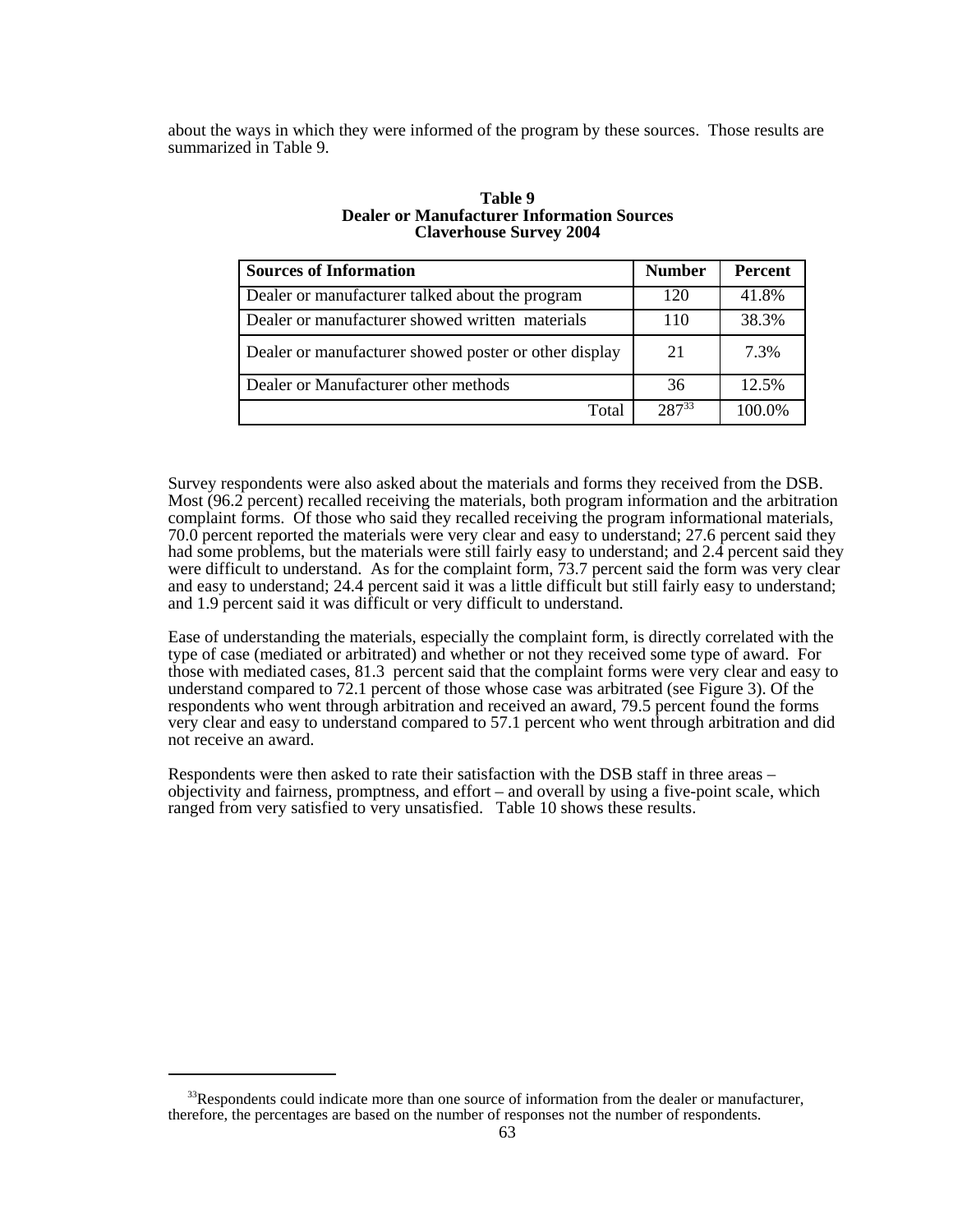**INSERT FIG 3**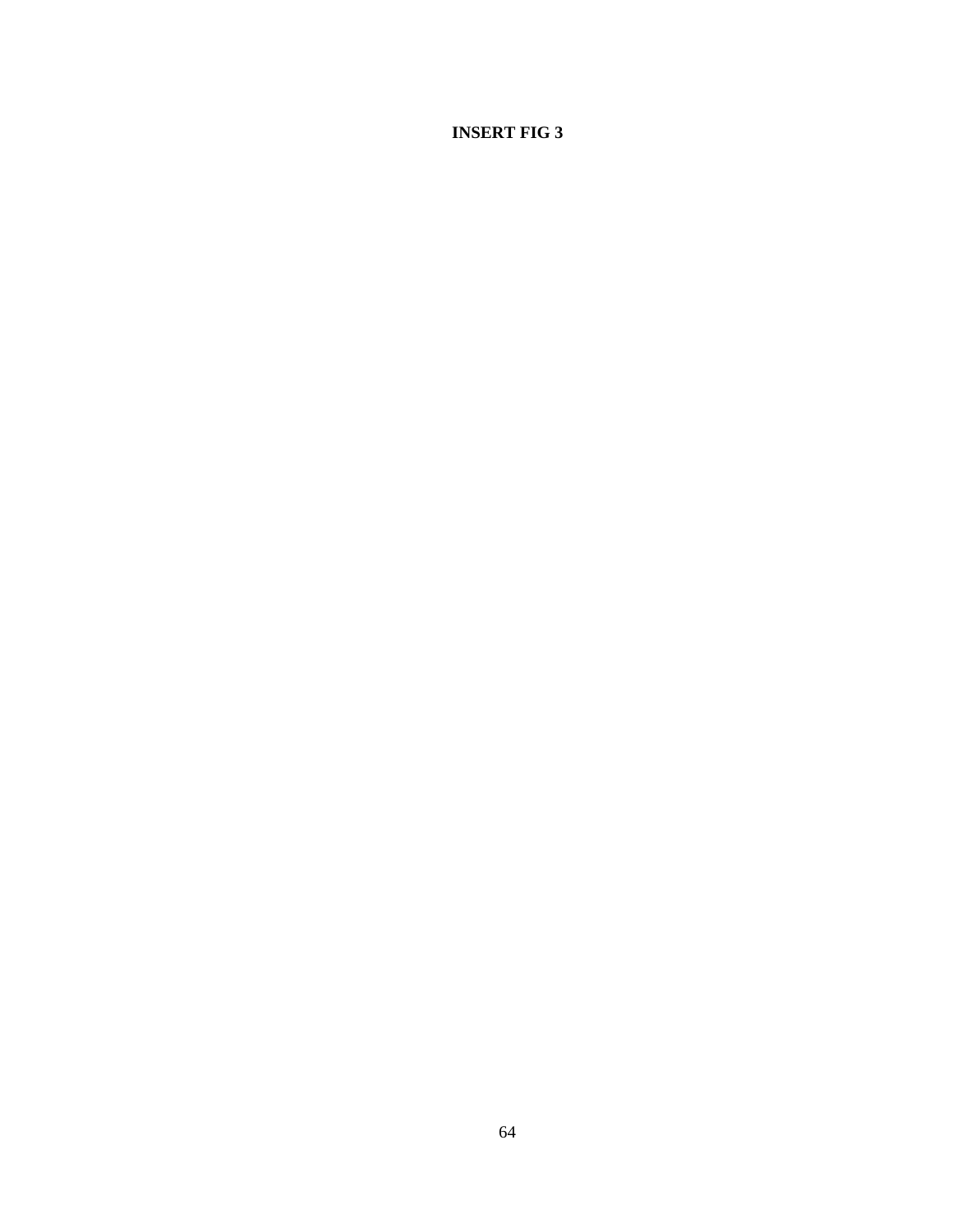| <b>Performance Item</b>                                     | <b>Level of Satisfaction</b>    |                                   |                |                                    |                                    |
|-------------------------------------------------------------|---------------------------------|-----------------------------------|----------------|------------------------------------|------------------------------------|
|                                                             | <b>Very</b><br><b>Satisfied</b> | Some-<br>what<br><b>Satisfied</b> | <b>Neutral</b> | Some-<br>what<br>Dis-<br>satisfied | <b>Very</b><br><b>Dissatisfied</b> |
| Objectivity and fairness                                    | 38.1%                           | 9.3%                              | 8.8%           | 7.9%                               | 35.9%                              |
| Promptness in handling your<br>complaint during the process | 39.6%                           | 16.0%                             | 20.8%          | 6.8%                               | 16.8%                              |
| Efforts to assist you in resolving<br>your complaint        | 37.8%                           | 10.3%                             | 7.4%           | 7.4%                               | 37.0%                              |
| Overall rating of the program                               | 36.7%                           | 11.8%                             | 6.4%           | 6.2%                               | 38.9%                              |

#### **Table 10 Survey Respondents' Ratings of DSB Staff Claverhouse Survey 2004**

Of the three areas, users of the program gave the highest satisfaction rating in the area of promptness, with 55.6 percent saying that they were either very satisfied or somewhat satisfied. The lowest satisfaction rating was in the area of objectivity, with 47.4 percent reporting some level of satisfaction. Respondents felt almost the same when it came to rating effort with 48.1 percent saying they were satisfied with this area of the program.

When asked to give an overall satisfaction rating, 48.5 percent said they were to some degree satisfied with the program (36.7 percent saying they were very satisfied). A slightly smaller percentage said they were dissatisfied with the program (45.1 percent) with 38.9 percent saying they were very dissatisfied.

The type of case and whether or not the outcome was favorable to the consumer plays an important part in consumers satisfaction with the program. For the purpose of this analysis, each performance item and the overall satisfaction scale was re-coded into a dichotomous variable, satisfied vs unsatisfied then analyzed according to type of case (see Figure 4). Those who reported being "neutral" were dropped from the variable computation.

When looking at overall satisfaction with the program, those with mediated cases were much more likely to be satisfied (96.1 percent) than those with arbitrated cases (43.8 percent). Those who received an award in the arbitration process were also much more likely (67.0 percent) to report being satisfied than those who did not receive an award (100.0 percent reported being dissatisfied). Again, those who were granted an award and accepted the award reported higher satisfaction levels (76.4 percent) compared to those who were granted an award and then rejected the award  $(8.0 \text{ percent})$  (see Figure 5).

Another measure of consumers' satisfaction with the DSB program is whether or not they would recommend the program to others. Slightly less than half (48.6 percent) of survey respondents said that they would recommend the program to others experiencing warranty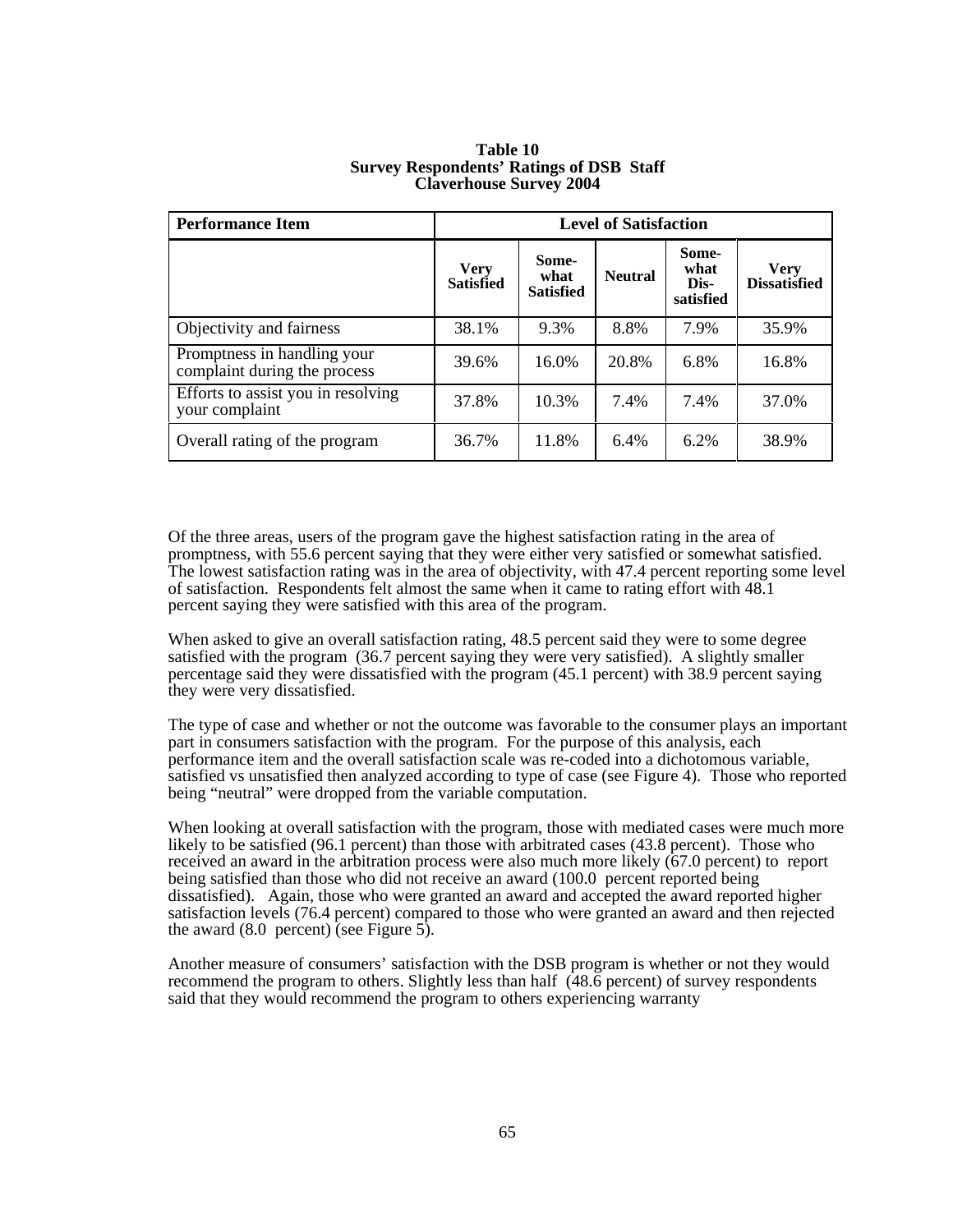**INSERT FIG 4**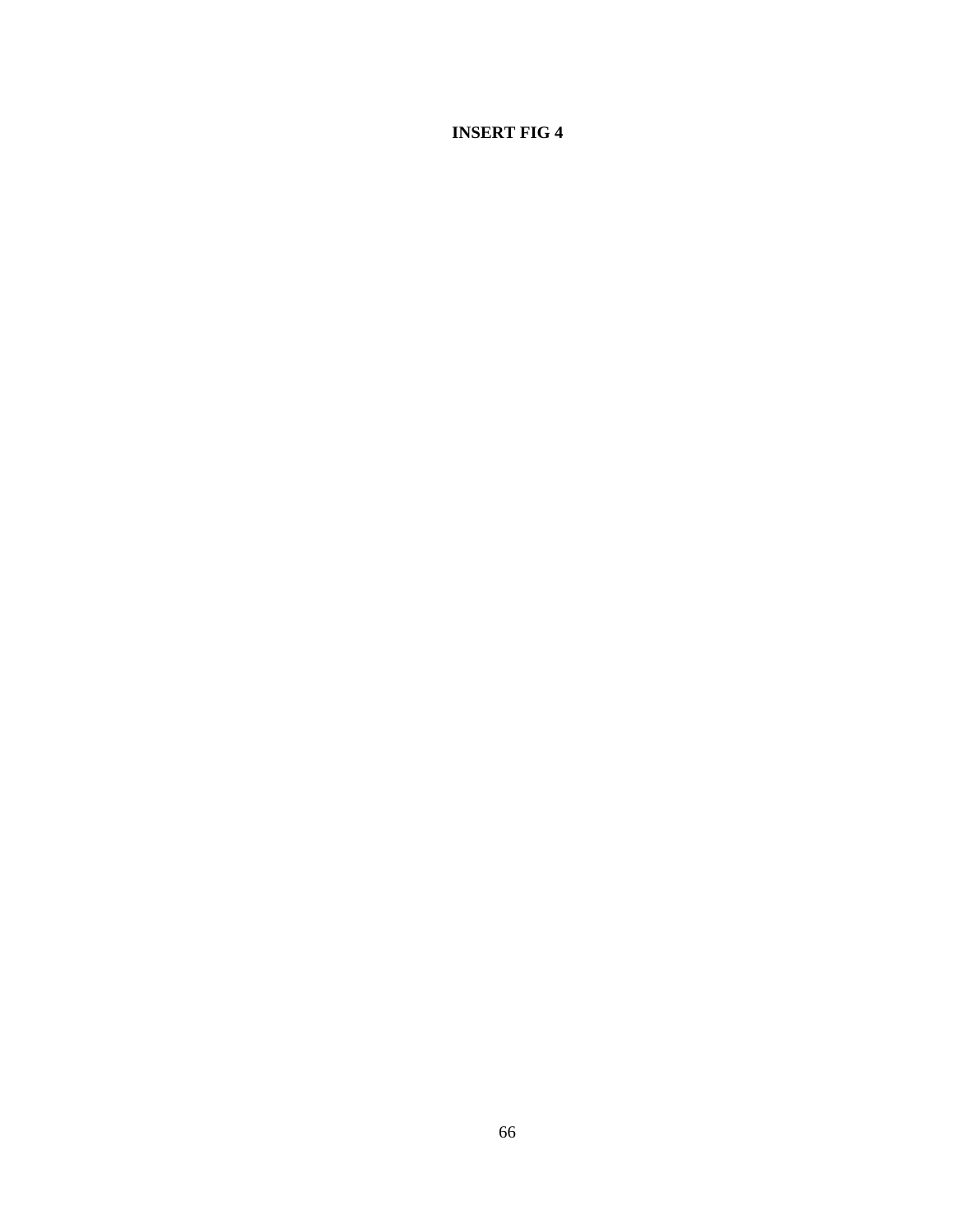**FIG 5**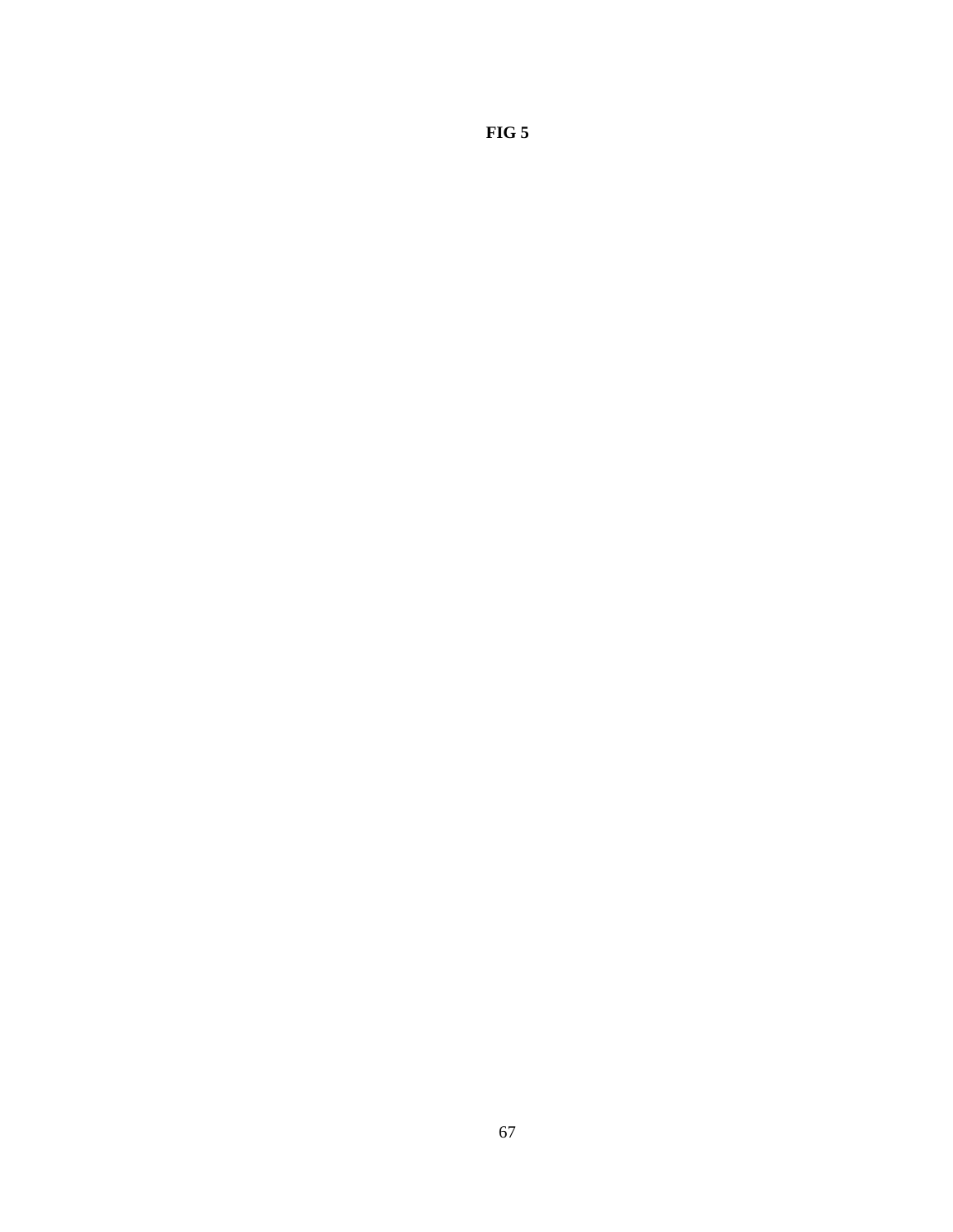problems with their vehicles. Of the remainder, 20.2 percent said it would depend on the circumstances, and another 31.3 percent said they would not recommend the program.

If broken down by type of case and outcome, a very different picture emerges. Table 11 summarizes this data.

#### **Table 11 Would Consumer Recommend the DSB Program to Others? Claverhouse Survey 2004**

| <b>Method of Resolution and Outcome</b> | Yes   | N <sub>0</sub> | Depends on<br><b>Circumstances</b> |
|-----------------------------------------|-------|----------------|------------------------------------|
| Mediated                                | 76.8% | 3.6%           | 19.6%                              |
| Arbitrated                              | 43.2% | 36.5%          | 20.3%                              |
| Award Granted and Accepted              | 69.1% | 12.7%          | 18.2%                              |
| Award Granted and Rejected              | 14.3% | 67.9%          | 17.9%                              |
| No Award                                | 8.5%  | 68.1%          | 23.4%                              |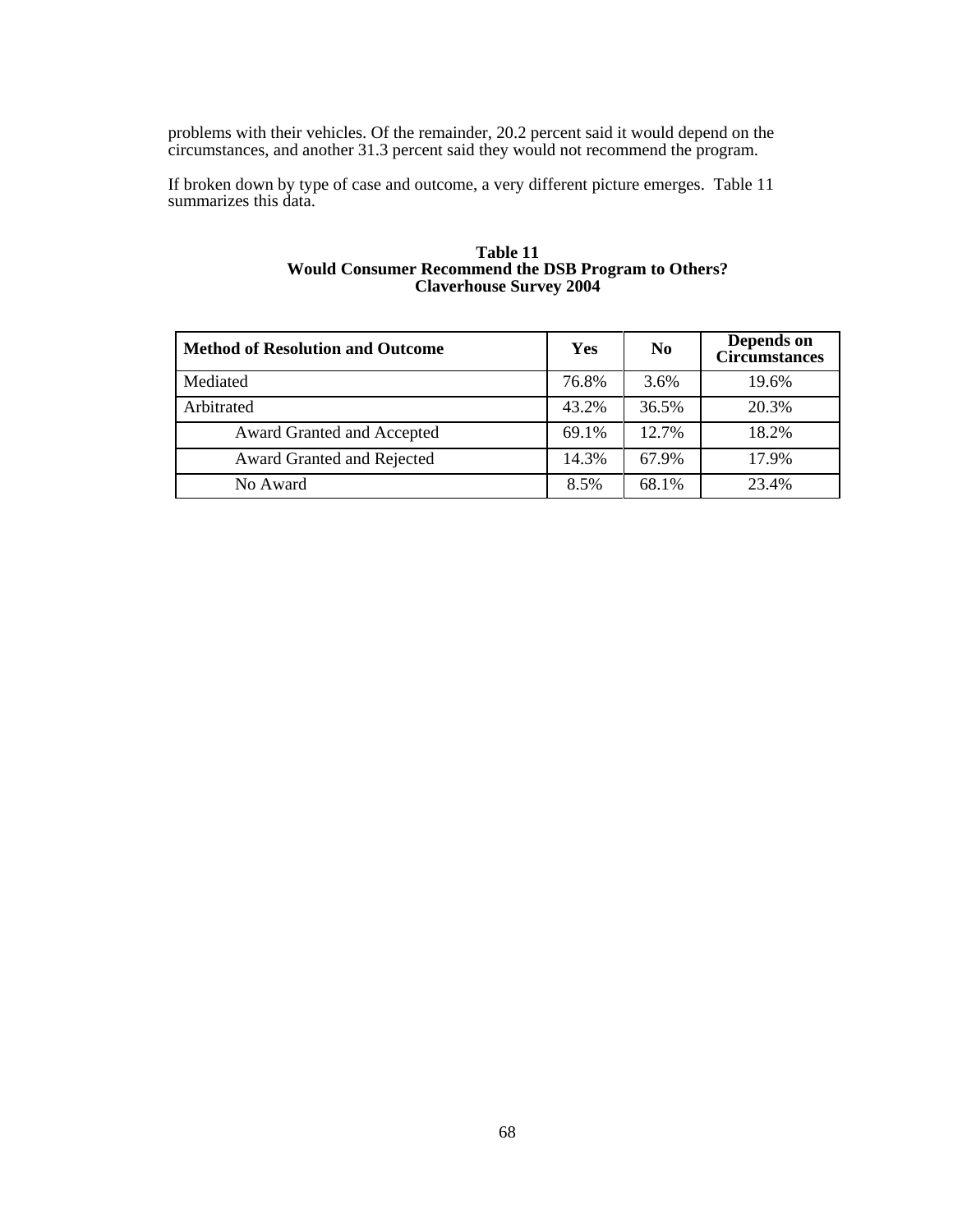Finally, survey respondents were given an opportunity to make comments and suggestions about DSB program changes or improvements. The comments of those responding to the question are summarized in Table 12.

| <b>Suggestion</b>                                            | <b>Number</b>   | <b>Percent</b>          |
|--------------------------------------------------------------|-----------------|-------------------------|
| Arbitrators should be more consumer oriented                 | 112             | 39.6%                   |
| Did a good job, no complaints                                | 62              | 21.9%                   |
| Make dealers/manufacturers more responsive to consumer       | 19              | 6.7%                    |
| Awards/settlements and dollar amounts need to be fairer      | 16              | 5.7%                    |
| Speed up the process for quicker decisions                   | $\overline{16}$ | 5.7%                    |
| Have better qualified mechanics for inspections/repairs      | 14              | 4.9%                    |
| Allow for more information about history/problems of car     | 10              | 3.5%                    |
| Need better follow-up enforcing awards/settlements           | 9               | 3.2%                    |
| Have more program locations                                  | 7               | 2.5%                    |
| More professional staff                                      | 6               | 2.1%                    |
| Make program better known/more advertising                   | 3               | 1.1%                    |
| Need better initial review of cases by staff and arbitrators | $\overline{2}$  | 0.7%                    |
| Need more personal contact with DSB staff/arbitrators        | 2               | 0.7%                    |
| Less paperwork/easier to understand forms                    | $\overline{2}$  | 0.7%                    |
| Have better/more representation at hearings                  | $\overline{2}$  | 0.7%                    |
| Total                                                        | 282             | $100.0\%$ <sup>34</sup> |

# **Table 12 Consumer Suggestions for Program Improvement Claverhouse Survey 2004**

# **CONCLUSIONS**

On the basis of the comparison of the Claverhouse survey results with the DSB indices, it is concluded that the DSB indices are accurate for the majority of the important components of the warranty dispute resolution program. The areas in which there are significant differences, cases decided by board and warrantor has complied and, decisions adverse to the consumer, are not cause for concern due to the difference being in favor of the consumer and not the program. The other difference between the survey results and DSB indices is the proportion of arbitrated cases delayed beyond 40 days. This is a common finding in research where respondents are asked to recall information. The difference is adequately explained by the recall factor (i.e., consumers can rarely recall specific dates for the opening and closing of their cases) and by the fact that the DSB's definitions of a case's opening and closing dates and the consumer's definitions are not necessarily the same.

In summary, we conclude that the DSB indices are in substantial agreement with the Claverhouse survey findings.

<sup>&</sup>lt;sup>34</sup>Percentages are based on responses not respondents since up to three suggestions were coded for each respondent.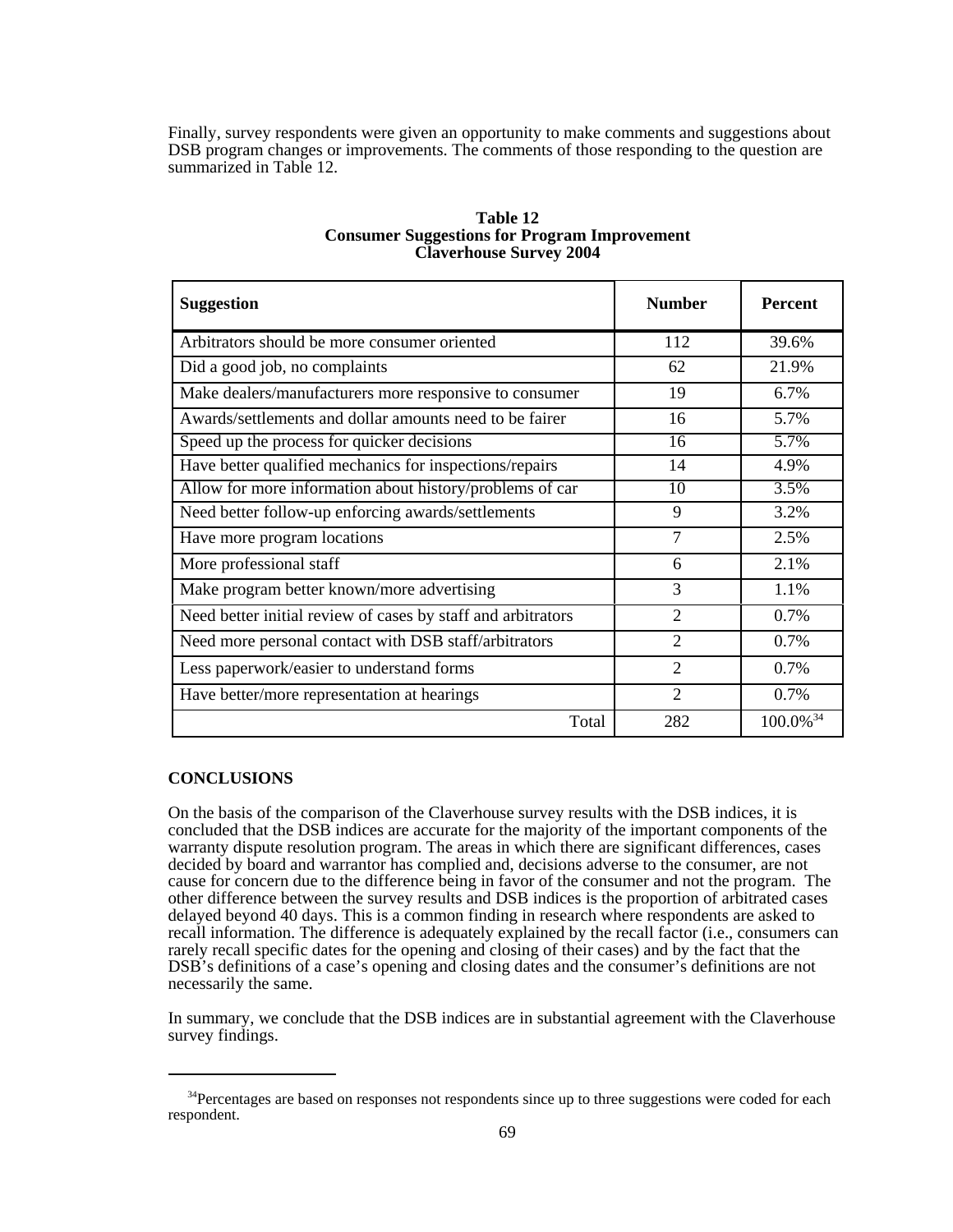# *SECTION VII*

# *Audit Related Regulatory Requirements*

REQUIREMENT: § 703.7 (c) (3)(I)

**A report of each audit under this section shall be submitted to the Federal Trade Commission, and shall be made available to any person at reasonable cost. The Mechanism may direct its auditor to delete names of parties to disputes, and identity of products involved, from the audit report.**

A copy has been supplied to the Federal Trade Commission consistent with this requirement.

REQUIREMENT: § 703.7 (d)

**Auditors shall be selected by the Mechanism. No auditor may be involved with the Mechanism as a warrantor, sponsor or member, or employee or agent thereof, other than for purposes of the audit.**

The audit was conducted consistent with this requirement.